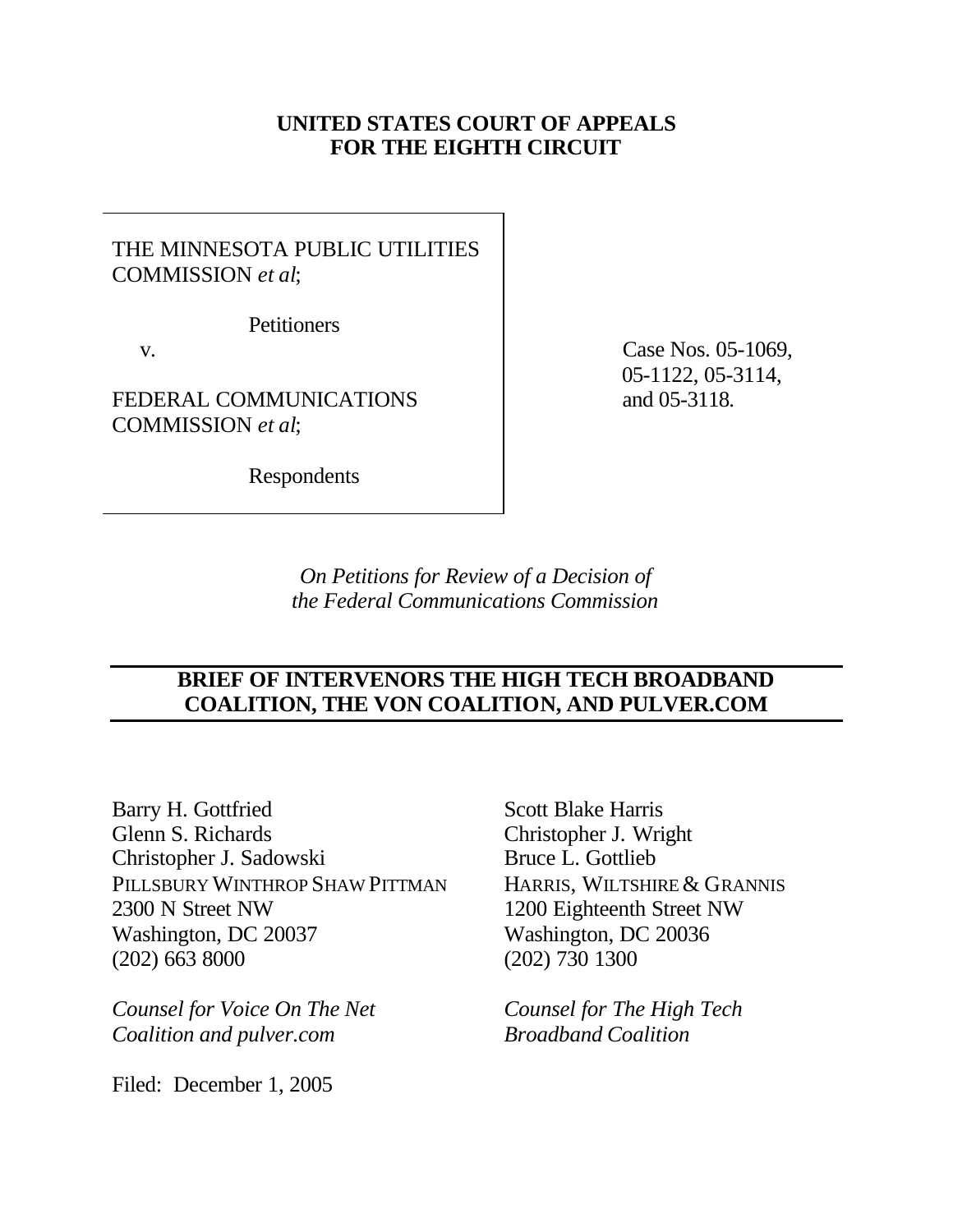### **SUMMARY OF THE CASE**

In the decision at issue, the Federal Communications Commission (FCC) preempted the application of traditional state telephone company regulations to a Voice over Internet Protocol (VoIP) service offered by Vonage Holdings Corporation ("Vonage"). <sup>1</sup> Vonage's interconnected VoIP service is fully portable, permitting subscribers to make voice calls anywhere in the world they can find a broadband connection to the Internet. The factual basis for the FCC's preemption decision was that Vonage does not know its subscribers' locations and, therefore, has no basis for distinguishing intrastate and interstate communications. For that reason, the FCC concluded that the application of state telephone company regulations would necessarily affect interstate communications and conflict with the FCC's deregulatory policies encouraging the development of innovative services.

The intervenors joining this brief provide equipment to companies offering VoIP service or provide VoIP service themselves. The intervenors support the FCC's decision because the application of traditional telephone company regulation to VoIP will impede its development.

 $\overline{\phantom{a}}$ 

<sup>&</sup>lt;sup>1</sup> Vonage Holdings Corporation Petition, 19 FCC Rcd 22,204 (Nov. 12, 2004) ("*Vonage Order*" or "*Order*") (reproduced at A 1-41 of the Joint Brief and Addendum of Petitioners Minnesota Public Utilities Commission *et al*., hereinafter "PUC Br."). All further citations to the *Vonage Order* will be to the Addendum ("A") to the PUC petitioners' brief.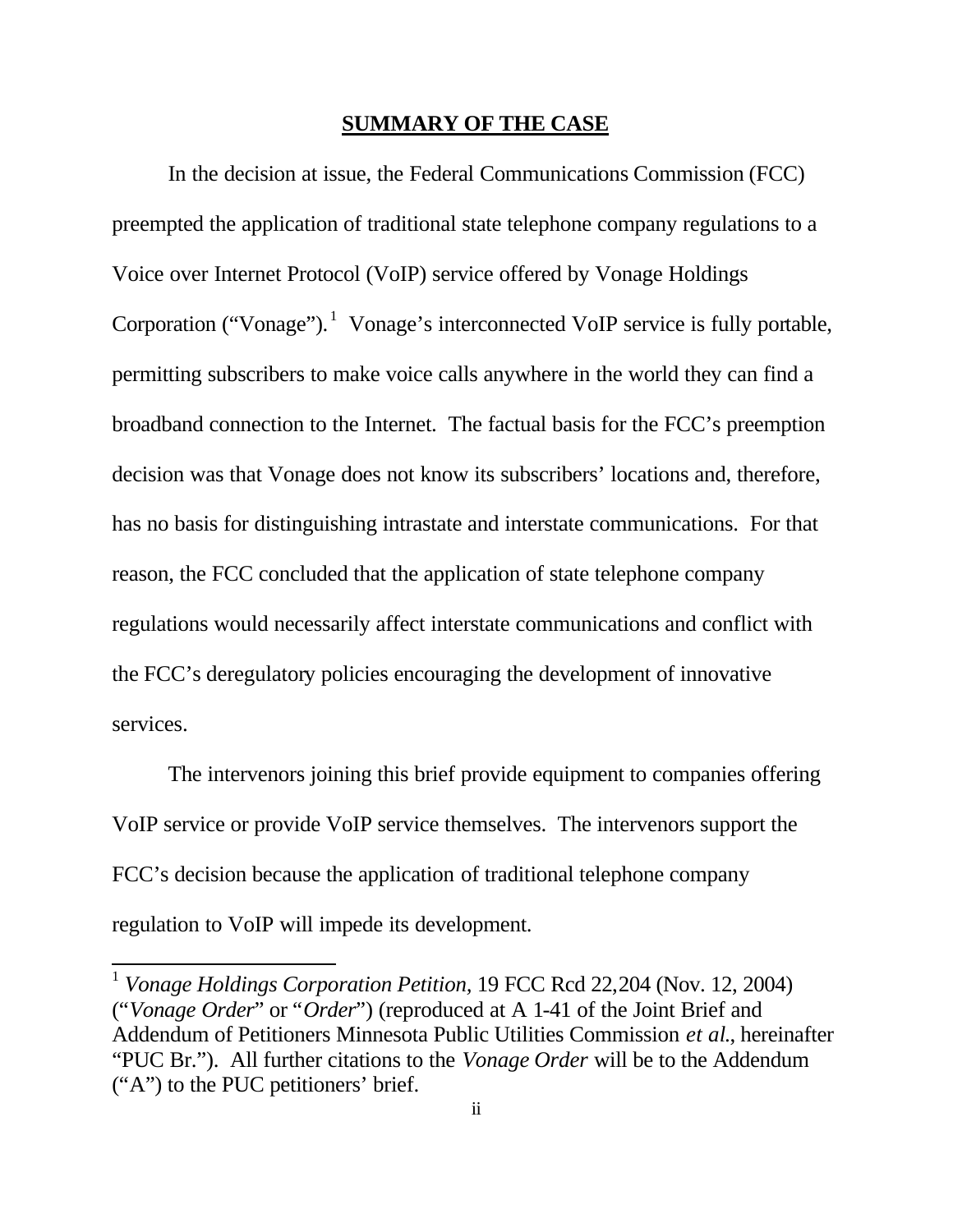### **CORPORATE DISCLOSURE STATEMENT**

The High Tech Broadband Coalition ("HTBC") is an unincorporated industry alliance formed by the leading trade associations of the computer, telecommunications equipment, semiconductor, consumer electronic, software, and manufacturing sectors in the United States. HTBC does not own or maintain a controlling interest in any public company, nor is it owned or controlled by any public company. The six trade associations that comprise HTBC represent more than 15,000 corporations running the gamut of the high-technology industry:

- a. The Business Software Alliance ("BSA") is an international organization representing leading software and e-commerce developers in 65 countries around the world.
- b. The Consumer Electronics Association ("CEA") represents companies that lead the consumer electronics industry in the development, manufacturing, and distribution of audio, video, mobile electronics, communications, information technology, multimedia, and accessory products, as well as related services. More than 2,000 member companies generate more than \$121 billion in annual factory sales.
- c. The Information Technology Industry Council ("ITI") represents the world's leading providers of information technology products and services, including computer, networking, data storage, communications, and Internet equipment, software, and services. In 2000, ITI member companies employed more than one million people in the United States and exceeded \$668 billion in worldwide revenues.
- d. The National Association of Manufacturers ("NAM") is the largest United States industrial trade association, with more than 14,000 members and 350 member associations in every industrial sector and all 50 States.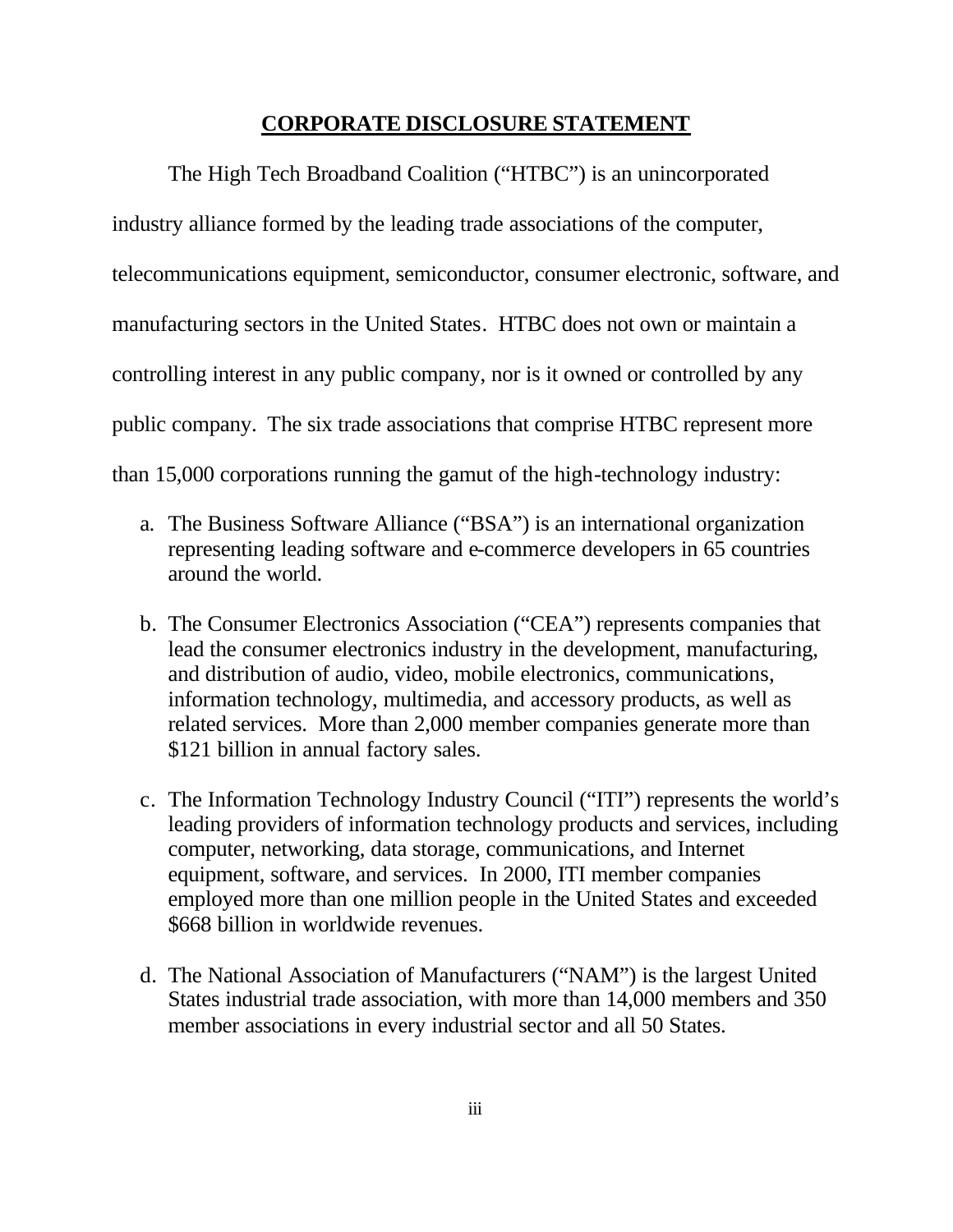- e. The Semiconductor Industry Association ("SIA") is the premier trade association representing the \$102 billion United States microchip industry. SIA member companies account for more than ninety percent of United States-based semiconductor production.
- f. The Telecommunications Industry Association ("TIA") is the leading trade association for the information and communications technology (ICT) industry. Owner and producer of GLOBALCOMM<sup>TM</sup>, TIA serves 600 ICT suppliers to global service provider and enterprise customers through its leadership in standards development, domestic and international policy advocacy, and facilitating member business opportunities.

While each association serves as a major force for advocating the public policy objectives of its own members, HTBC was established to highlight their common interest in, and to ensure sustained advocacy for, public policies that promote highspeed Internet access and VoIP deployment and competition.

Pulver.com is a New York State S corporation. Pulver.com does not own or maintain a controlling interest in any public company; nor is pulver.com owned or controlled by any public companies.

The Voice on the Net Coalition, Inc. ("VON Coalition") is a corporation organized in 1998 under the Nonprofit Corporation Act of the District of Columbia. The VON Coalition does not own or maintain a controlling interest in any public company, nor is it owned or controlled by any public company. The VON Coalition has 25 members that either provide VoIP services or provide equipment or other services to VoIP service providers. The VON Coalition is the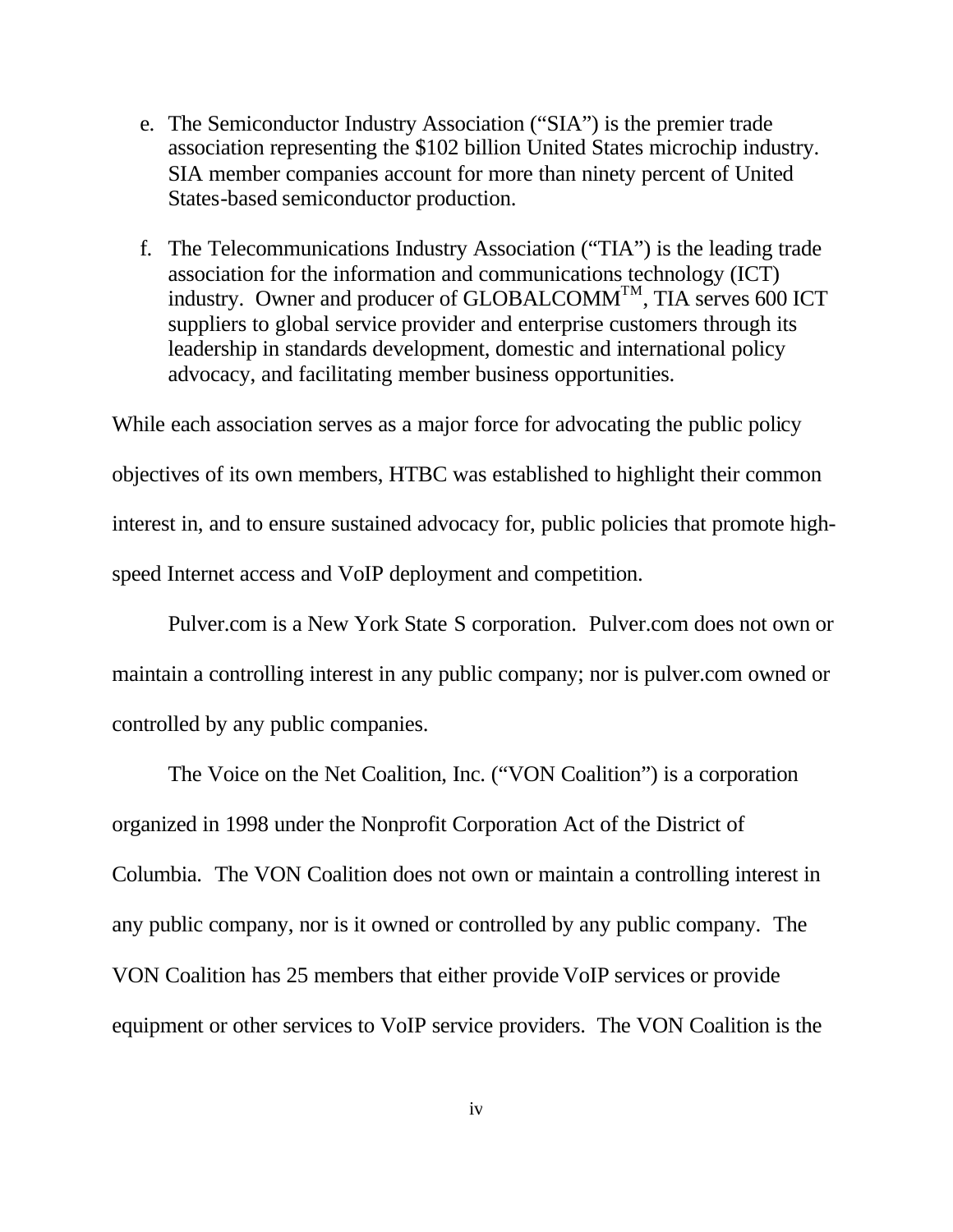leading public policy organization for the VoIP industry, educating regulators and legislators worldwide about the benefits of VoIP.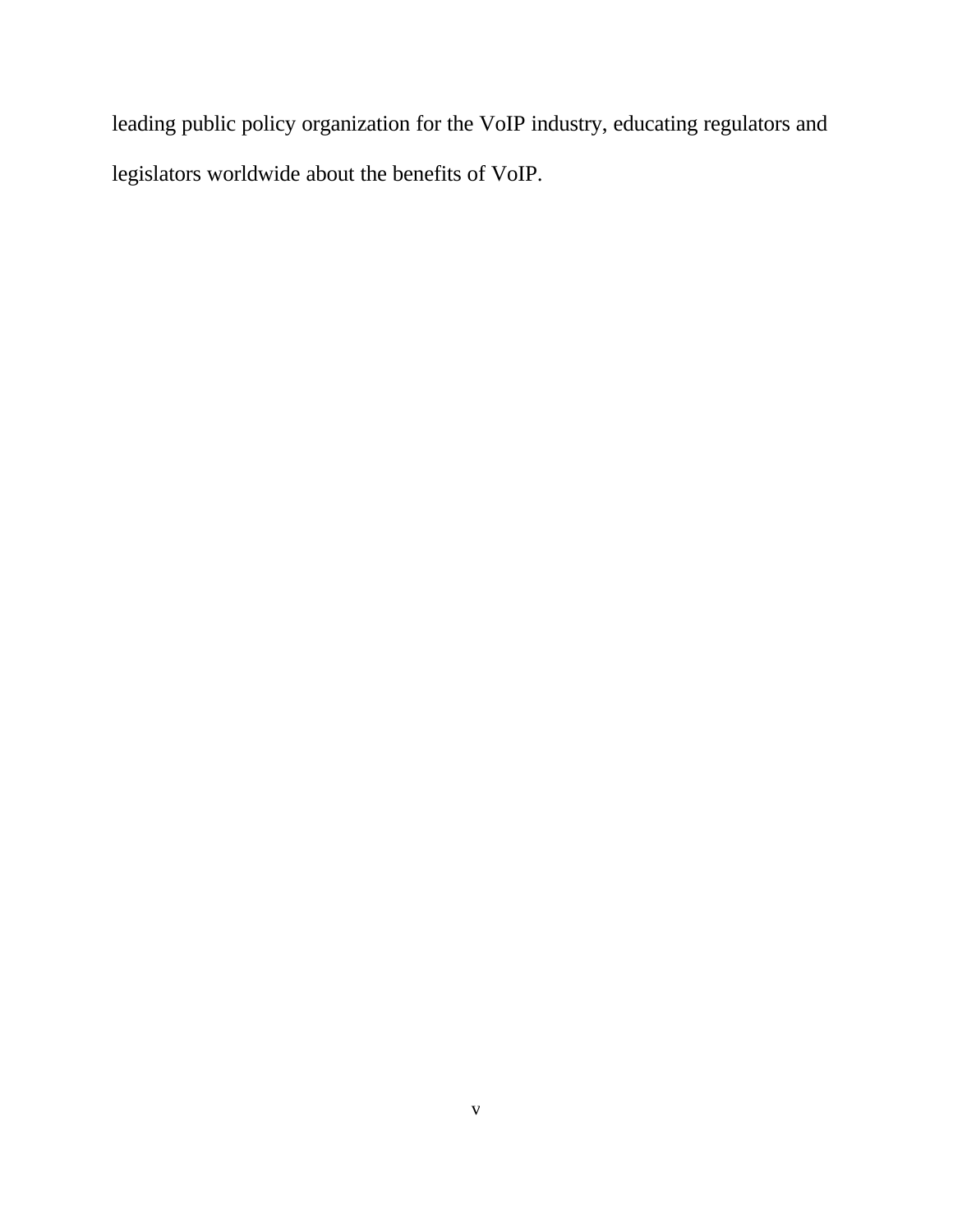# **TABLE OF CONTENTS**

|                                                                                                                                                                                                                                  | $\ddot{\mathbf{i}}$      |
|----------------------------------------------------------------------------------------------------------------------------------------------------------------------------------------------------------------------------------|--------------------------|
|                                                                                                                                                                                                                                  | iii                      |
|                                                                                                                                                                                                                                  | $\overline{\mathbf{vi}}$ |
|                                                                                                                                                                                                                                  | vii                      |
|                                                                                                                                                                                                                                  |                          |
|                                                                                                                                                                                                                                  | 10                       |
|                                                                                                                                                                                                                                  | 11                       |
| $\mathbf{I}$ .                                                                                                                                                                                                                   | 11                       |
| $\Pi$ .<br>THE FCC REASONABLY CONCLUDED THAT VOIP<br>PROVIDERS CANNOT TELL WHETHER A PARTICULAR<br>CALL IS INTERSTATE OR INTRASTATE<br>THE FCC MAY PREEMPT STATE REGULATION OF VOIP<br>Ш.<br>UNDER THE "IMPOSSIBILITY EXCEPTION" | 12<br>18                 |
|                                                                                                                                                                                                                                  | 23                       |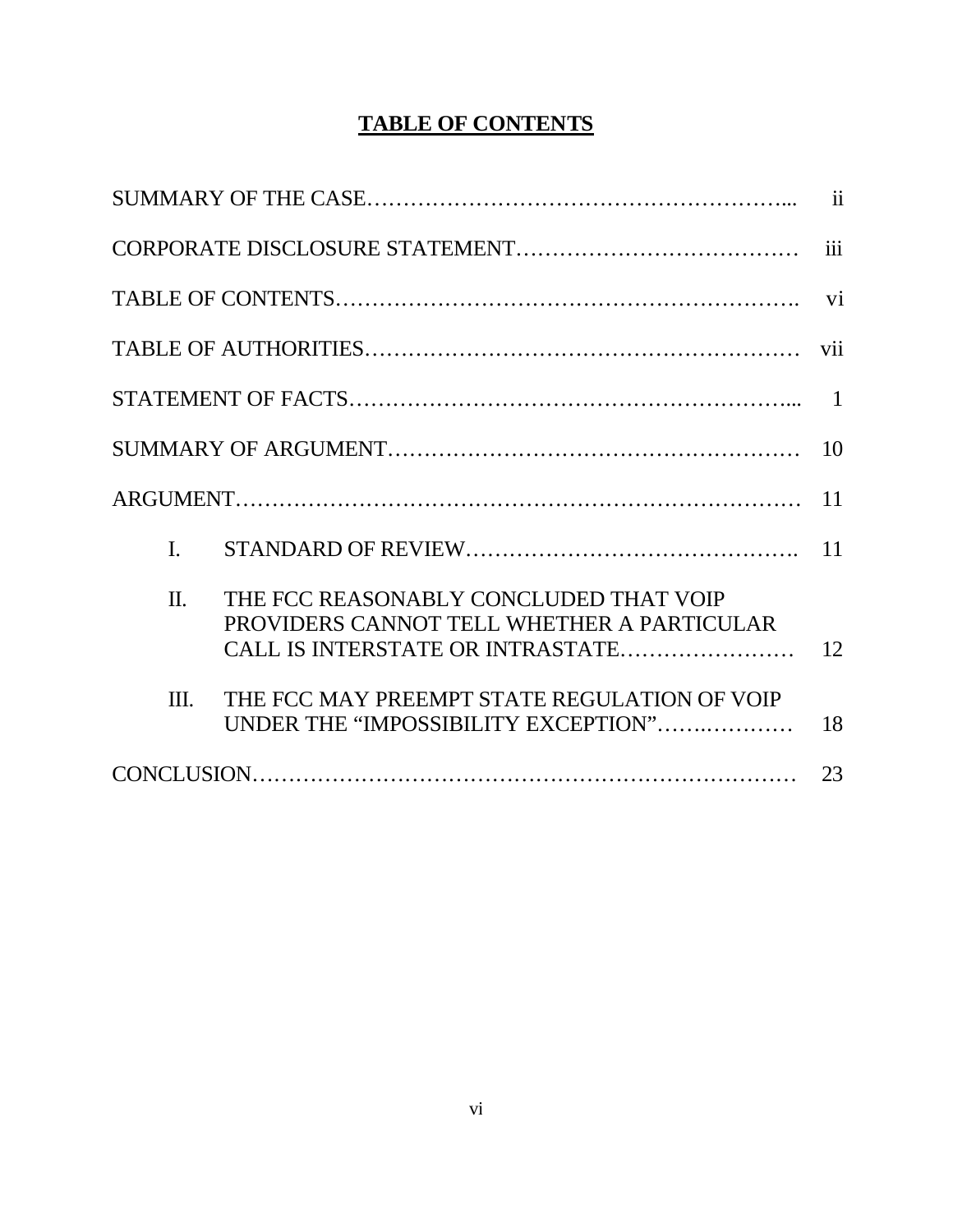# **TABLE OF AUTHORITIES**

| <b>Cases</b>                                                       |        |
|--------------------------------------------------------------------|--------|
| American Libraries Ass'n v. Pataki, 969 F.Supp 160 (S.D.N.Y. 1997) | 14     |
|                                                                    | 18     |
| California v. FCC, 75 F.3d 1350 (9th Cir. 1996)                    | 21     |
|                                                                    | 11, 15 |
|                                                                    | 11     |
|                                                                    | 11     |
| Etchu-Njang v. Gonzales, 403 F.3d 577 (8th Cir. 2005)              | 16     |
| Illinois Bell Tel. Co. v. FCC, 883 F.2d 104 (D.C. Cir. 1989)       | 20     |
| Iowa Util. Bd. v. FCC, 120 F.3d 753 (8th Cir. 1997)                | 11     |
|                                                                    | passim |
|                                                                    | 16     |
|                                                                    | 19, 20 |
| NCTA v. Brand X Internet Servs., 125 S.Ct. 2688 (2005)             | 2, 3   |
|                                                                    | 20     |
|                                                                    | 20     |
| Pub. Serv. Comm'n of Md. v. FCC, 909 F.2d 1510 (D.C. Cir. 1990)    | 20     |
| Pub. Util. Comm'n of Texas v. FCC, 886 F.2d 1325 (D.C. Cir. 1989)  | 20     |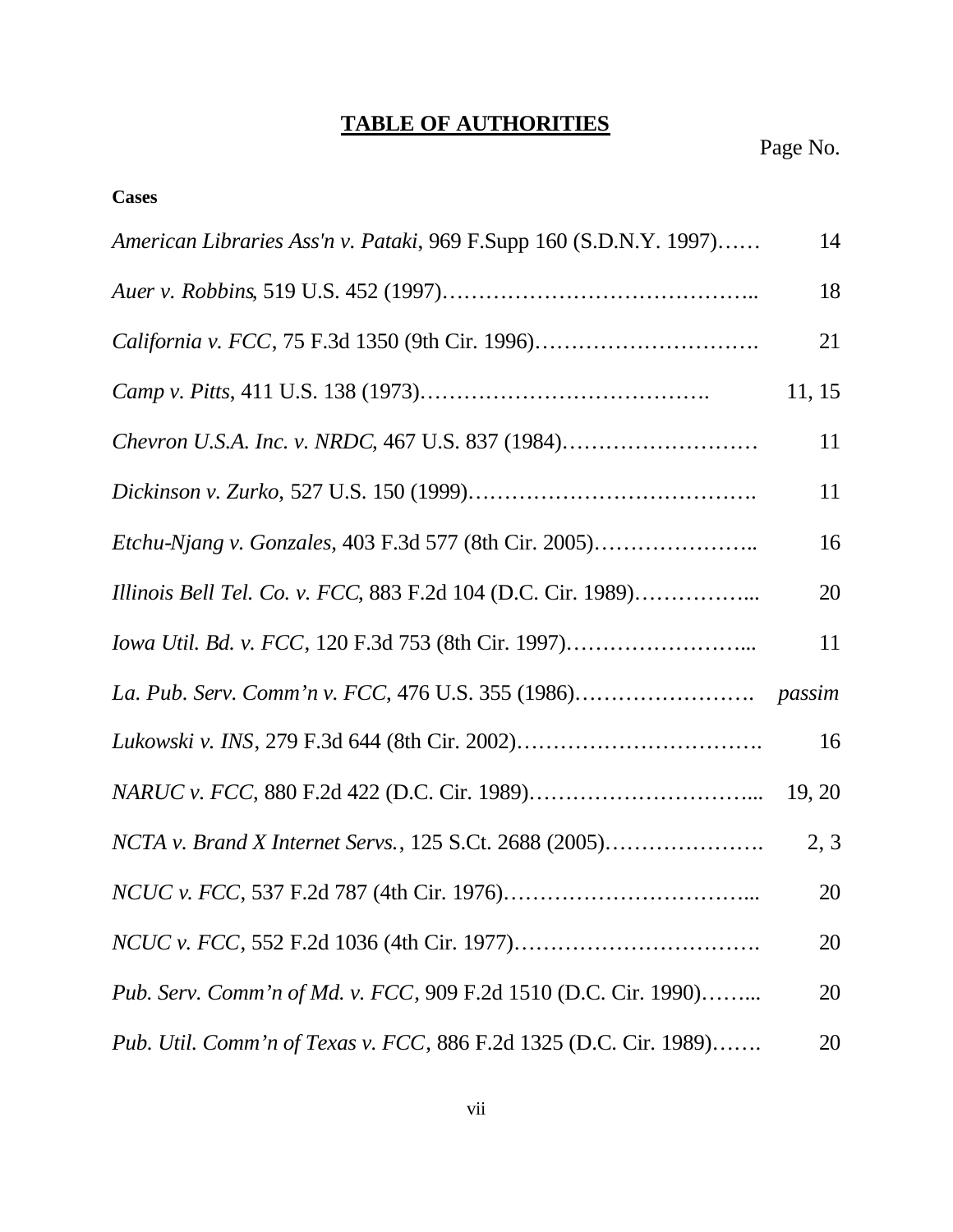|                                                                   | 21           |
|-------------------------------------------------------------------|--------------|
| <i>Register.com v. Verio, Inc., 356 F.3d 393 (2d. Cir. 2004)</i>  |              |
|                                                                   | $\mathbf{1}$ |
|                                                                   | 12           |
|                                                                   | 6            |
| Voyageurs Nat. Park Ass'n v. Norton, 381 F.3d 759 (8th Cir. 2004) | 16           |

# **Federal Statutes and Regulations**

| -11           |
|---------------|
| 10.11.18      |
| $\mathcal{R}$ |

# **State Regulations**

| 8.21         |
|--------------|
| <sup>8</sup> |
| 8. 21-22     |

# **Other Authorities**

| E911 Requirements for IP-Enabled Service Providers, 20 FCC Rcd |  |
|----------------------------------------------------------------|--|
|                                                                |  |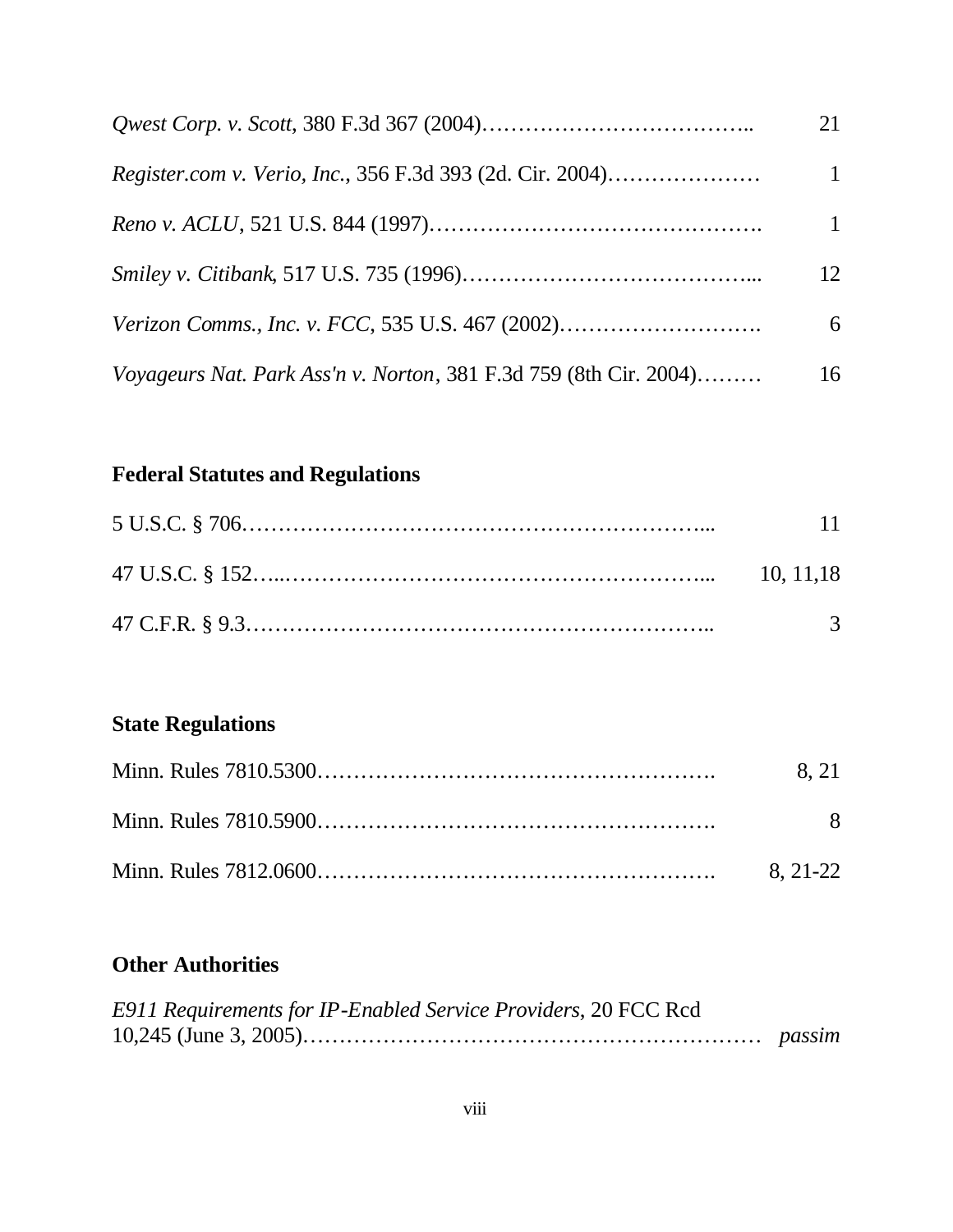| Letter from VON Coalition, WC Dkt. 03-211 (October 29, 2004)                                                                                  | 12 |
|-----------------------------------------------------------------------------------------------------------------------------------------------|----|
| Petition for Declaratory Ruling that pulver.com's Free World Dialup Is<br>Neither Telecommunications Nor a Telecommunications Service, 19 FCC |    |
|                                                                                                                                               | 8  |
| Vonage Holdings Corporation Petition, 19 FCC Rcd 22,204 (Nov. 12,                                                                             |    |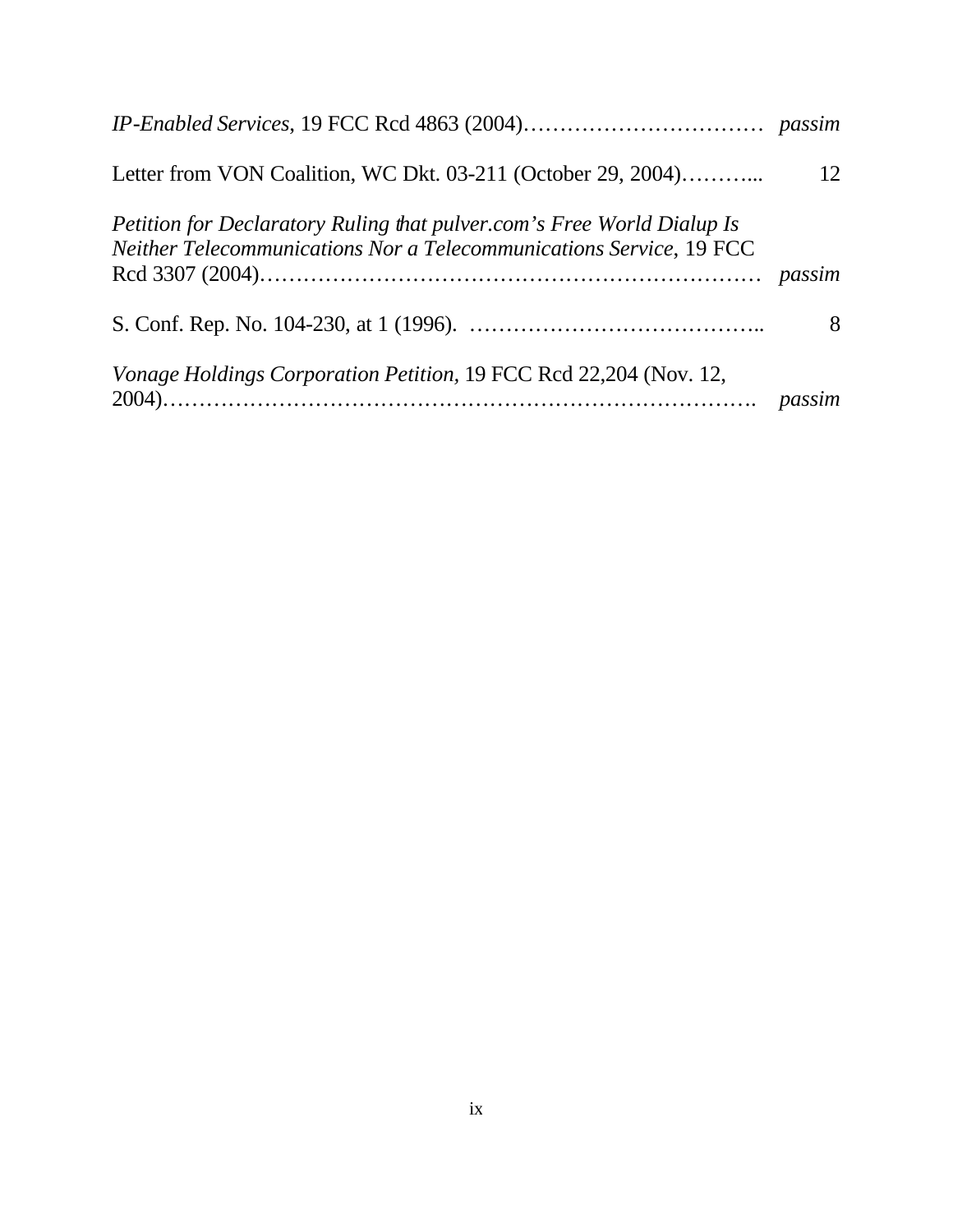### **STATEMENT OF FACTS**

The Internet is "an international network of interconnected computers," *Reno v. ACLU*, 521 U.S. 844, 849 (1997), that transfers data packets using a computing standard known as Internet Protocol (IP). Each computer attached to the Internet has a unique IP address and "the basic functionality of the Internet" is to deliver data packets to the IP address specified by the sender. *Register.com v. Verio, Inc.*, 356 F.3d 393, 410 (2d. Cir. 2004). In this sense, IP addresses are analogous to the "mailing addresses and telephone numbers [used by] the postal service and telecommunications system." *Id.* But unlike those systems, IP addresses are *not* tied to or associated with a particular geographic location. *See generally IP-Enabled Services*, 19 FCC Rcd 4863, 4869 (¶ 8 & n.25) (2004) ("*IP-NPRM*").

For instance, a laptop computer will receive packets sent to its IP address whenever it is connected to the Internet, whether in the user's home or workplace, or in a hotel room or an Internet café. *Id*. This fact led the Supreme Court to conclude that the Internet "constitute[s] a unique medium – known to its users as 'cyberspace' – located in no particular geographical location but available to anyone, anywhere in the world." *ACLU*, 521 U.S. at 851.

**VoIP Service.** Voice over Internet Protocol (VoIP) is a technology that allows Internet users to encode voice signals as IP data packets and route those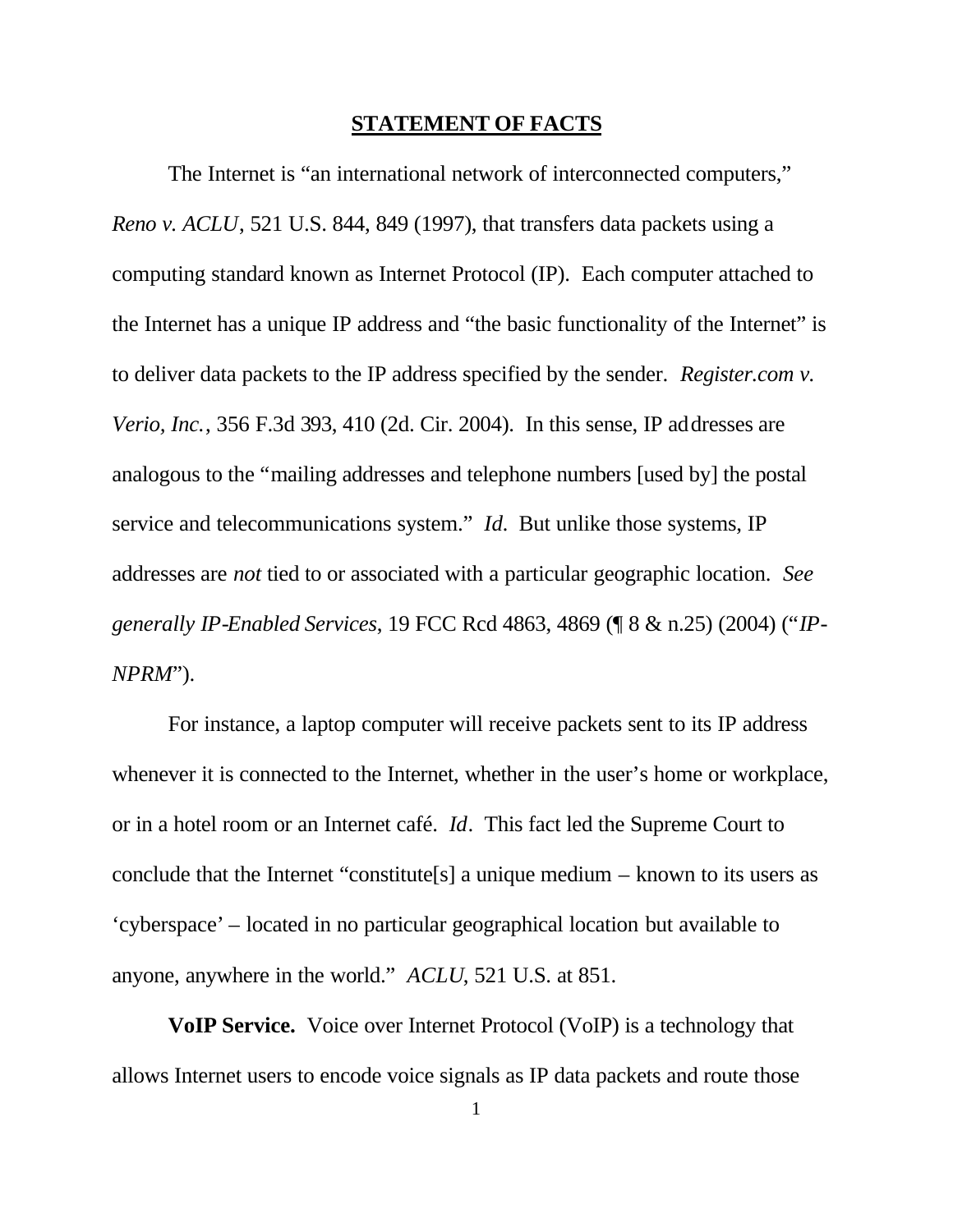packets over the Internet. VoIP allows users to conduct real-time, two-way conversations of a quality comparable to or better than traditional telephone service over the Public Switched Telephone Network (PSTN).

Intervenor pulver.com offers a form of VoIP technology called "IP-to-IP," which allows Internet users to converse with other Internet users. In an order issued nine months before the *Vonage Order* under review in this case, the Federal Communications Commission (FCC) classified pulver.com's offering as an "information service" (rather than a "telecommunications service") and held that it is subject to exclusive federal regulation. *Petition for Declaratory Ruling*, 19 FCC Rcd 3307 (2004) ("*Pulver Order*"); *see also NCTA v. Brand X Internet Servs.*, 125 S.Ct. 2688, 2695-99, 2702-2710 (2005) (explaining statutory distinction between "telecommunications" and "information" services). The FCC concluded that preemption of state regulation over such services is appropriate because "federal authority has already been recognized as preeminent . . . in the area of the Internet" and "it is impossible or impractical to attempt to separate [IP-to-IP VoIP services] into interstate and intrastate components." *Pulver Order* ¶¶ 15-22. Though more than a dozen parties filed comments in that proceeding, including the Minnesota Department of Commerce (MDOC), none sought judicial review of the *Pulver Order*.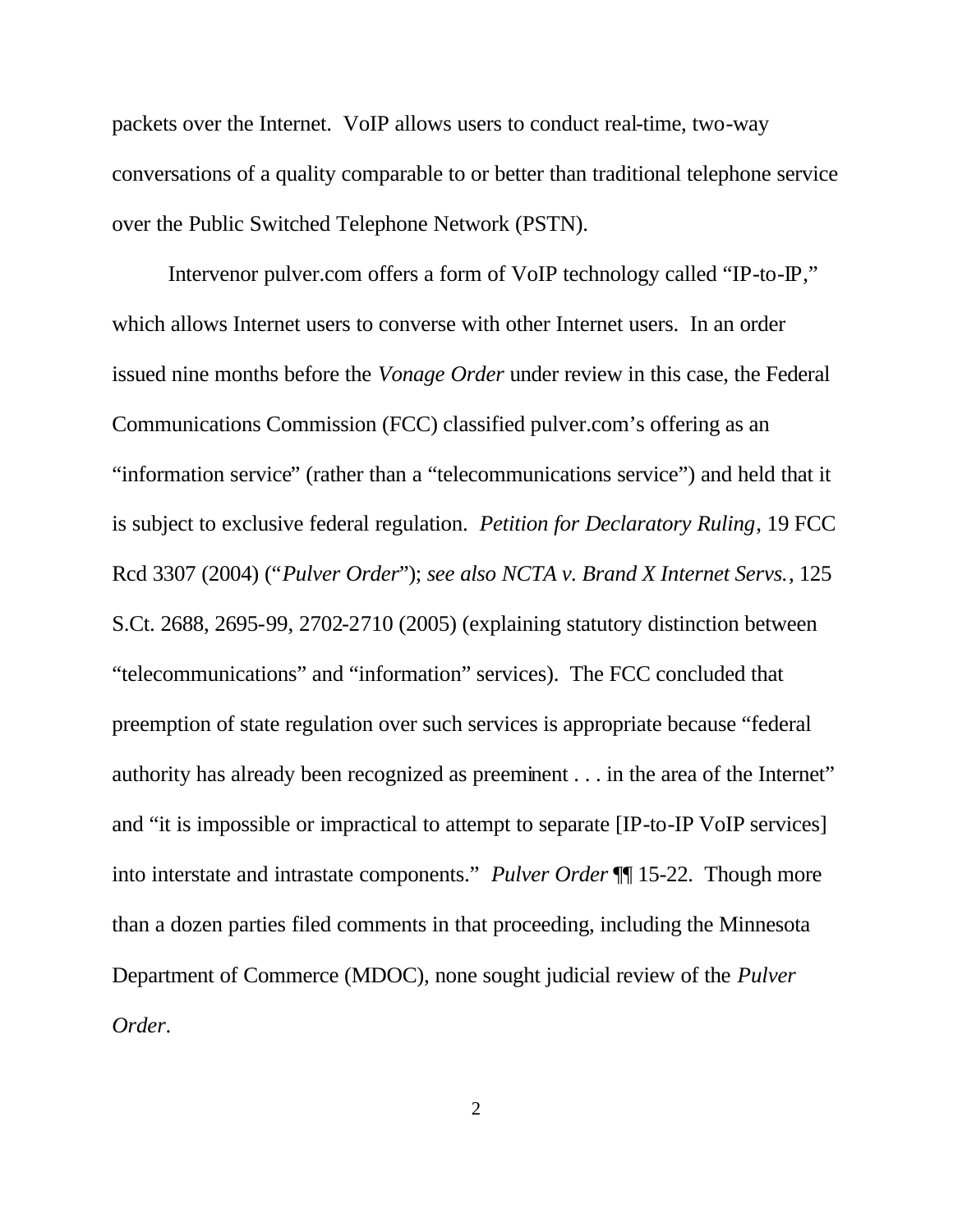The *Vonage Order* under review in this case addresses a more technically complex – but closely related – form of VoIP known as "interconnected VoIP." Interconnected VoIP allows Internet users to call and receive calls from any individual with an ordinary PSTN connection (*i.e.*, a familiar ten-digit telephone number) rather than just individuals with an Internet connection. 47 C.F.R. § 9.3 (defining "interconnected VoIP service"). Interconnected VoIP services (such as Vonage's "DigitalVoice" product) divide each IP-to-PSTN call into two distinct portions – a leg that travels over the Internet as IP data packets (like an IP-to-IP call) and a leg that travels over the PSTN (like a traditional telephone call).

Consider, for example, how a Vonage customer in St. Louis, Missouri calls a PSTN user in Washington, DC. The St. Louis caller must have (1) a high-speed Internet connection (typically DSL or cable) and (2) some variety of customer premises equipment that enables VoIP calls (typically a Multimedia Terminal Adapter, or MTA – a box about the size of a paperback novel that connects users' ordinary telephones to their Internet connections). A 3-4; *Brand X*, 125 S.Ct. at 2696. When the St. Louis caller dials the Washington DC telephone number, the MTA translates the St. Louis caller's voice signals into digital packets and routes them over the Internet to one of Vonage's Internet servers. A 4. During this Internet leg of the call, the IP data packets that encode the voice conversation are treated no differently than any other IP data packet – the Internet simply directs

3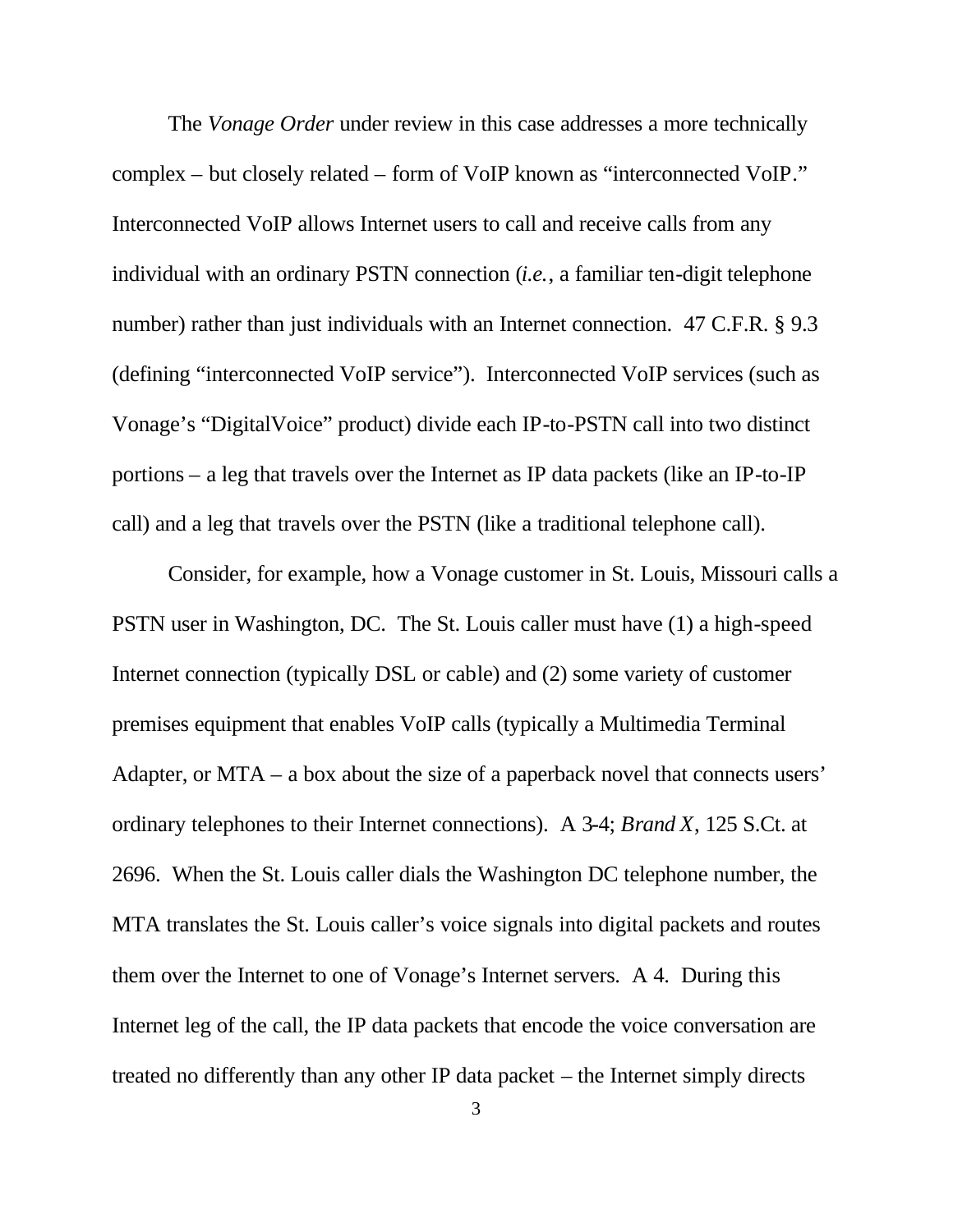them to their destination IP address (*viz.,* Vonage's Internet servers), often with different packets taking different physical paths.

Next, to initiate the PSTN leg of the call, Vonage transforms these IP data packets into a traditional telephone signal. *Id.* Vonage then transfers that signal to a separately-owned telephone company that routes the call in the ordinary fashion to the Washington DC party. *Id.*; *see also* Pet. Joint App. ("JA") 13-14.

Because of the Internet's remarkable architecture, Vonage's service is "fully portable." A 3. So long as the Vonage customer has a broadband connection and an MTA, the customer can place calls to *any* ten-digit telephone number in the country – regardless of whether he or she is calling from St. Louis or Hong Kong. The customer's IP packets will travel from anywhere in the world over the Internet to Vonage's servers (Internet leg) for termination to the PSTN by the separatelyowned telephone company (PSTN leg).

Vonage also assigns its customers ordinary ten-digit telephone numbers to allow them to *receive* calls from the PSTN. A 4-5. If the Vonage customer has a 314 area code number (corresponding to St. Louis), then the Washington DC PSTN user can call by dialing that number on an ordinary telephone. The call will simply travel the same path in reverse  $-$  a PSTN leg from Washington DC to one of Vonage's facilities and an IP leg from that facility to the customer's IP address. Importantly, the Vonage customer *need not be located in the 314 area code to*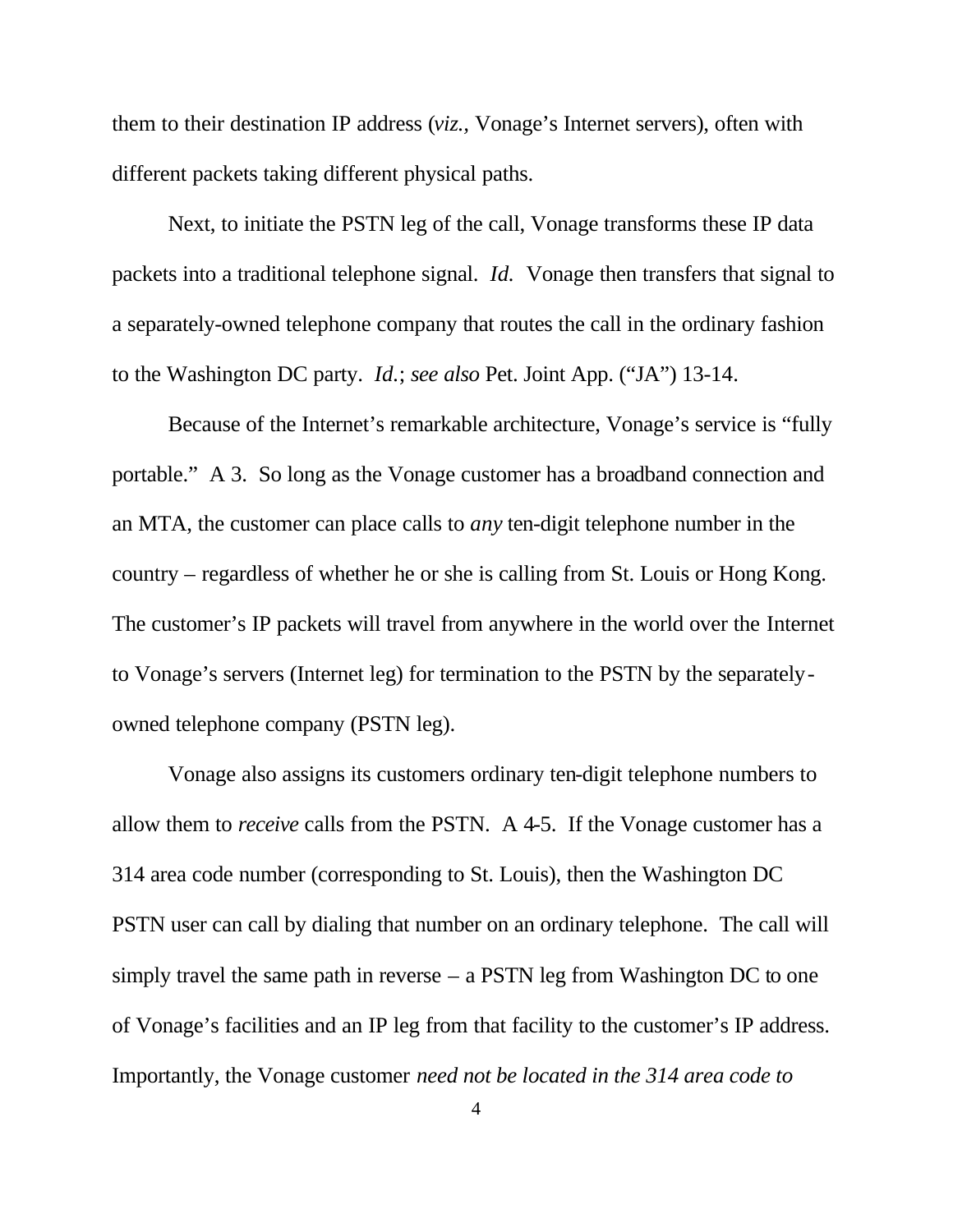*receive this call* – the Internet will route the packets to his or her IP address regardless of his or her physical location. In this sense, the Vonage user's ten-digit telephone number is merely "the identification mechanism for the user's IP address" and, unlike the PSTN, does not equate to any particular physical location. A 5.

Vonage offers its customers a choice of telephone number regardless of their billing address. A 18. Thus, a customer with a St. Louis billing address may request a 202 area code (Washington DC) so that Washington DC residents with PSTN telephones can call him or her at local billing rates. *Id.* Indeed, the nominal "St. Louis customer" with a 202 area code may actually be a college student who lives in Washington DC nine months a year, but whose parents in St. Louis pay his or her Vonage bill; or the DC branch office of a small business headquartered in St. Louis.

In addition to IP-to-PSTN and PSTN-to-IP service, Vonage provides pure IP-to-IP service of the sort addressed directly by the *Pulver Order*. If a Vonage customer makes a call to (or receives a call from) another Vonage subscriber, the IP data packets that arrive at Vonage's server are not transformed into ordinary PSTN signals. A 4-5. They are instead re-routed by the server to the IP address of the called party. *Id.* Vonage also has "peering arrangements" with other VoIP providers, so that calls from those providers' customers will also remain in IP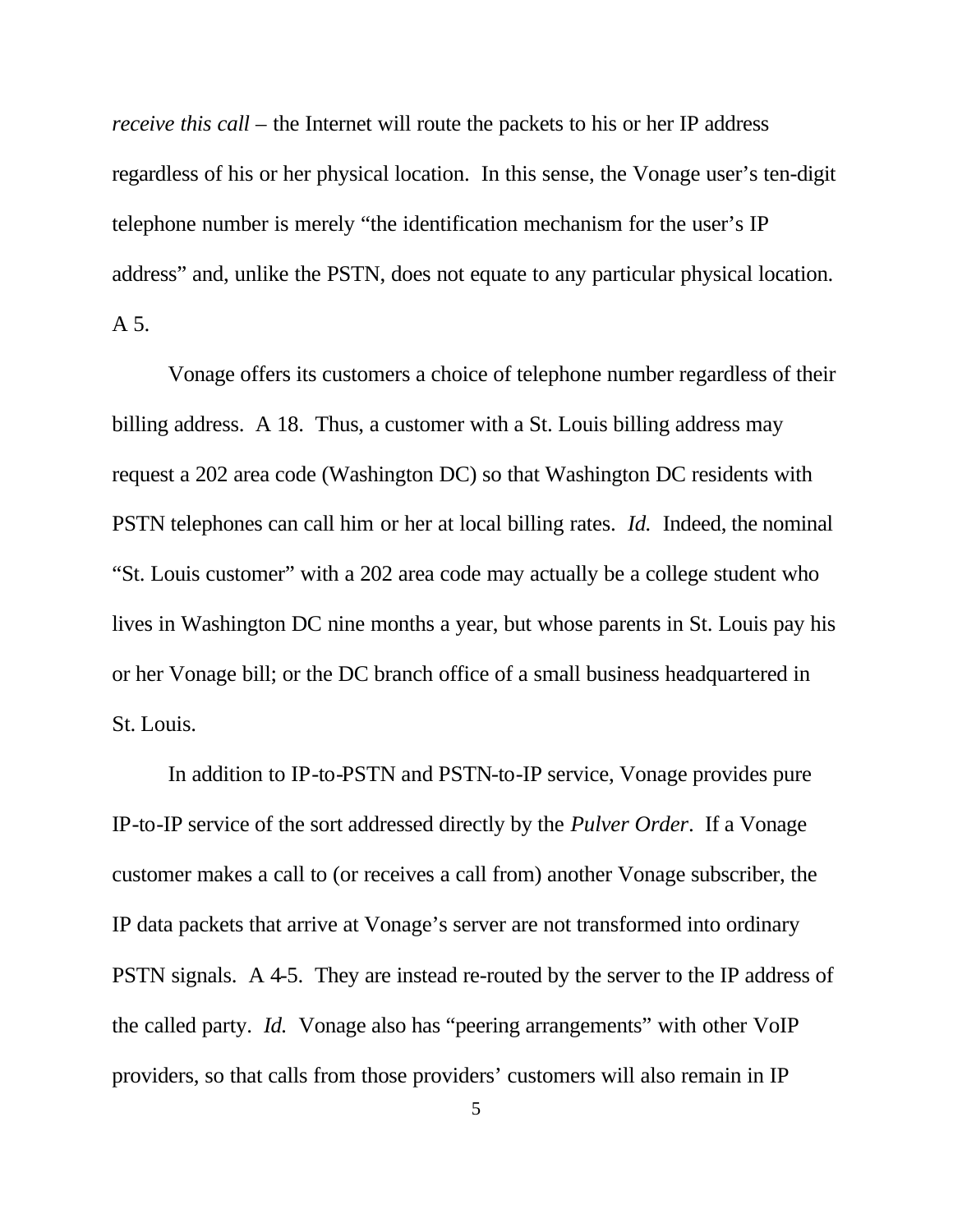format along the lines described above. A 5 n.24. As VoIP becomes more common, an increasing percentage of calls will be of this IP-to-IP variety, *see IP-NPRM* ¶ 1, and will accordingly be considered "information services" that are not subject to state regulation*.*

**Implications for Competition Policy.** The FCC has recognized in a series of reports and orders addressing the Internet that "the changes wrought by the rise of IP-based communications promise to be revolutionary." *IP-NPRM* ¶ 5. Indeed, "[t]he rise of IP . . . challenges the key assumptions on which communications networks, and regulation of those networks, are predicated." *Id.* ¶ 4.

The Supreme Court explained in 2002 that, since "the dawn of modern utility regulation," "[c]ompanies providing telephone service have . . . been regulated as monopolistic public utilities." *Verizon Comms., Inc. v. FCC*, 535 U.S. 467, 477 (2002). This historic assumption was justified because of the staggering cost of building traditional telephone infrastructure (*e.g.*, poles, copper wires, switches, and so forth). In the face of this economic fact, regulators granted legally enforceable monopolies to local telephone companies and focused on regulating retail rates and service quality. *Id.* at 477-489.

As the *Order* under review explains, VoIP changes this equation. Today, a company like Vonage can provide voice service to customers across *the entire world* "simply by attaching a server to the Internet." A 27. By the standards of the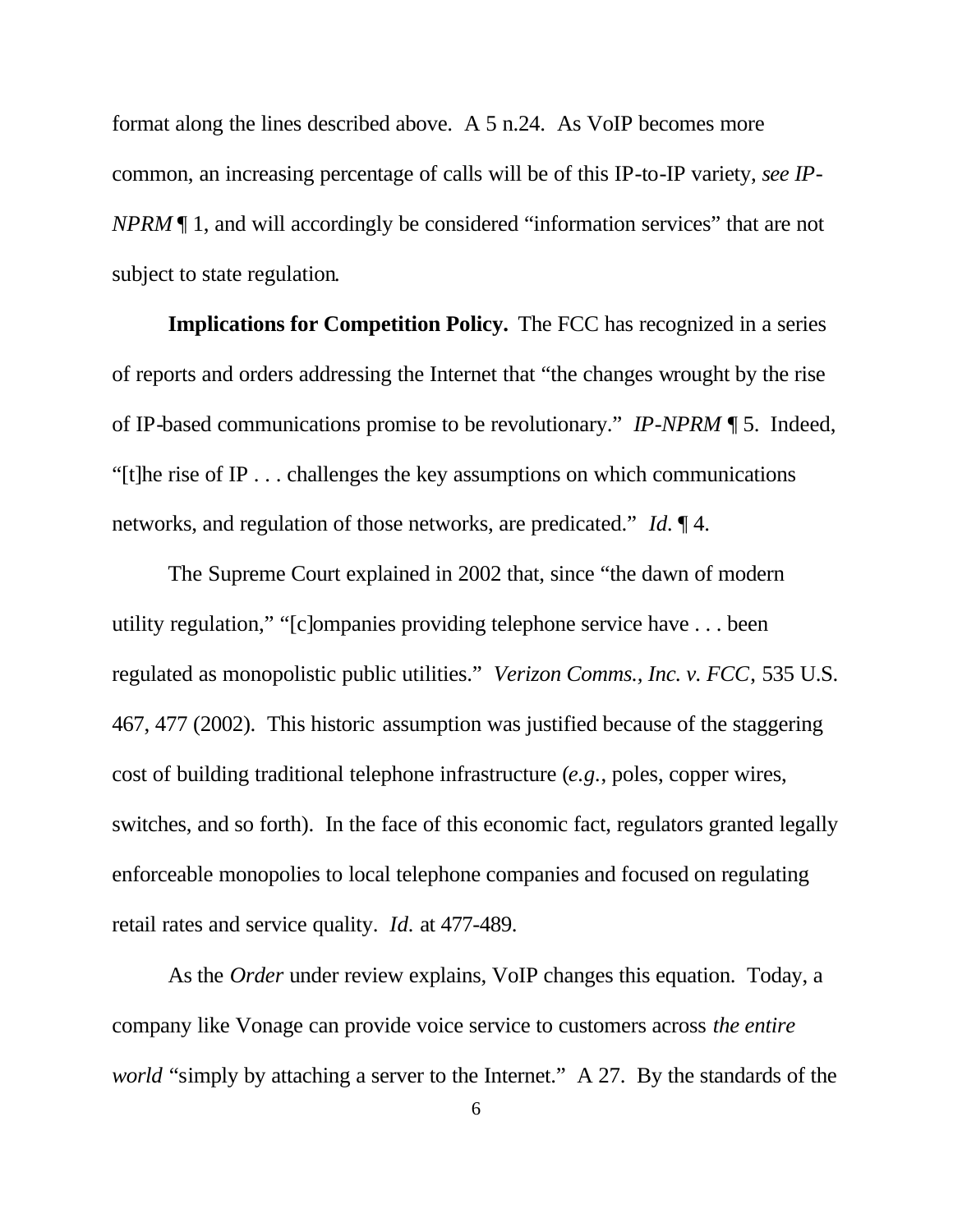traditional telecommunications industry, this is a tiny investment. *Id.* As long as they have a broadband connection, customers in any given local market can choose from dozens of service providers, not just one. And regulators can rely on the free market to set competitive prices and terms – if one company's rates are too high or the quality of its service is too low, consumers can vote with their wallets.

But the corollary is that each national VoIP provider may have only a relatively small number of customers in each jurisdiction. For example, Vonage has "approximately 500 customers with Minnesota billing addresses" and 88 other customers with non-Minnesota billing addresses but Minnesota area codes. JA 15.

If VoIP providers face even modest regulatory costs to provide service in each jurisdiction, they may be unable to justify providing service. Certainly, they will be far more easily deterred than incumbent telephone companies with many thousands of traditional telephone customers in each state. As the *Vonage Order*  puts it, "[t]he Internet enables individuals and small providers to reach a global market ... [but] requiring Vonage to submit to more than 50 different regulatory regimes as soon as it did so would eliminate this fundamental advantage of Internet-based communications." A 27. Indeed, the *Order* repeatedly acknowledges the critical importance of minimizing barriers to entry for VoIP providers. A 2, 9, 12-13, 19-20, 24, 25-27.

7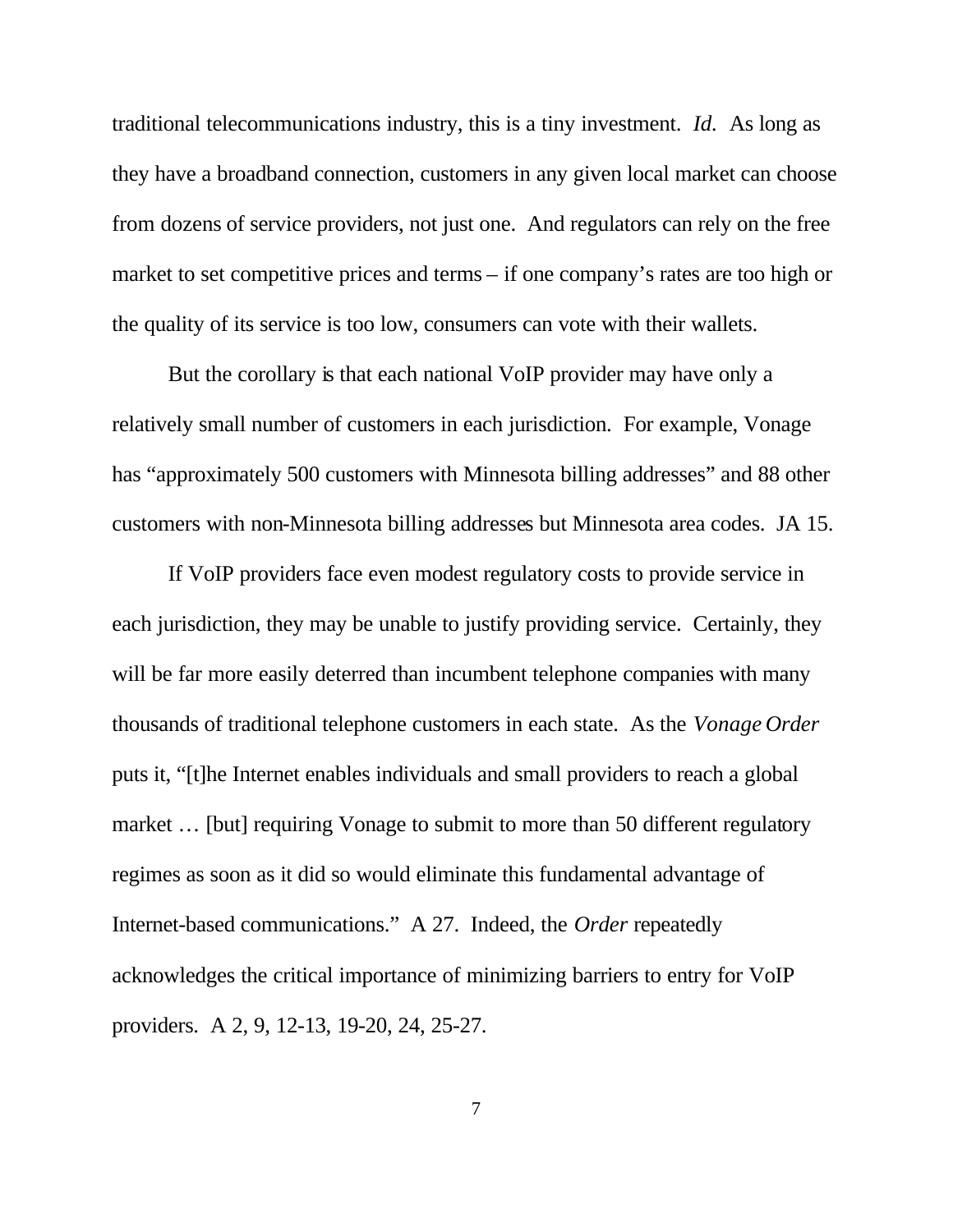If the MPUC were permitted to treat Vonage "as a company providing telephone service in Minnesota," JA 141, then Vonage would be required, among other things, to: (1) allow its customers to use other telecommunications providers (*e.g.*, AT&T) for intrastate long distance calls, Minn. Rules 7812.0600(1)(C); (2) offer a flat rate calling plan for local calls (*i.e.*, within a metropolitan area), *id.*  7812.0600(2); (3) guarantee "[d]ial tone within three seconds on at least 98 percent of telephone calls" for intrastate calls, *id.* 7810.5300(A); (4) "maintain service [so] that the average rate of all customer trouble reports in an exchange is no greater than 6.5 per 100 telephones per month," *id.* 7810.5900; (5) offer toll blocking and call blocking services for intrastate calls, *id.* 7812.0600(1)(E),(I); and so forth.

This far-from-exhaustive list of Minnesota's service requirements would apply to *each intrastate call* placed using Vonage's service. And without the ability to distinguish between interstate and intrastate calls, the practical effect of such a regulatory regime would be to force Vonage to meet these requirements for every call placed using its service. Indeed, as the *Order* points out, if other states were to follow Minnesota's example, Vonage probably would have to comply with the most onerous (and potentially conflicting) regulations applied by *any of the 50 states.* A 25.

In short, VoIP has the potential to revolutionize voice communications by permitting competition to flourish. Congress has made clear that it favors a pro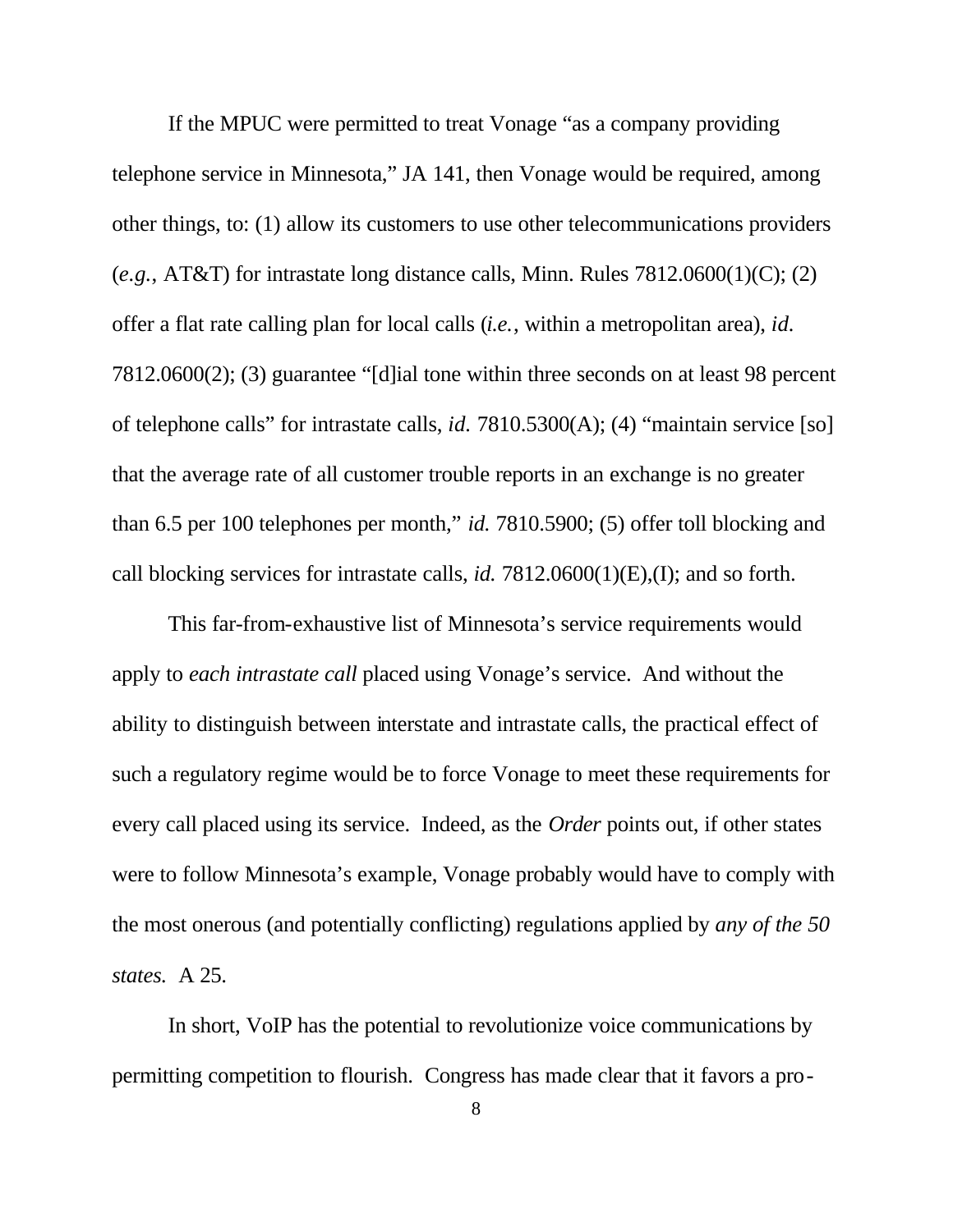competitive, deregulatory approach for all telecommunications markets, including local markets. S. Conf. Rep. No. 104-230, at 1 (1996). But the competition that justifies deregulation will fail to develop if new technologies are saddled with burdensome requirements designed decades ago with regulated monopolists in mind. And competition to provide interstate communications service will be impeded by the imposition of traditional state telephone company regulations on VoIP providers, even if such regulation purports to reach only intrastate communications. As explained below, that is because the "intrastate" rules necessarily will govern interstate communications as well.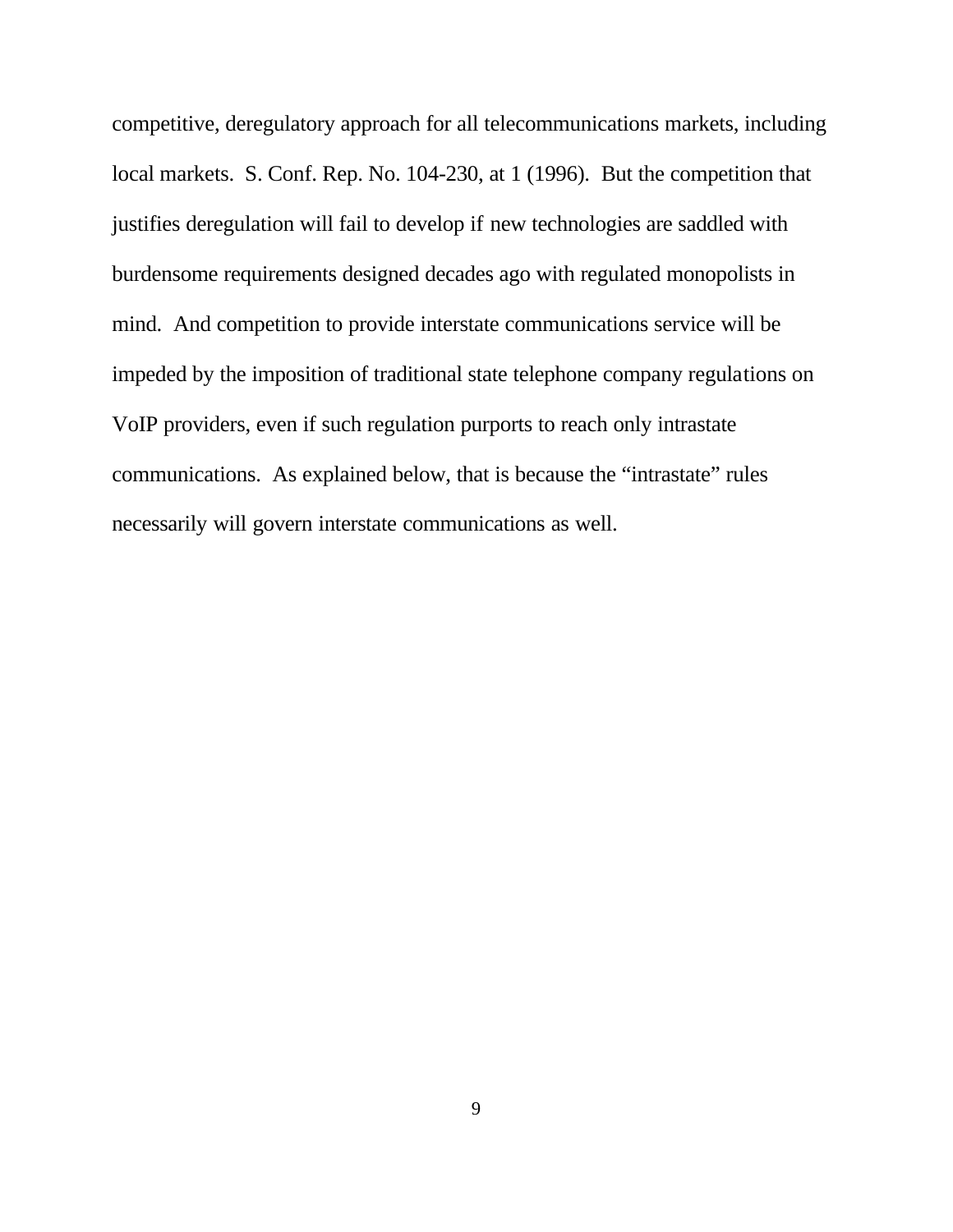### **SUMMARY OF ARGUMENT**

In the *Order* under review, the FCC concluded that VoIP providers could not determine whether the sender and receiver of a VoIP call were located in the same state or in different states. The FCC reached this factual determination after considering a full and largely undisputed rulemaking record. In response, petitioners challenge the FCC's factual determination primarily based on a subsequent FCC decision that requires VoIP providers to assist public safety personnel in locating callers who dial 911. But agency decisions are reviewed based on the record before the agency when it issued the decision. In this case, that record supports the FCC's conclusion that Vonage did not have the capability to determine whether its calls were interstate or intrastate. Moreover, the record developed in the subsequent *VoIP E911* proceeding shows that VoIP providers continue to lack the ability to determine their customers' locations reliably and automatically.

The FCC's factual finding that VoIP providers cannot tell whether a particular call is interstate or intrastate fully justifies its decision to preempt state regulation of such providers. Although Section 2(b) of the Communications Act, 47 U.S.C. § 152(b), grants states authority over intrastate calls, the Supreme Court and several circuits (including this one) have made clear that the FCC may preempt state regulation where a dual regulatory scheme would be a practical and economic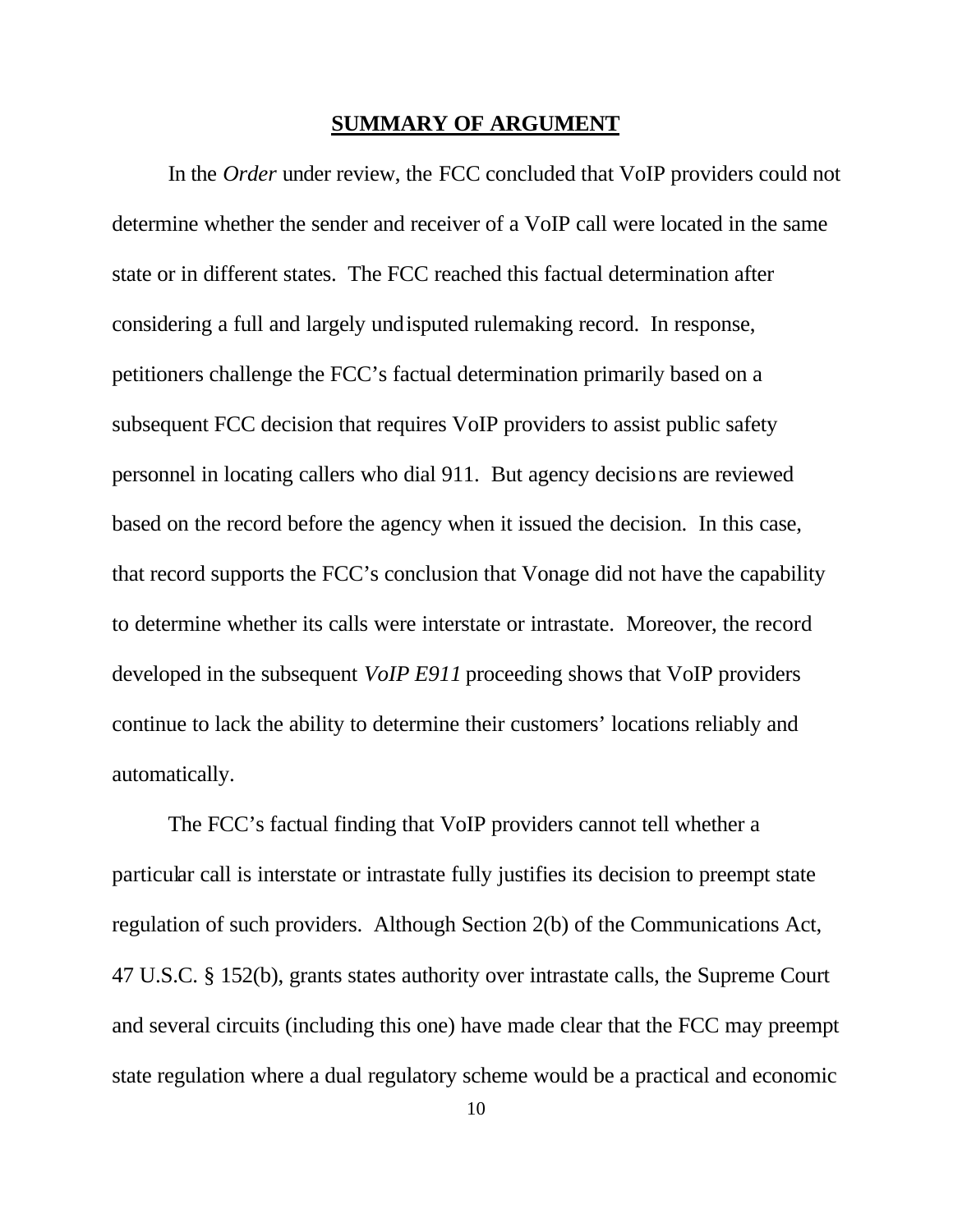impossibility. Absent the capability to determine the jurisdictional nature of particular calls, it follows that the FCC may preempt in order to advance Congress's pro-competitive, deregulatory goals.

### **ARGUMENT**

### **I. STANDARD OF REVIEW**

Reviewing courts must accept agency factual findings unless they are "arbitrary, capricious, [or] an abuse of discretion," 5 U.S.C. § 706 – a standard of proof even more demanding (for petitioners) than the already demanding "clearly erroneous" standard applicable to district court factual findings. *Dickinson v. Zurko*, 527 U.S. 150, 153 (1999). Reviewing courts apply that standard to the record compiled by the agency. *Camp v. Pitts*, 411 U.S. 138, 142 (1973).

To the extent that this Court must review the FCC's statutory interpretation of 47 U.S.C § 152, the applicable standard is established by *Chevron U.S.A. Inc. v. NRDC*, 467 U.S. 837, 842-45 (1984), which provides that an agency's interpretation of the statute it administers is "given controlling weight unless [it is] arbitrary, capricious, or manifestly contrary to the statute." Contrary to petitioners' assertions, the *Chevron* framework plainly applies to FCC statutory interpretations that hold consequences for the FCC's jurisdiction. *See, e.g., Iowa Util. Bd. v. FCC*, 120 F.3d 753, 793 (8th Cir. 1997) (applying *Chevron* to review of FCC's authority to establish biding federal pricing standards), *rev'd on other grounds* 525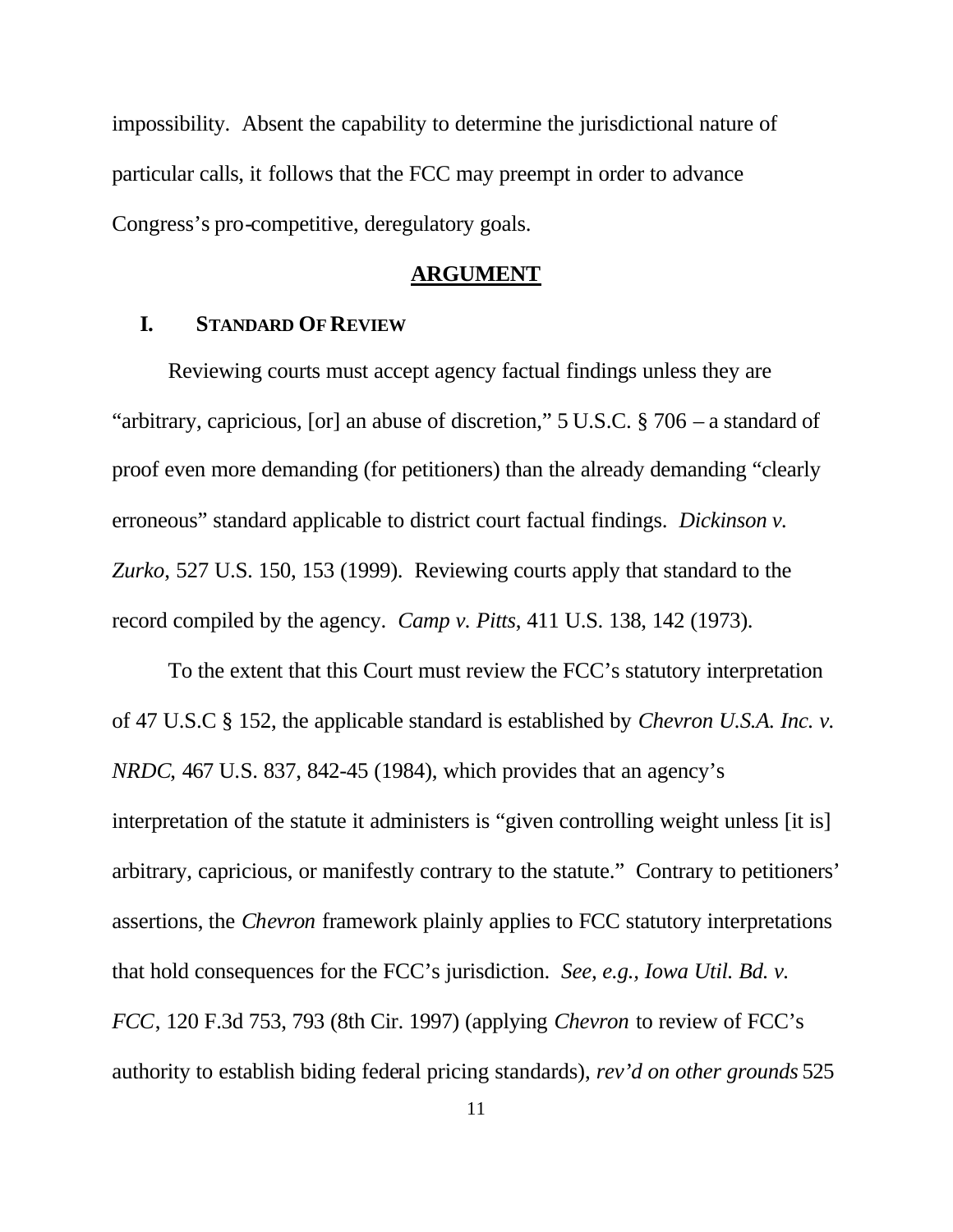U.S. 366 (1999); *see generally Smiley v. Citibank*, 517 U.S. 735, 743-44 (1996) (agency substantive interpretations receive *Chevron* deference even if consequential for federal preemptive authority).

## **II. THE FCC REASONABLY CONCLUDED THAT VOIP PROVIDERS CANNOT TELL WHETHER A PARTICULAR CALL IS INTERSTATE OR INTRASTATE**

In the *Order* under review, the FCC correctly concluded that VoIP providers have "no means of directly or indirectly identifying the geographic location" of the party using their service via an Internet connection. A 16. Thus, under the FCC's traditional "end-to-end" analysis – which defines calls as interstate or intrastate based on the location of the two parties to the call – there is simply no way for the service provider to tell whether a particular call is interstate or intrastate. A 15-21.

The FCC's factual conclusion that VoIP providers cannot determine the location of their customers is consistent with a long line of prior FCC reports and orders addressing IP-based communications, judicial decisions addressing the Internet, and the record in this rulemaking. In a Notice of Proposed Rulemaking issued eight months before the *Vonage Order*, the FCC carefully summarized its prior findings regarding VoIP services and explained why the Internet is fundamentally different than traditional telephone networks. *IP-NPRM* ¶¶ 8-22, 28-34; *see also* Letter from VON Coalition, WC Dkt. 03-211 (October 29, 2004), reproduced in Resp. Joint App. ("RA") at 98-104. As the FCC explained, the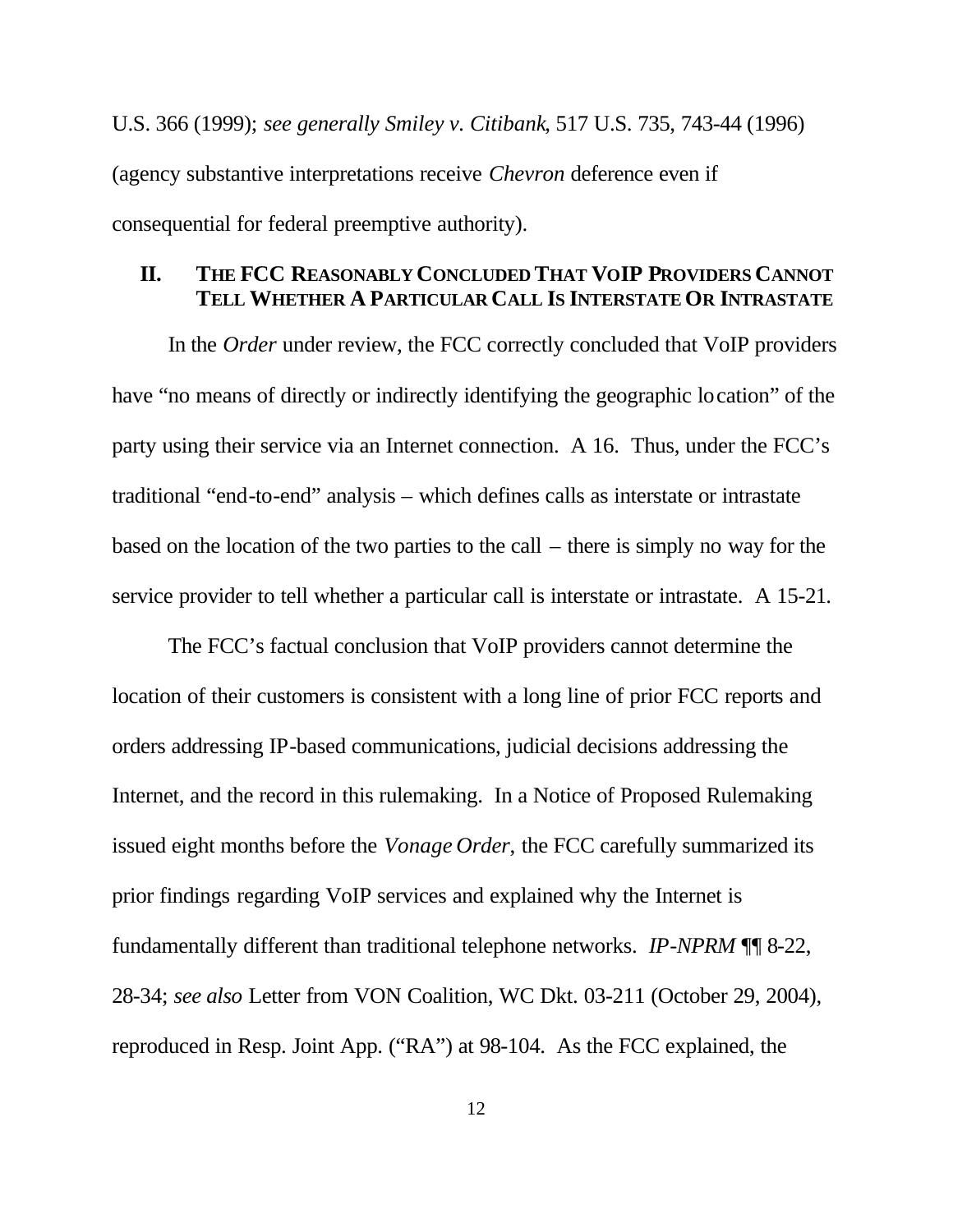Internet is actually a global "network of networks," and the "hundreds of thousands" of networks that make up the Internet are "owned and operated by hundreds and thousands of people" (*e.g*., universities, corporations, and communications providers such as SBC and Comcast). *IP-NPRM* at ¶ 8 n.23 (internal quotation marks omitted). Though an individual end user is directly connected to only one or several of the Internet's constituent networks, the IP packets he or she sends will eventually reach their intended destination through a series of hops from network to network. *Id.* **[8** n.25.]

When an Internet user moves to a new geographic location, he or she reconnects to a different local network.The new network, which is "constantly communicating with the other" networks that make up the Internet, informs the other networks that it will now accept packets intended for that user. *Id.* (describing "routing configuration tables"). But this updated information does *not*  reveal to the VoIP provider the user's new physical location – only that he or she is connected to a new network. *Id.* In many cases, the operator of the specific network will not even know the physical location of the end user, only which wire to send the packet down in order to reach that end user. As ably summarized by a district court in the Second Circuit, the net result is that: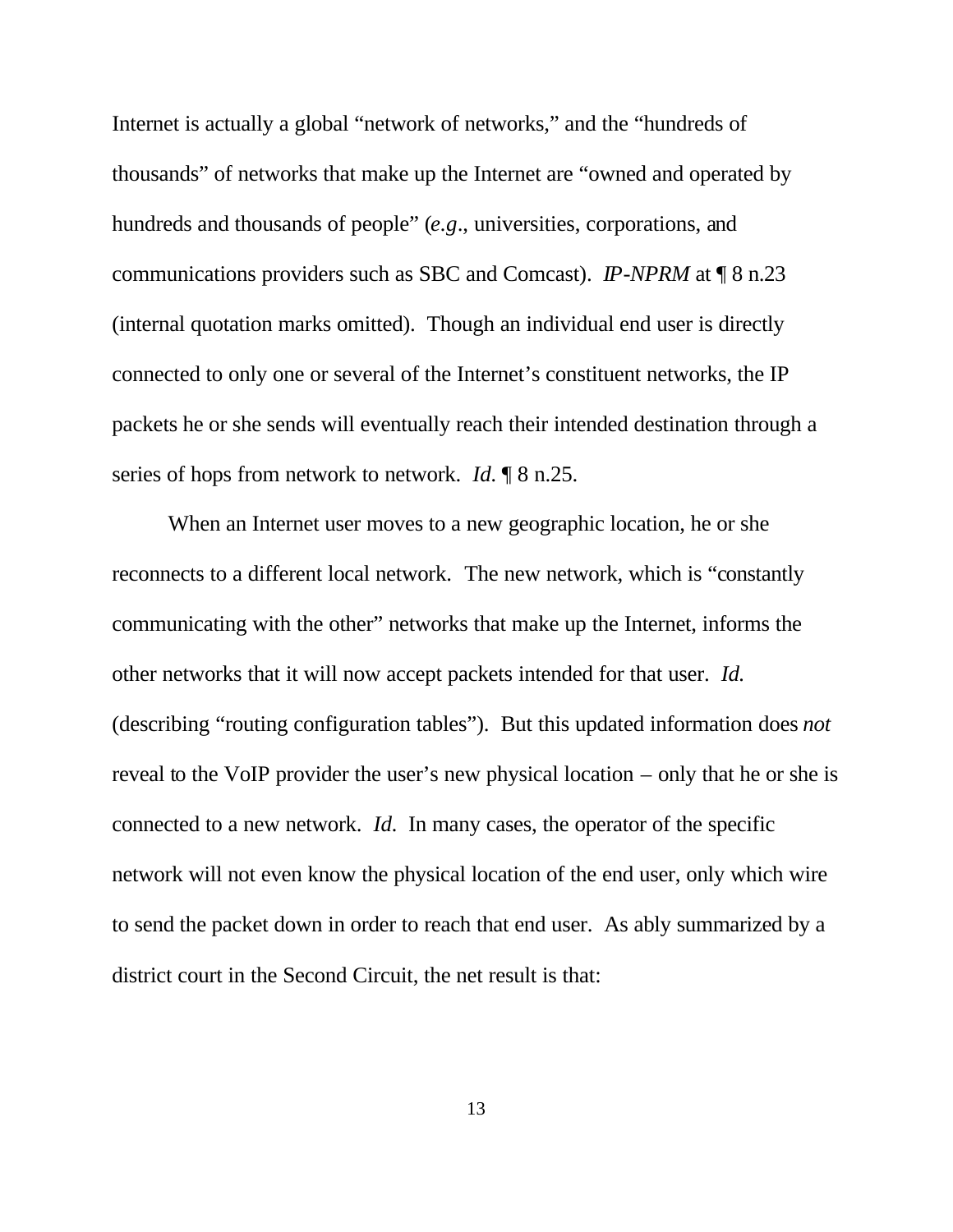The Internet is wholly insensitive to geographic distinctions. In almost every case, users of the Internet neither know nor care about the physical location of the Internet resources they access. Internet protocols were designed to ignore rather than document geographic location; while computers on the network do have "addresses," they are logical addresses on the network rather than geographic addresses in real space. The majority of Internet addresses contain no geographic clues and, even where an Internet address provides such a clue, it may be misleading.

*American Libraries Ass'n v. Pataki*, 969 F.Supp 160, 170-171 (S.D.N.Y. 1997)

(cited by *Order* at A 18 n.94).

Even if the operator of the local network has some indication of the physical location of the end user, the *VoIP provider itself* (*e.g.*, Vonage) does not have any way to acquire this information. *IP-NPRM* ¶ 15. This point was made especially clearly in the FCC's *Pulver Order,* which explained that Internet-based services are inherently "portable" and that VoIP providers cannot "determine the actual physical location of an underlying IP address." *Pulver Order* ¶¶ 21-22 (cited at A 18). The reason, the FCC explained, is that "[w]hat [a VoIP company] provides is information on its server located on the Internet." *Id.* ¶ 21. Customers can use that information to conduct voice conversations only because they have independent access to transmission capabilities provided by the separate networks that constitute the Internet. *Id.* But that does not change the fact that the VoIP provider "remains a server on the Internet." *Id.*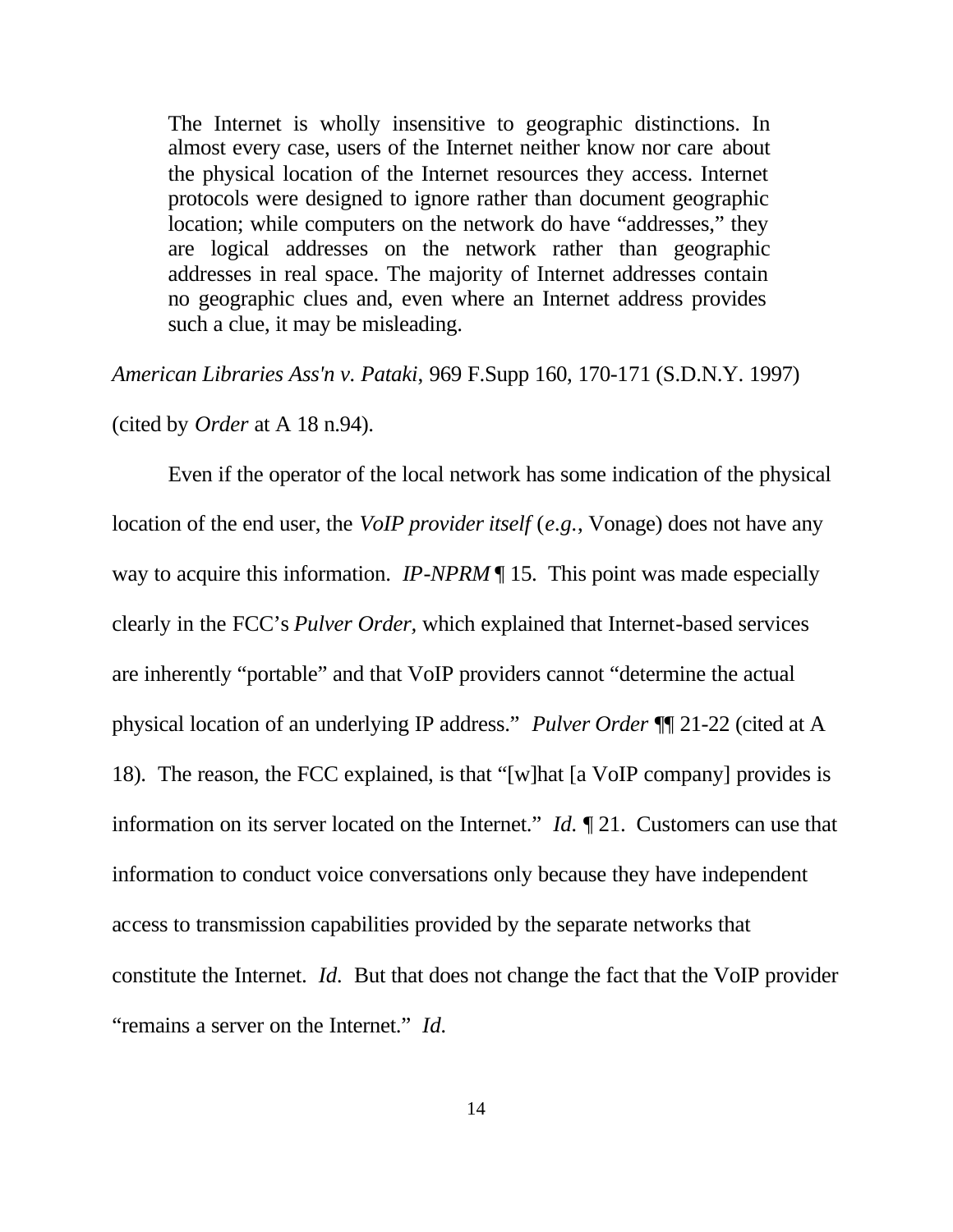Vonage's innovative IP-based features further complicate geographic identification. For instance, it offers "call forwarding" that causes the customer's phone "plus any other number in the United States or Canada" to ring when the customer is called. A 4, 17. Even Vonage cannot tell which phone its customers use to answer such calls.

In short, Vonage's initial petition was entirely correct in stating that the company "has no service-driven reason to know users' locations, and . . . presently has no way to know." A 17-18; *see also* JA 11-12, 34-38. In light of the record before it and the wealth of agency and judicial precedent on which it relied, the FCC's decision to accept Vonage's conclusion can hardly be deemed "arbitrary and capricious."

Nor is there merit to petitioner's contention that the FCC's *E911 Order* – issued seven months after the *Vonage Order* – undermines the FCC's factual findings in the *Vonage Order*. PUC Br. 43-48 (citing *E911 Requirements for IP-Enabled Service Providers*, 20 FCC Rcd 10,245 (June 3, 2005) ("*E911 Order"*)). To begin with, it is a bedrock principle of administrative law that the "the focal point for judicial review should be the administrative record already in existence, not some new record made initially in the reviewing court." *Camp*, 411 U.S. at 142. This rule is no mere technicality; it is critical to preserving an agency's "opportunity to address[,] . . . in the first instance," the factual and policy issues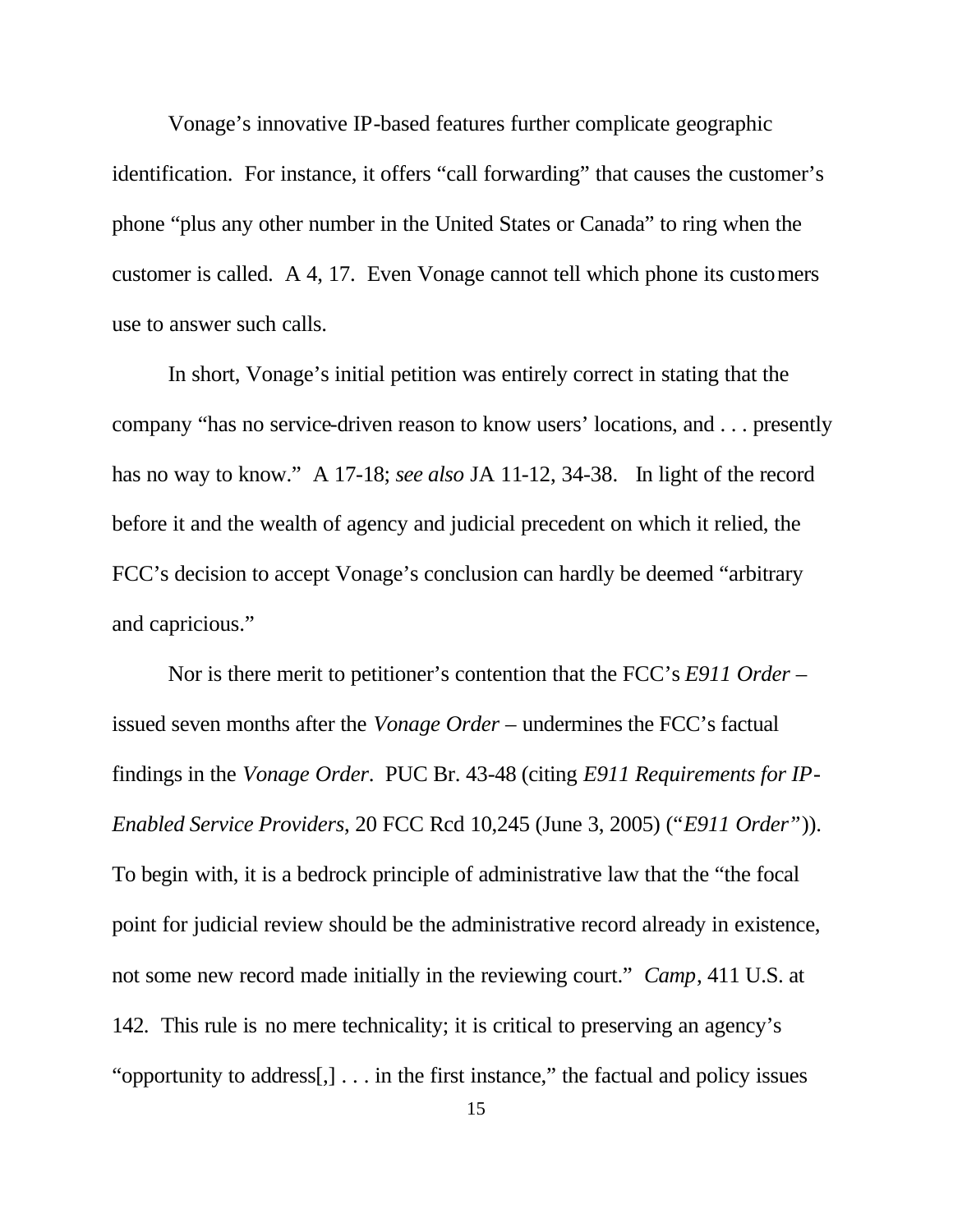that arise under the statute it administers. *Etchu-Njang v. Gonzales*, 403 F.3d 577, 583 (8th Cir. 2005); *Voyageurs Nat. Park Ass'n v. Norton*, 381 F.3d 759, 763, 766 (8th Cir. 2004) ("By confining judicial review to the administrative record, the [Administrative Procedure Act] precludes the reviewing court from conducting a de novo trial and substituting its opinion for that of the agency.").

This Circuit has applied the rule against post-record evidence strictly, affirming for instance a federal agency's deportation of a resident alien for a felony conviction even where the state court subsequently moved to downgrade the conviction to a misdemeanor. *Lukowski v. INS*, 279 F.3d 644, 646 (8th Cir. 2002) ("This recent state court ruling is a fact not presented to the agency, and our judicial review is limited to the administrative record.") Here, the dispute involving post-record evidence involves complex technical issues affecting an entire industry and millions of consumers. The need for the FCC to resolve the dispute through a multi-party rulemaking, rather than appellate briefs, is consequently even stronger than in *Lukowski*.

In any event, even if this Court were to attempt to "fill in the blanks" about what the *E911 Order* means for the *Vonage Order*'s conclusions, it is plain that the two orders are consistent. Most importantly, the *E911 Order* expressly reaffirms that VoIP providers "have no reliable way to discern from where their customers are accessing the VoIP service." *E911 Order* ¶ 25 & n.81 (citing *Vonage Order*),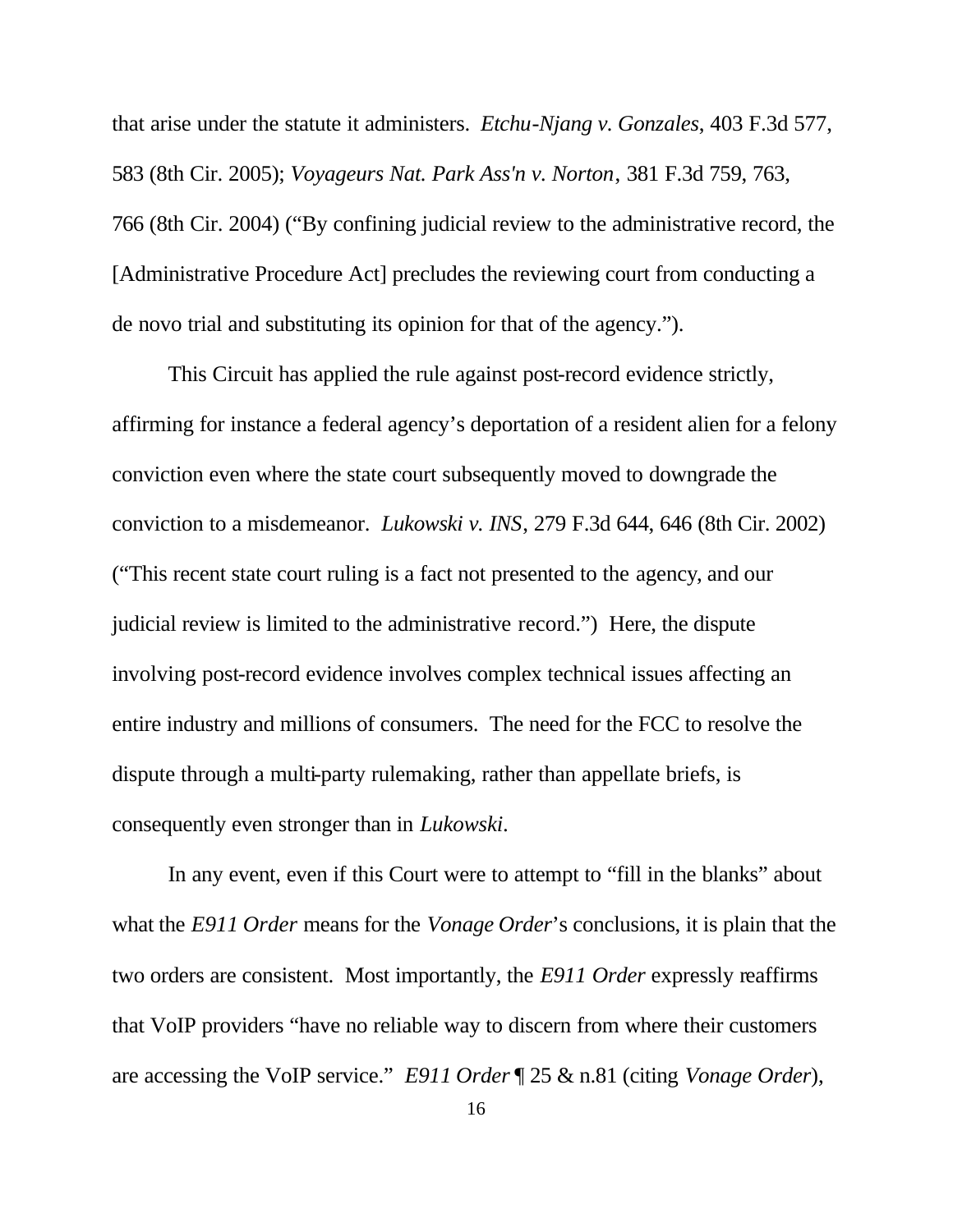46 (same). To be sure, in the absence of a mechanism for "reliably and automatically" determining geographic location today, the *E911 Order* also requires each VoIP provider to (1) collect self-reported location information from its customers and (2) transmit this information to emergency personnel if the customer dials 911*. Id.* ¶¶ 36-51. As the FCC explained, establishing a workable federal 911 requirement was, "[i]n many ways, . . . a necessary and logical followup" to preempting state regulation of 911 services. *Id.* ¶ 3.

But petitioners ignore the critical point that the *E911 Order* only requires VoIP operators to transmit the self-reported location of a caller *if that caller dials 911*. Because only a tiny portion of calls are to 911, the infrastructure necessary to identify, record, and transmit the origination of such calls is plainly dwarfed by the infrastructure required to do the same for *every* VoIP call. Indeed, constructing this infrastructure even for 911 calls has proved enormously complicated – since issuing the *E911 Order* on June 3, 2005, the FCC has issued *five public notices* (reproduced in the addendum to this brief) extending compliance deadlines or relaxing compliance standards because of technical obstacles documented by VoIP providers.

There is no end to the number of technical and policy questions raised by petitioners' suggestion that the self-reported location information gathered for 911 purposes be used to distinguish interstate and intrastate calls. For instance, the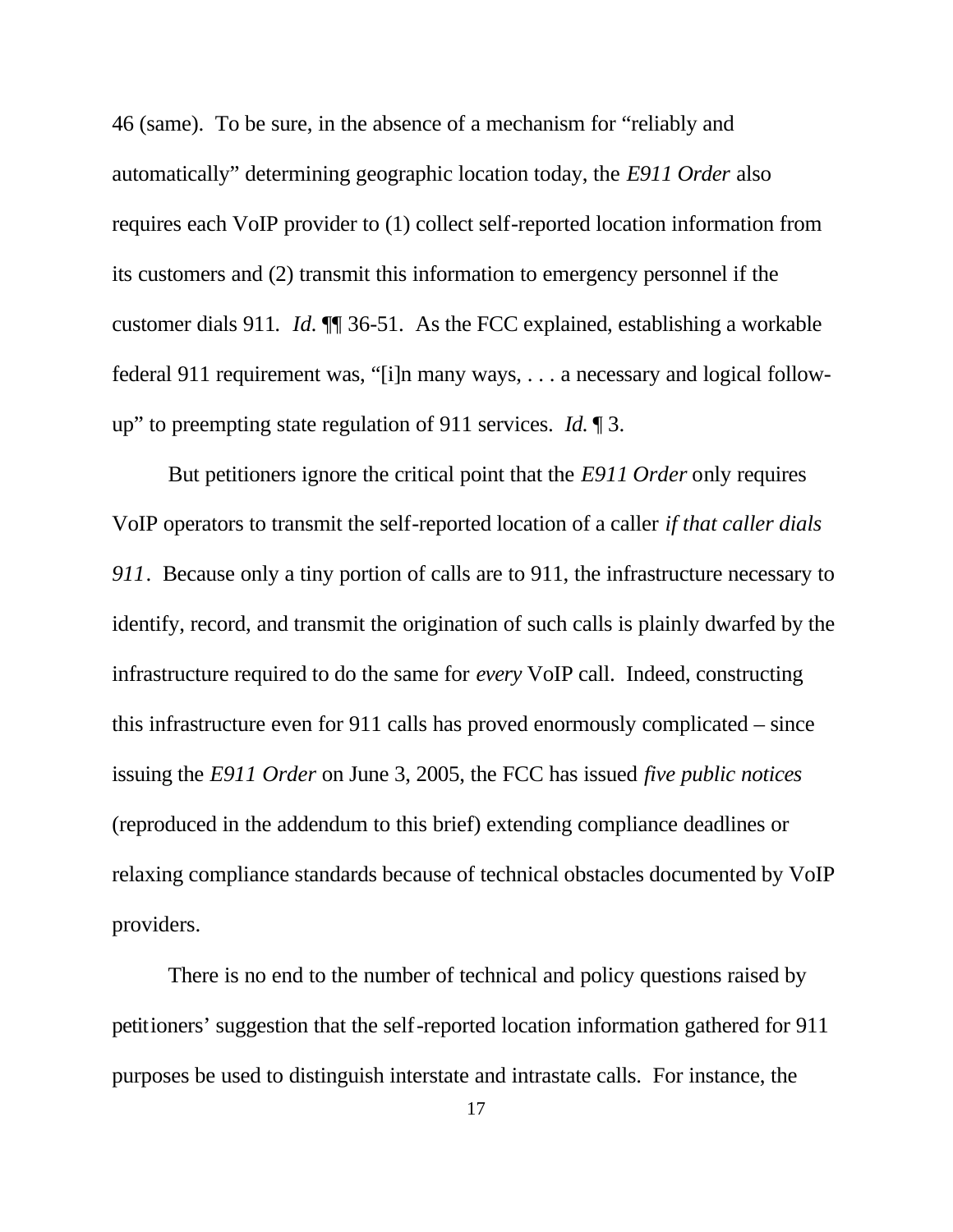*E911 Order* does not require providers to know the location of the *called* party. Would it be practically and economically feasible to do so, especially for the increasing number of VoIP calls that are IP-to-IP (*i.e.*, where the location of the terminating endpoint is unknown)? Also, the MPUC order at issue in this case requires Vonage to cease offering intrastate service in Minnesota. JA 142. If Vonage were to block calls between customers self-reporting Minnesota locations and parties with Minnesota area codes, would some customers simply (mis)report out-of-state locations in order to place intrastate calls? Would the cost to public safety be worth the jurisdictional benefits? All of these questions are important and uniquely within the competence and statutory mandate of the FCC. If petitioners want to argue that steps taken by VoIP providers to comply with the *VoIP E911 Order* are sufficient to undermine the FCC's conclusion in the *Vonage Order*, the only appropriate course is to first address that contention to the FCC. *Auer v. Robbins*, 519 U.S. 452 (1997) (the only permissible remedy for allegedly obsolete rule is petition for rulemaking, not judicial review).

## **III. THE FCC MAY PREEMPT STATE REGULATION OF VOIP UNDER THE "IMPOSSIBILITY EXCEPTION"**

Based on its finding that VoIP providers cannot determine whether a particular call is jurisdictionally interstate or intrastate, the FCC was well within its legal authority to preempt state regulation of such services.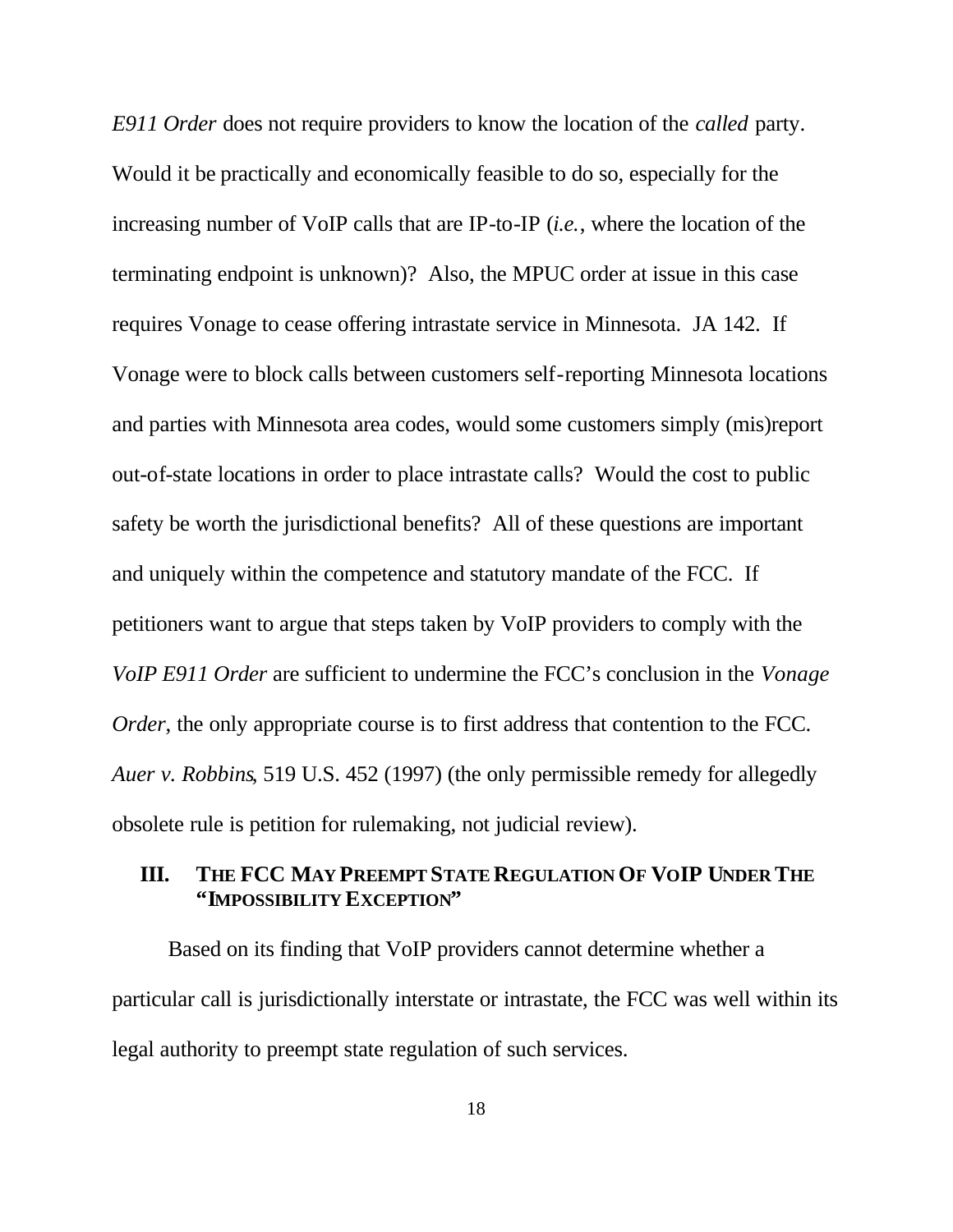To be sure, Section 2 of the Communications Act provides for federal authority over interstate service and state authority over intrastate service. *See generally La. Pub. Serv. Comm'n v. FCC*, 476 U.S. 355, 360 (1986) ("*Louisiana PSC*"). And, as petitioners correctly observe, the Supreme Court applied this rule in *Louisiana PSC* to affirm a state's authority to set intrastate rates using different depreciation assumptions than those the FCC chose to set interstate rates for the very same pieces of equipment. *Id.; see also NARUC v. FCC*, 880 F.2d 422 (D.C. Cir. 1989) (affirming states' authority to set tariff for internal wiring despite federal decision to detariff internal wiring). But in these ratemaking cases, it was possible, through end-of-the-year accounting corrections, to apply the FCC's depreciation assumptions to the portion of calls that were interstate and the states' assumptions to the portion that were intrastate. *See Louisiana PSC*, 476 U.S. at 375-76; *NARUC*, 880 F.2d at 428-29.

In cases where it is not possible to apply different regulations in proportion to the amounts of interstate and intrastate traffic, however, the Supreme Court has made clear that the FCC may preempt state regulation that frustrates a federal purpose. *Louisiana PSC*, 476 U.S. at 375 n.4. In illustrating the meaning of this "impossibility exception," the Supreme Court approvingly cited two Fourth Circuit cases affirming the FCC's authority to preempt state regulations that prohibited residents from connecting their own telephones to the local network and instead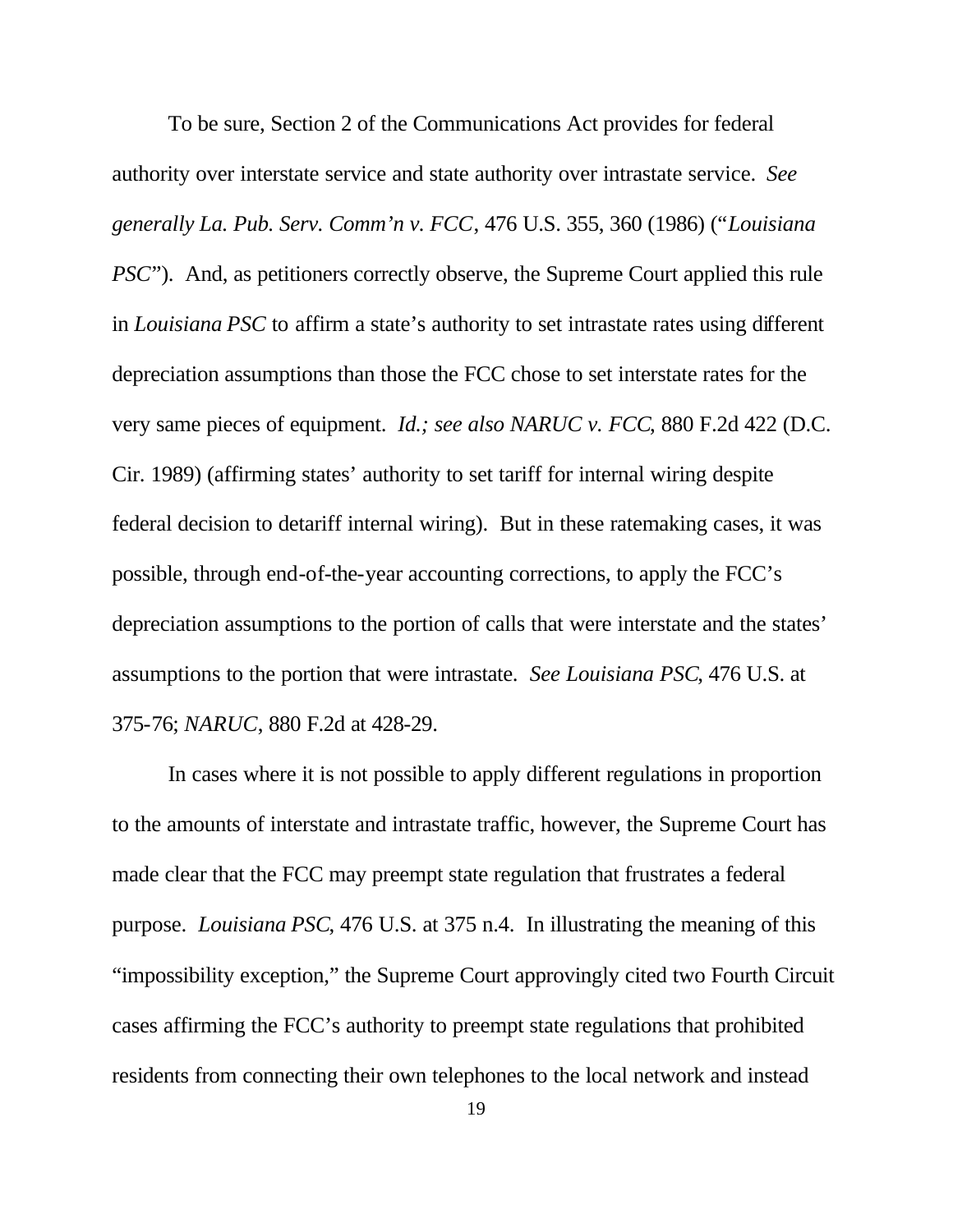required them to lease telephones from their local service provider. *NCUC v. FCC*, 537 F.2d 787 (4th Cir. 1976); *NCUC v. FCC*, 552 F.2d 1036 (4th Cir. 1977). While it would have been possible for customers to attach their own telephones to make interstate calls and use leased phones to make intrastate calls, that would not have been "practical and economic." 552 F.2d at 1043. The Fourth Circuit therefore concluded that the FCC could preempt because one rule or the other would always govern interstate and intrastate matters as a practical matter.

Lower courts have applied this "impossibility exception" many times in the two decades since *Louisiana PSC.* Each time, they have consistently affirmed the FCC's authority to regulate equipment or services used for both interstate and intrastate calls where there is no practical and economic way to apply different regulatory regimes based on how the equipment is used. *See NARUC*, 880 F.2d 422 (requiring local telephone companies to offer inside wiring installation as a separate service); *Illinois Bell Tel. Co. v. FCC*, 883 F.2d 104 (D.C. Cir. 1989) (requiring local telephone companies to allow independent sales agents to resell Centrex services); *Pub. Util. Comm'n of Texas v. FCC*, 886 F.2d 1325 (D.C. Cir. 1989) (allowing businesses to purchase "trunk" lines); *Pub. Serv. Comm'n of Md. v. FCC*, 909 F.2d 1510 (D.C. Cir. 1990) (allowing local telephone companies to disconnect interstate and intrastate service for non-payment of interstate bill);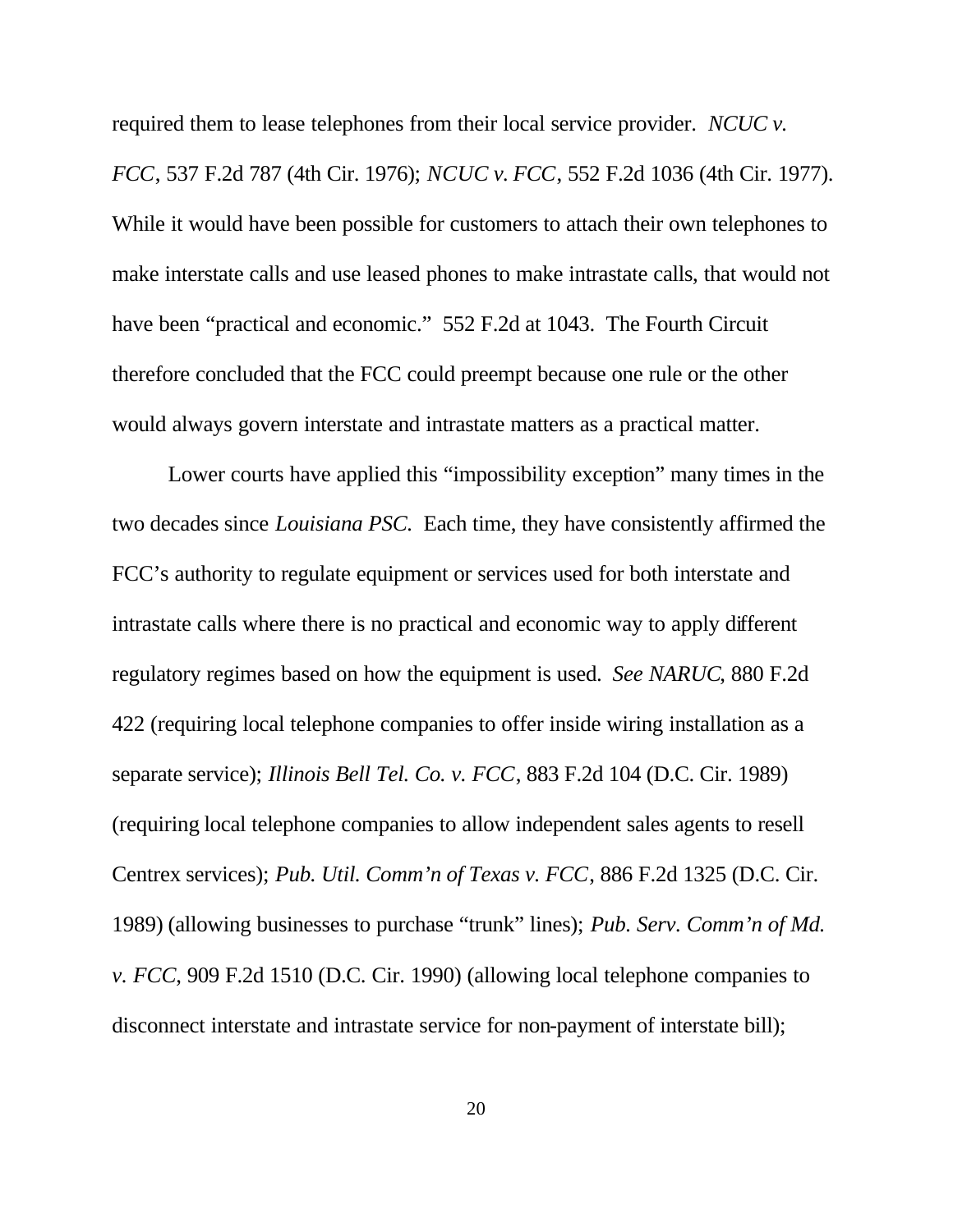*California v. FCC*, 75 F.3d 1350 (9th Cir. 1996) (limiting restrictions on per-line Caller-ID blocking).

This Circuit recently affirmed that, under the "impossibility exception," the FCC "has the *power* to preempt states from establishing standards and requiring reports relating to" certain telephone lines used by businesses for interstate and intrastate calls. *Qwest Corp. v. Scott,* 380 F.3d 367, 372 (2004) (emphasis in original) (holding, however, that the FCC had not intended to exercise its power in that case). The common thread in all of these cases is that they involve situations where one rule will, as a practical matter, govern interstate and intrastate communications.

There is no practical and economic way to apply Minnesota's traditional telephone company regulations solely to intrastate calls without the ability to distinguish interstate from intrastate calls. As the FCC stated, state certification proceedings can take months. A 13. While an application is pending, VoIP providers cannot offer interstate service because, as the FCC also concluded, they cannot prevent their subscribers from making intrastate calls. A 20. Similarly, a VoIP provider would not be able to guarantee a dial tone within three seconds on at least 98 percent of its intrastate calls, as required by Minn. Rules 7810.5300(A), without applying a similar rule to interstate calls. Nor could it offer toll blocking and call blocking services for intrastate calls only, as required by Minn. Rules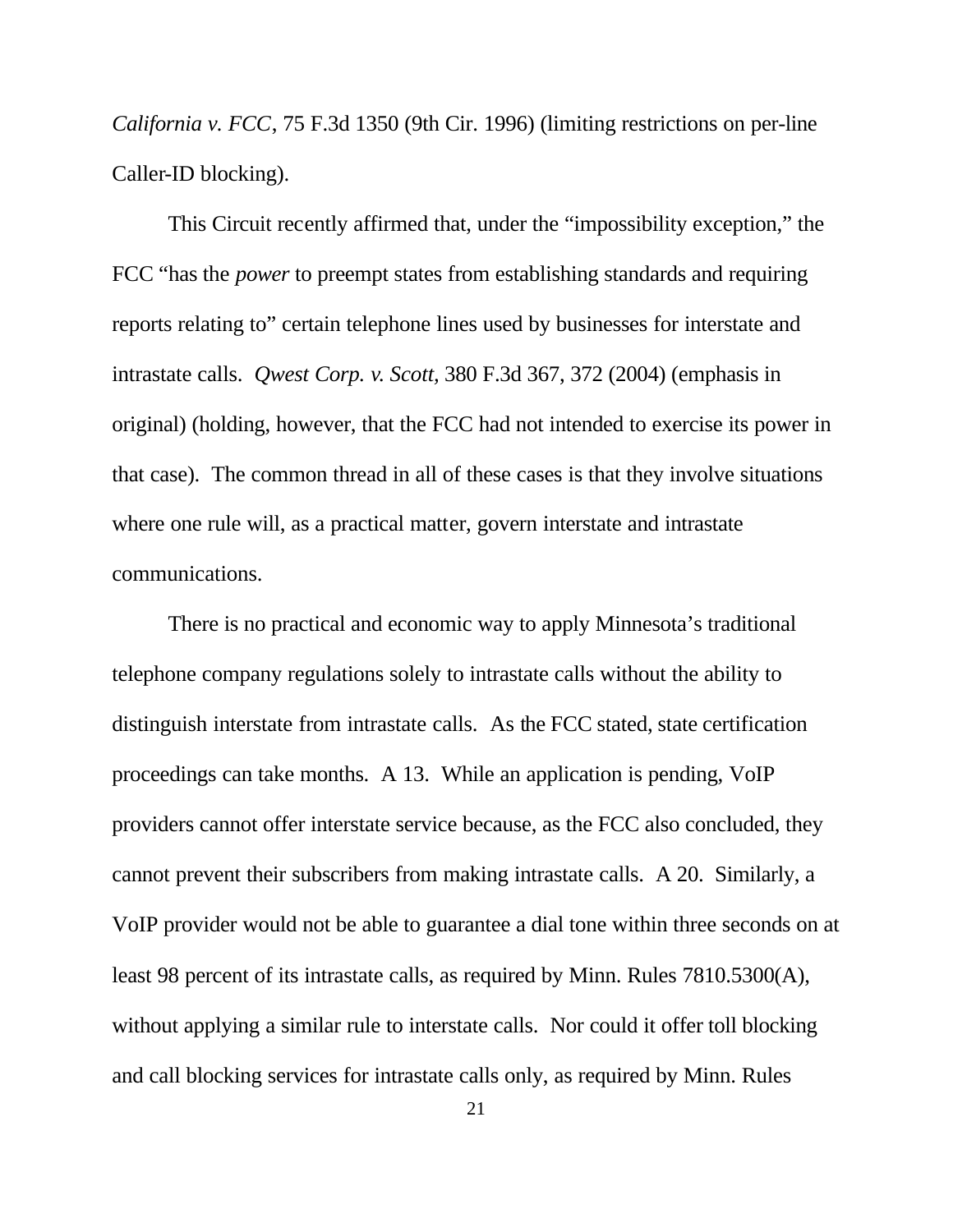7812.0600(1)(E) and (I), without offering it for interstate calls. Seeking a case-bycase waiver from such regulations, as petitioners suggest (PUC Br. 61-62), would hardly reduce the administrative burden on VoIP providers. Indeed, it would greatly extend the period of legal uncertainty and thus constitute another significant regulatory barrier to entry.

In short, unlike the depreciation rules at issue in *Louisiana PSC*, no accounting procedure could begin to accommodate Minnesota's policy of substantial regulation of intrastate calls and the federal policy of non-regulation of VoIP calls. A 12-15. The practical effect of such a regulatory regime would be to force Vonage to meet these requirements for every call placed using its service. Indeed, as the *Order* points out, if other states were to follow Minnesota's example, Vonage would probably have to comply with the most onerous (and potentially conflicting) regulations applied by *any of the 50 states.* A 25. In this situation, the FCC properly concluded that the "impossibility exception" applied and appropriately preempted state regulation of VoIP service.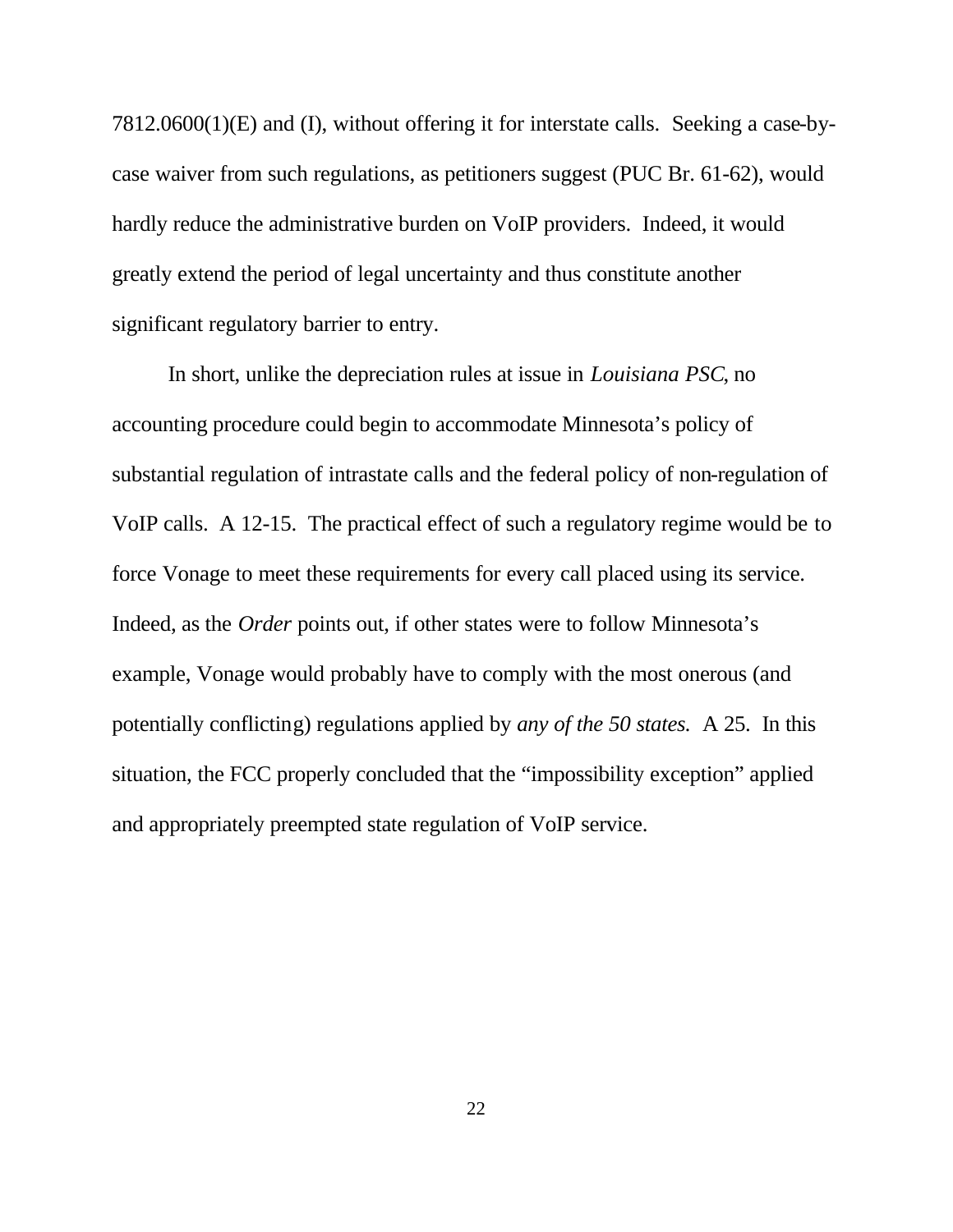## **CONCLUSION**

The Court should affirm the FCC's *Order*.

Respectfully submitted,

Barry H. Gottfried Glenn S. Richards Christopher J. Sadowski PILLSBURY WINTHROP SHAW PITTMAN 2300 N Street NW Washington, DC 20037 (202) 663 8000

*Counsel for Voice On The Net Coalition and pulver.com*

Scott Blake Harris Christopher J. Wright Bruce L. Gottlieb HARRIS, WILTSHIRE & GRANNIS 1200 Eighteenth Street NW Washington, DC 20036 (202) 730 1300

\_\_\_\_\_\_\_\_\_\_\_\_\_\_\_\_\_\_\_\_\_\_\_\_\_\_

*Counsel for The High Tech Broadband Coalition*

Filed: December 1, 2005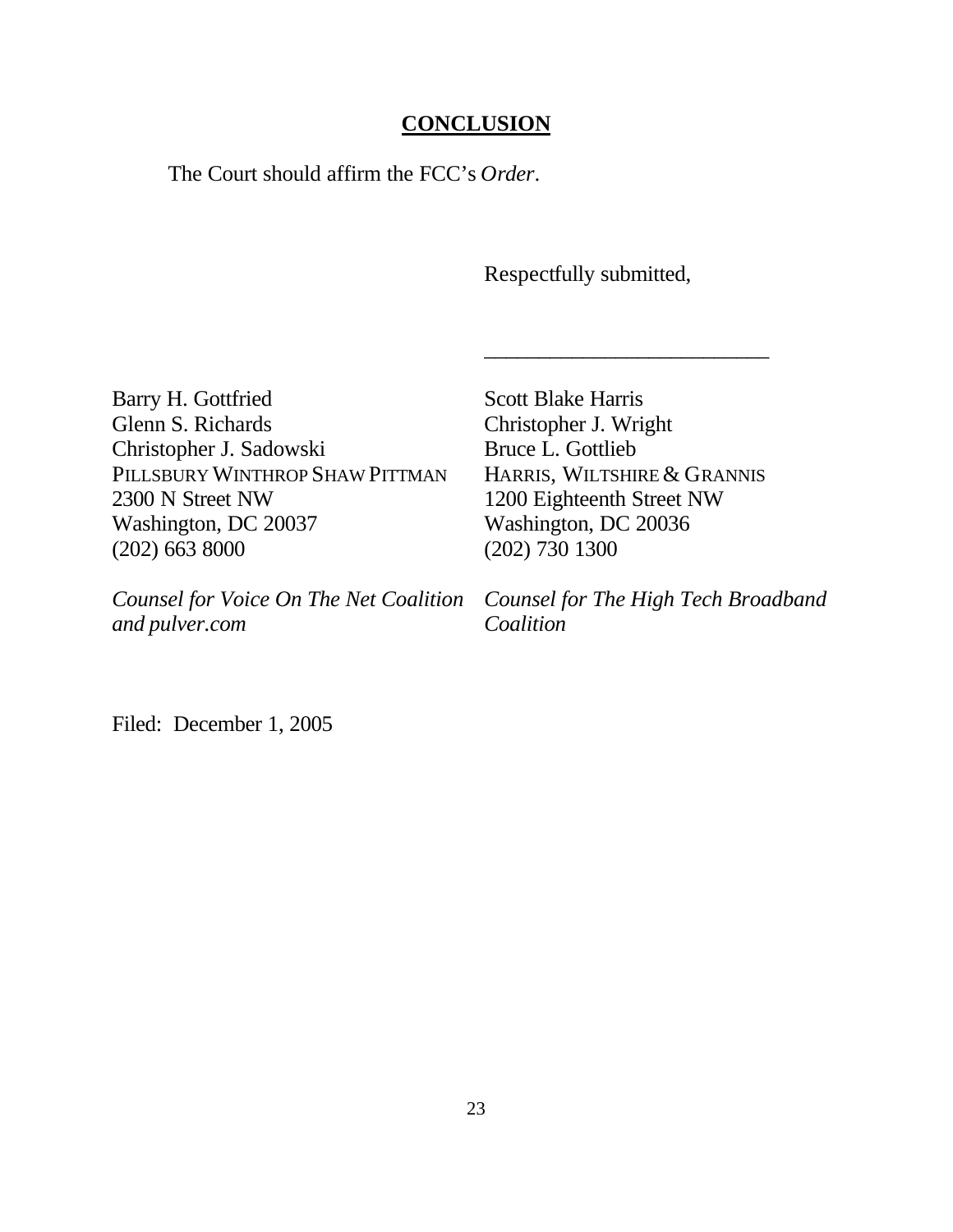## **PROOF OF SERVICE**

I hereby certify that two true copies of the foregoing Brief, and one copy of a digital version of the foregoing Brief, were served by regular U.S. mail, postage prepaid, upon the following parties of record, this first day of December 2005.

Bruce L. Gottlieb

\_\_\_\_\_\_\_\_\_\_\_\_\_\_\_\_\_\_\_\_\_\_\_\_\_\_\_

Parties of Record:

John E. Ingle Nandan M. Joshi Samuel L. Feder Federal Communications Commission 445  $12<sup>th</sup>$  Street, S.W. Washington, DC 20554

Jim Petro Steven T. Nourse Duane Luckey Office of Attorney General 180 East Broad Street,  $9<sup>th</sup>$  Floor Columbus, OH 43215-3793

Jonathan D. Feinberg Dawn Jablonski Ryman Public Service Commission Office of General Counsel 3 Empire State Plaza Albany, NY 12223-1350

Catherine G. O'Sullivan Nancy C. Garrison U.S. Department of Justice ATR Division, Room 3224 950 Pennsylvania, Avenue, N.W. Washington, DC 20530

John D. Seiver Michael C. Sloan Christopher W. Savage K.C. Halm Cole Raywid & Braverman, LLP 1919 Pennsylvania Avenue, N.W. Suite 200 Washington, DC 20006

Henk Brands Aaron Futch Paul Weiss LLP 1615 L Street, N.W. Suite 1300 Washington, DC 20036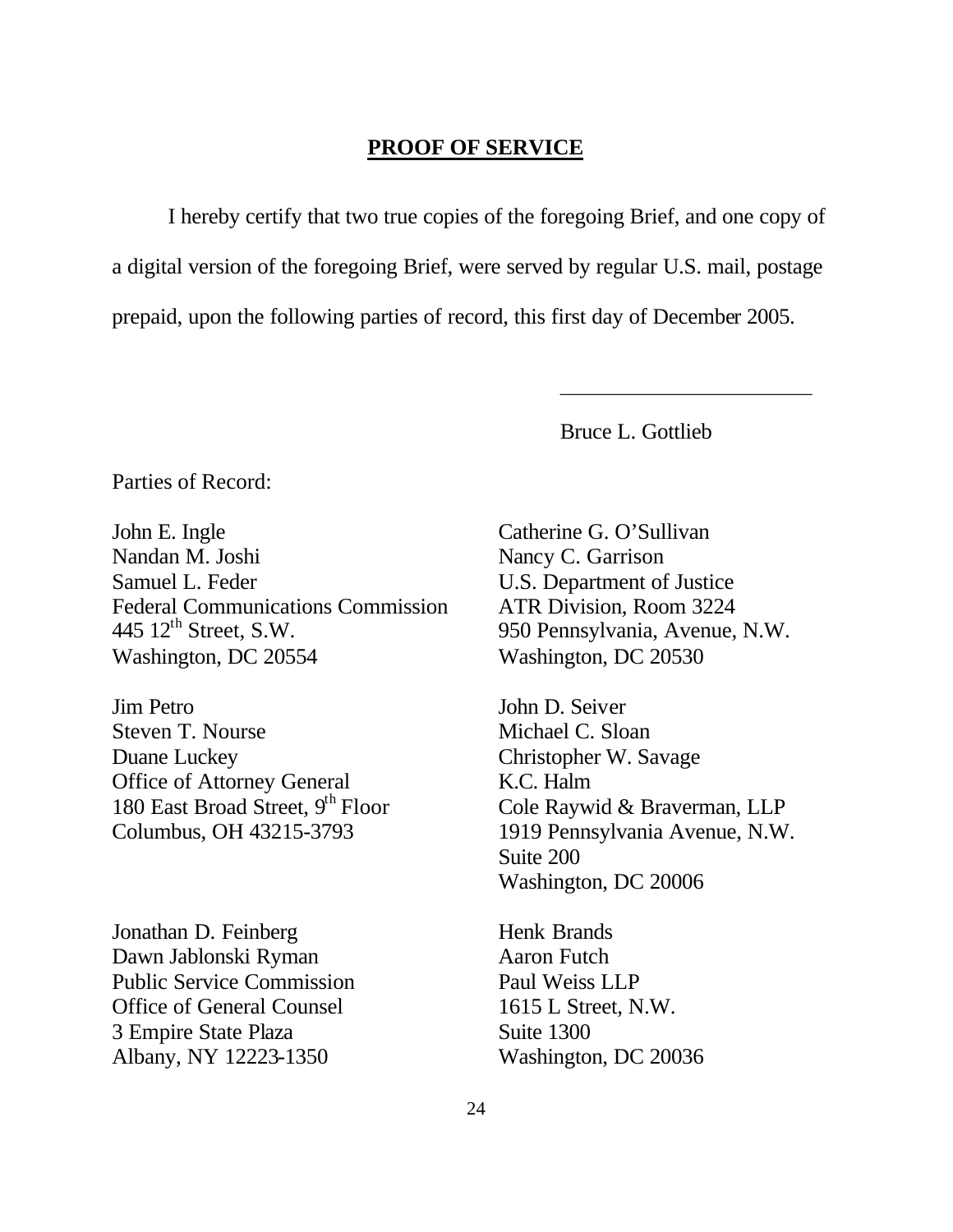Russell M. Blau William B. Wilhelm Swidler Berlin LLP 3000 K Street, N.W. Suite 300 Washington, DC 20007-5116

Maureen A. Scott Pennsylvania Public Service Commission P.O. Box 3265 Harrisburg, PA 17105-3265

Bill Lockyer Attorney General of California 1300 I Street Sacramento CA 94244-2550

James B. Ramsay NARUC 1101 Vermont Avenue, N.W. Suite 200 Washington, DC 20005

Mark D. Schneider Elizabeth G. Porter Jenner & Block 601 13<sup>th</sup> Street, N.W.  $12^{th}$  Floor Washington, DC 20005

Steven Alpert Attorney General's Office 445 Minnesota Street Suite 900, Bremer Tower St. Paul, MN 55101-2128

Terry Etter David Bergmann Office of Ohio Consumer's Counsel 10 W. Broad Street, Suite 1800 Columbus, OH 43215-3485

Jon Bruning Attorney General of the State of Nebraska 2115 State Capitol Lincoln, NE 68509

William T. Lake Wilmer Cutler Pickering Hale and Dorr 2445 M Street, N.W. Washington, DC 20037

Richard Blumenthal Attorney General of Connecticut 55 Elm Street Hartford CT 06106

David W. Carpenter Sidley & Austin Bank One Plaza 10 South Dearborn Street Chicago, IL 60603

Ms. Jeanne M. Cochran Attorney General's Office 445 Minnesota Street Suite 1100, Bremer Tower St. Paul, MN 55101-2128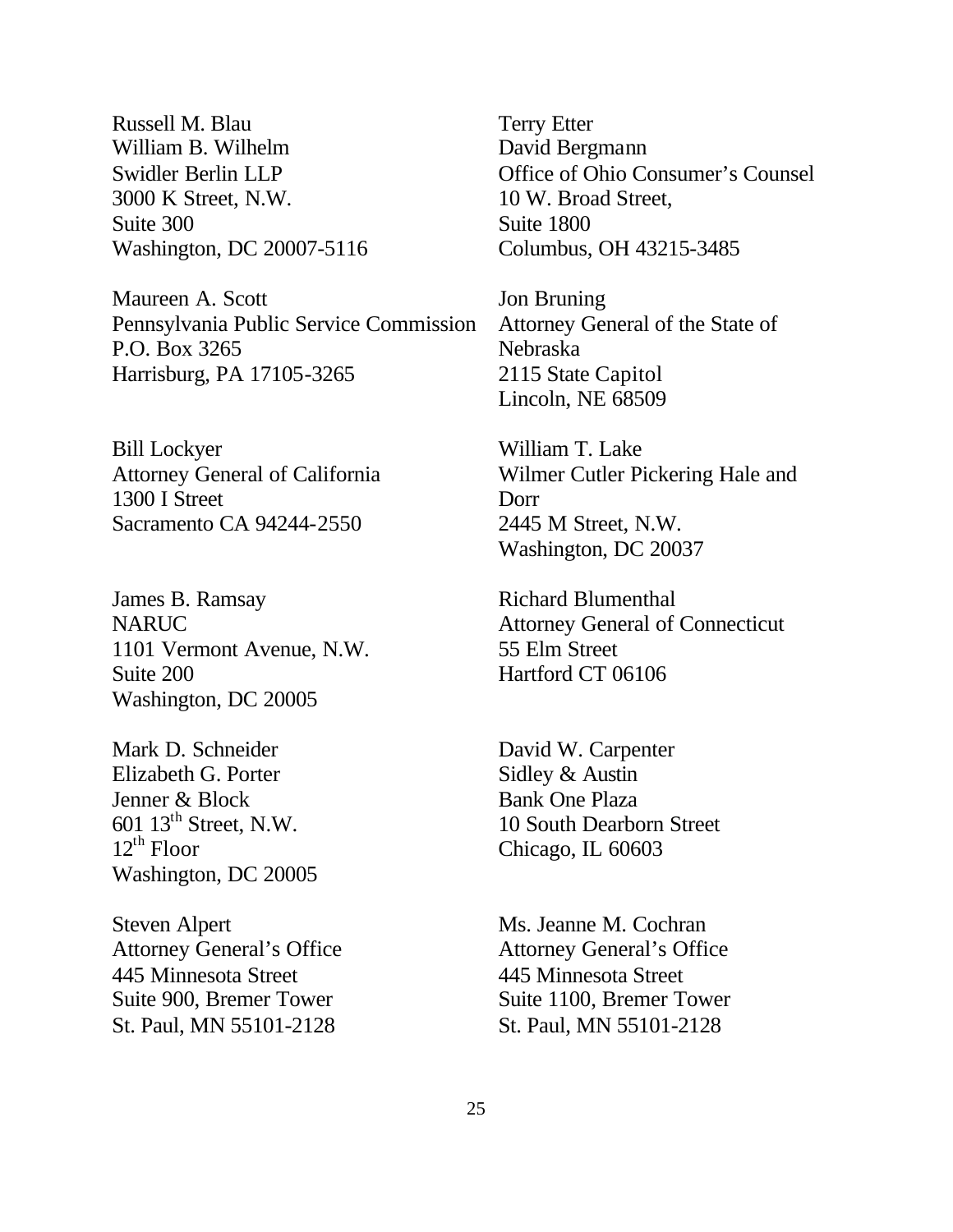David L. Lawson Sidley Austin Brown & Wood 1501 K Street, N.W. Washington, DC 20005

John P. Perkins Craig Graziano Iowa Office of Consumer Advocate 310 Maple Street Des Moines, IA 50319-0063

Sheldon Krantz Larry Blosser Piper Rudnick Gray Cary 1200 Nineteenth Street Washington, DC 20036

J. Jeffrey Mayhook Mayhook Law, PLLC 34808 NE 14<sup>th</sup> Avenue La Center, WA 98629

Christopher C. Kempley Arizona Corporation Commission 1200 West Washington Street Phoenix, Arizona 85007

Sheldon Krantz DLA Piper Rudnick Gray Cary US LLP  $1200 \; 19^{th}$  Street, N.W. 7 th Floor Washington, DC 20036

Thomas B. Heffelfinger U.S. Attorney's Office 600 U.S. Courthouse 300 S. Fourth Street Minneapolis, MN 55415

Patrick W. Pearlman West Virginia PSC 723 Kanawha Boulevard East Charleston, WV 25301

Peter C. Harvey Attorney General of New Jersey 124 Halsey Street PO Box 45029 Newark, NJ 07101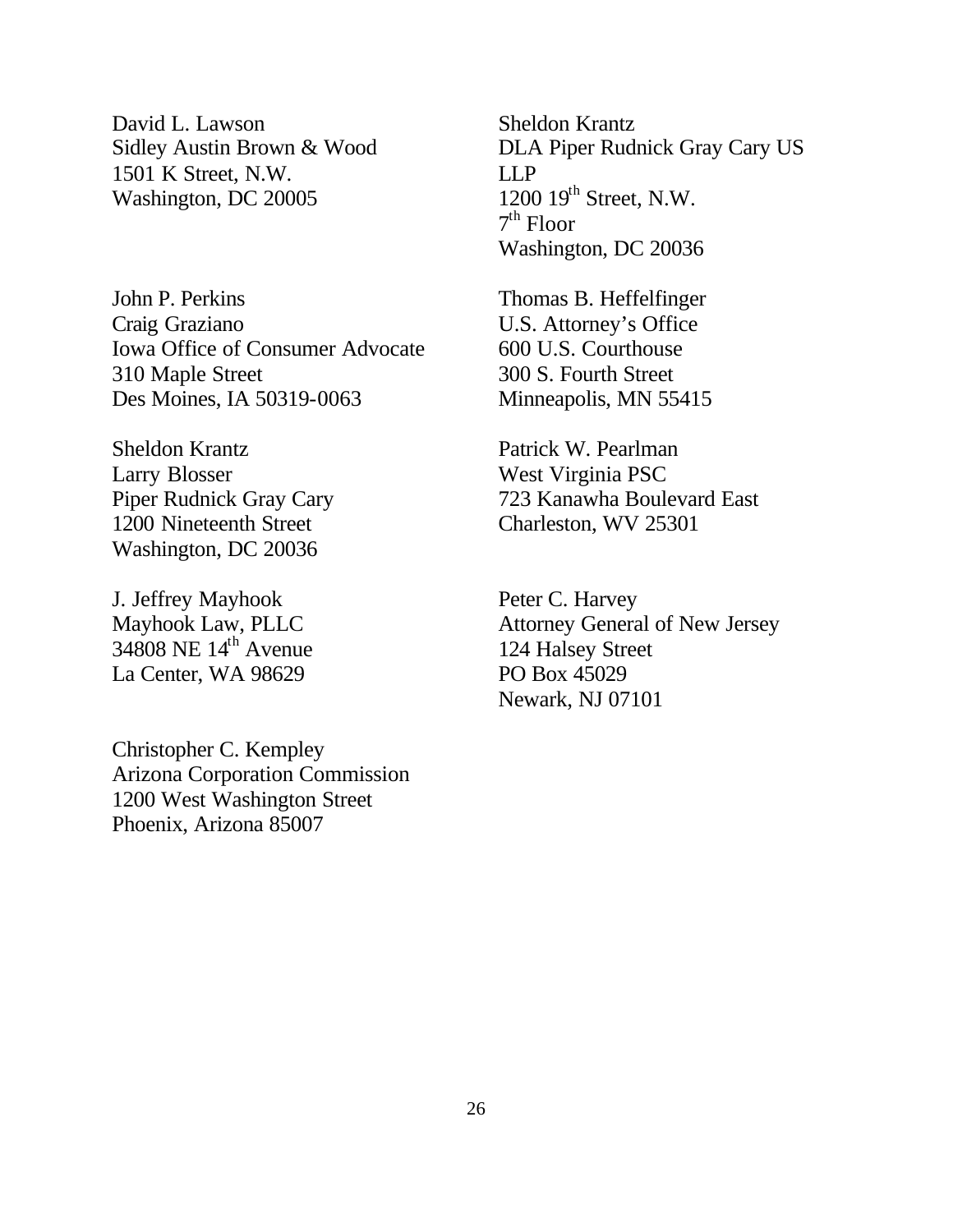## **CERTIFICATE OF COMPLIANCE WITH FRAP 32(a)(7)(C) AND 8th Cir. R. 28A(c)**

1. This brief complies with the type-volume limitations of this Court's Order of September 27, 2005 because this brief contains 4958 words, excluding the parts of the brief exempted by Fed R. App. P.  $32(a)(7)(B)(iii)$ .

2. This brief complies with the typeface requirements of Fed. R. App. P.

 $32(a)(5)$  and the type style requirements of Fed. R. App. P.  $32(a)(6)$  because this brief has been prepared in a proportionally spaced typeface using Microsoft Word 2000 in a 14pt Times New Roman font.

> $\overline{\phantom{a}}$  , where  $\overline{\phantom{a}}$  , where  $\overline{\phantom{a}}$  , where  $\overline{\phantom{a}}$ Bruce L. Gottlieb *Counsel for The High Tech Broadband Coalition* Dec. 1, 2005

# **CERTIFICATE OF COMPLIANCE WITH 8th Cir. R. 28A(d)**

The undersigned, on behalf of the party filing and serving this brief, certifies that each computer diskette to be filed and served, containing the full text of the

 $\overline{\phantom{a}}$  , where  $\overline{\phantom{a}}$  , where  $\overline{\phantom{a}}$  , where  $\overline{\phantom{a}}$ 

brief, has been scanned for viruses and that it is virus-free.

Bruce L. Gottlieb *Counsel for The High Tech Broadband Coalition* Dec 1. 2005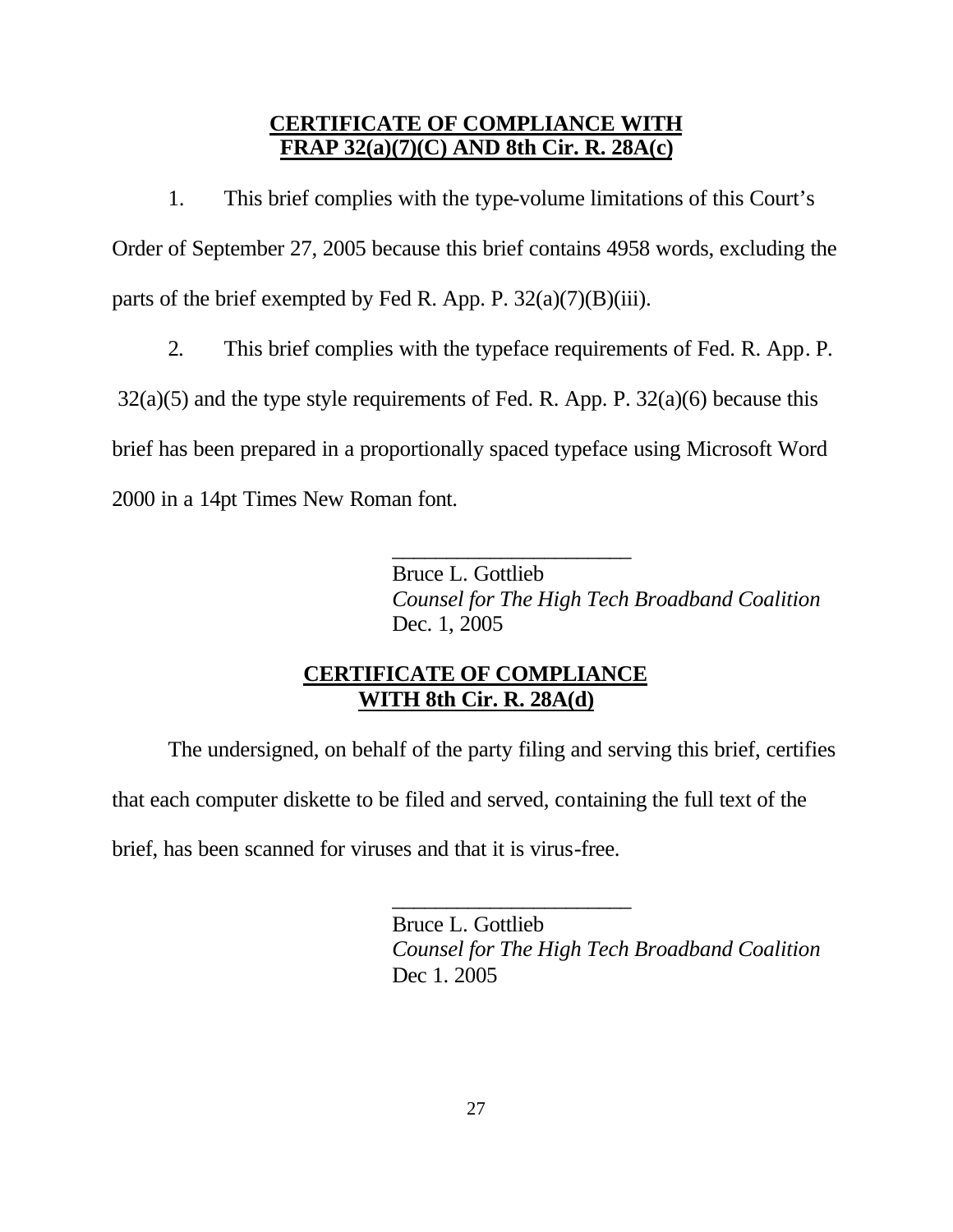### **ADDENDUM TABLE OF CONTENTS**

Page

| <b>Enforcement Bureau Provides Guidance to Interconnected Voice Over Internet</b><br>Protocol Service Providers Concerning the July 29, 2005 Subscriber Notification |       |
|----------------------------------------------------------------------------------------------------------------------------------------------------------------------|-------|
| Enforcement Bureau Provides Further Guidance to Interconnected Voice Over                                                                                            |       |
| Internet Protocol Service Providers Concerning Enforcement of Subscriber                                                                                             |       |
| Acknowledgement Requirement, Public Notice, WC Docket Nos. 04-36, 05-196 (rel.                                                                                       |       |
|                                                                                                                                                                      |       |
| Enforcement Bureau Provides Further Guidance To Interconnected Voice Over                                                                                            |       |
| <b>Internet Protocol Service Providers Concerning Enforcement-Subscriber</b>                                                                                         |       |
| Acknowledgement Requirement, Public Notice, WC Docket Nos. 04-36, 05-196 (rel.                                                                                       |       |
|                                                                                                                                                                      |       |
| Enforcement Bureau Provides Additional Guidance to Interconnected Voice Over                                                                                         |       |
| Internet protocol service providers concerning Enforcement - Subscriber                                                                                              |       |
| Acknowledgement Requirement, Public Notice, WC Docket Nos. 04-36, 05-196 (rel.                                                                                       |       |
|                                                                                                                                                                      | $A-8$ |
| Enforcement Bureau Outlines Requirements of November 28, 2005 Interconnected                                                                                         |       |
| Voice Over Internet Protocol 911 Compliance Letters, Public Notice, WC Docket Nos.                                                                                   |       |

04-36, 05-196 (rel. Nov. 7, 2005) ............................................................................................. A-10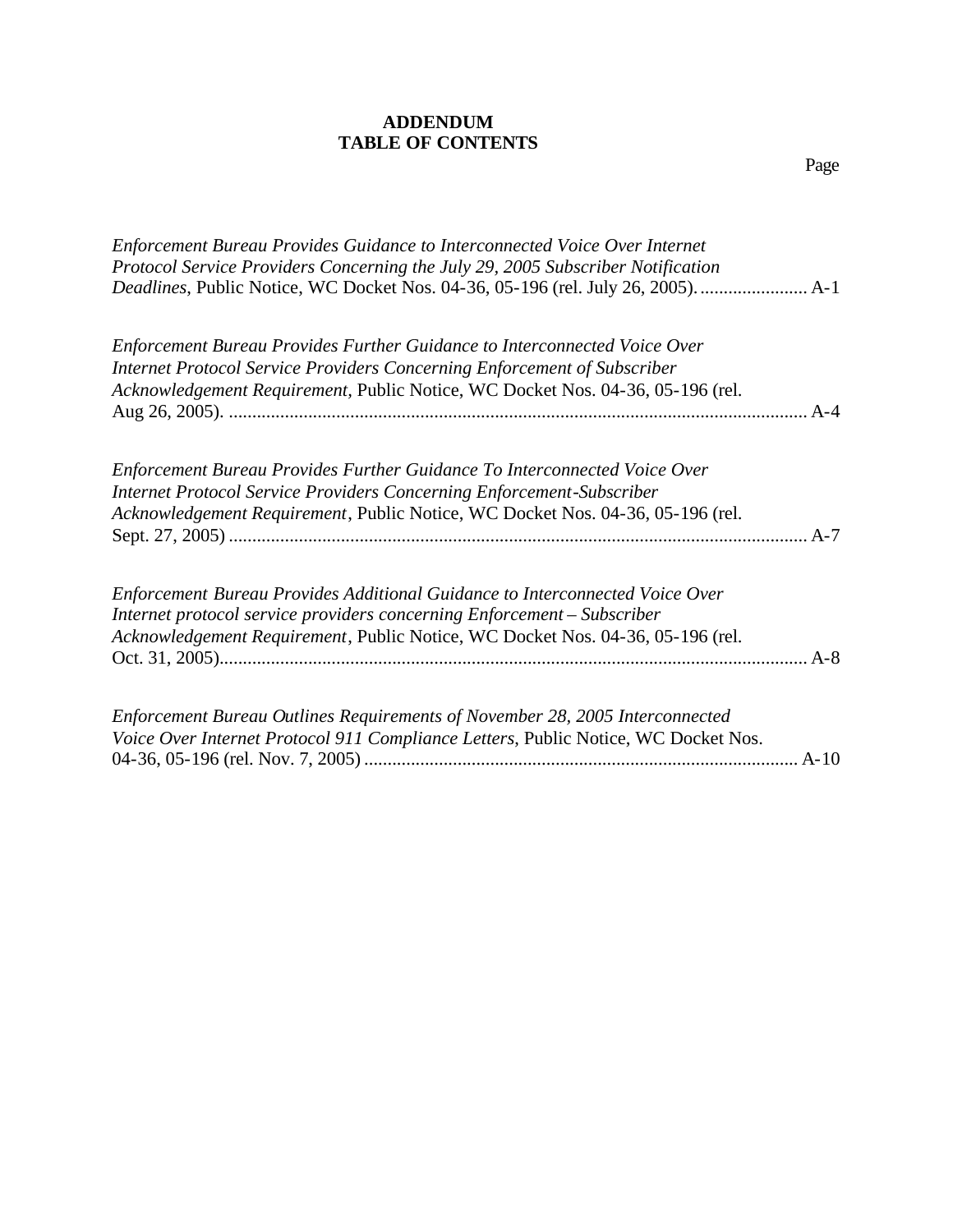**PUBLIC NOTICE** 

**Federal Communications Commission 445 12th St., S.W. Washington, D.C. 20554**

**News Media Information 202 / 418-0500 Internet: http://www.fcc.gov TTY: 1-888-835-5322**

**DA 05-2085 Released: July 26, 2005** 

**Enforcement Bureau Provides Guidance to Interconnected Voice Over Internet Protocol Service Providers Concerning the July 29, 2005 Subscriber Notification Deadlines** 

### **WC Docket No. 04-36 WC Docket No. 05-196**

In this Public Notice, the Enforcement Bureau (Bureau) provides guidance to providers of interconnected voice over Internet protocol (VoIP) service concerning enforcement of the subscriber notification provisions of the Federal Communications Commission's (FCC or Commission) rules governing enhanced 911 (E911) capability. Specifically, the Bureau announces that it will not seek enforcement, for a 30-day period, of the requirement that providers obtain affirmative acknowledgements, by July 29, 2005, from 100% of their subscribers that they have read and understood an advisory concerning the limitations of their E911 service. To be eligible for this extension, providers must meet the reporting requirements outlined below. The Bureau will evaluate the sufficiency of the reports filed by interconnected VoIP providers and take subsequent action as necessary.

### Background

1

On June 3, 2005, the FCC released an Order<sup>1</sup> requiring interconnected VoIP service providers<sup>2</sup> to provide E911 capabilities to their subscribers no later than 120 days from the effective date of the Order. The effective date of the Order is July 29, 2005, 30 days from the date of publication in the Federal Register.<sup>3</sup>

<sup>1</sup> IP-Enabled Services and E911 Requirements for IP-Enabled Service Providers, First Report and Order and Notice of Proposed Rulemaking, 2005 WL 1323217, FCC, (rel. Jun 3, 2005) (*VoIP E911 Order*).

<sup>2</sup> "Interconnected VoIP service" means an interconnected Voice over Internet Protocol (VoIP) service that: (1) enables real-time, two-way voice communications; (2) requires a broadband connection from the user's location; (3) requires Internet protocol-compatible customer premises equipment; and (4) permits users generally to receive calls that originate on the public switched telephone network and to terminate calls to the public switched telephone network.

<sup>3</sup> 70 Fed. Reg. 37,273 (June 29, 2005).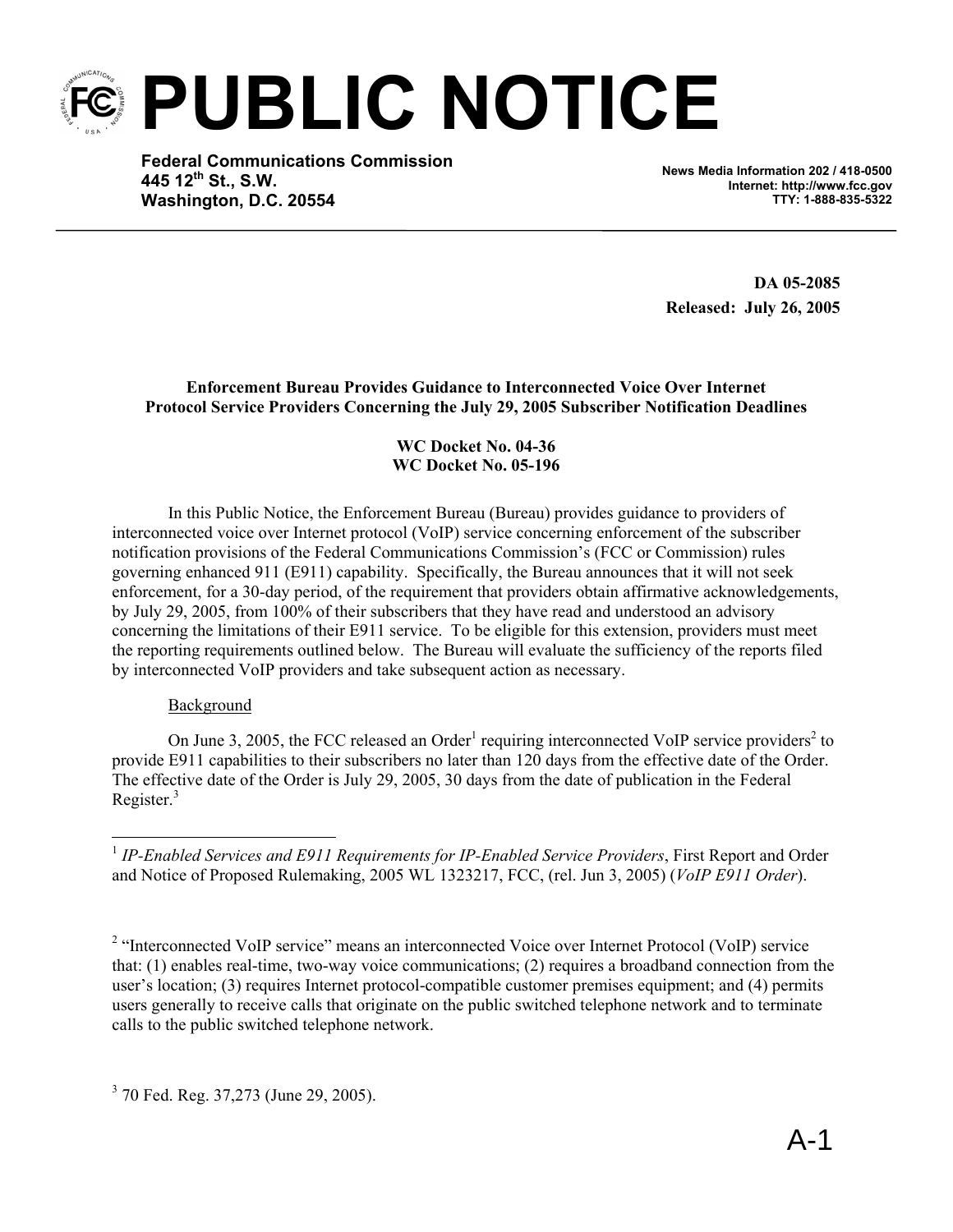Additionally, as set forth in the *VoIP E911 Order*, by July 29, 2005, all providers of interconnected VoIP service must:

- Specifically advise every new and existing subscriber, prominently and in plain language, of the circumstances under which E911 service may not be available through the interconnected VoIP service or may be in some way limited by comparison to traditional E911 service;
- Obtain and keep a record of affirmative acknowledgement by every subscriber, both new and existing, of having received and understood the advisory described in the paragraph above; and
- Distribute to its existing subscribers warning stickers or other appropriate labels warning subscribers if E911 service may be limited or not available and instructing the subscriber to place them on or near the equipment used in conjunction with the interconnected VoIP service. Each interconnected VoIP provider should distribute such warning stickers or other appropriate labels to each new subscriber prior to the initiation of that subscriber's service.<sup>4</sup>

As referenced above, the Bureau has determined that it will not initiate enforcement action, until August 30, 2005, against any provider of interconnected VoIP service regarding the requirement that it obtain affirmative acknowledgement by every existing subscriber on the condition that the provider file a detailed report with the Commission by August 10, 2005, containing the information described below. During this brief extension, interconnected VoIP providers will have the ability to continue obtaining affirmative acknowledgements from the entirety of their customer base. Further, we expect that if an interconnected VoIP provider has not received subscriber acknowledgements from 100% of its existing subscribers by August 29, 2005, then the interconnected VoIP provider will disconnect, no later than August 30, 2005, all subscribers from whom it has not received such acknowledgements. As such, providers may wish to inform subscribers that their VoIP service will be disconnected if they do not provide their acknowledgements by August 29, 2005.

### Subscriber Notification and Acknowledgement Status and Compliance Reports

The report to the Commission should include:

- A detailed description of all actions the provider has taken to specifically advise every subscriber, prominently and in plain language, of the circumstances under which E911 service may not be available through the interconnected VoIP service and/or may be in some way limited by comparison to traditional E911 service. This information should include, but is not limited to, relevant dates and methods of contact with subscribers (*i.e.*, e-mail, U. S. mail);
- A quantification of how many of the provider's subscribers, on a percentage basis, have submitted an affirmative acknowledgement, as of the date of the report, and an estimation of the percentage of subscribers from whom they do not expect to receive an acknowledgement by August 29, 2005;
- A detailed description of whether and how the provider has distributed to all subscribers warning stickers or other appropriate labels warning subscribers if E911 service may be limited or not available and instructing the subscriber to place them on and/or near the customer premises equipment used in connection with the interconnected VoIP service.

<sup>1</sup> <sup>4</sup> *VoIP E911 Order* at ¶¶ 48, 73; *see also* 47 C.F.R. §9.5(e).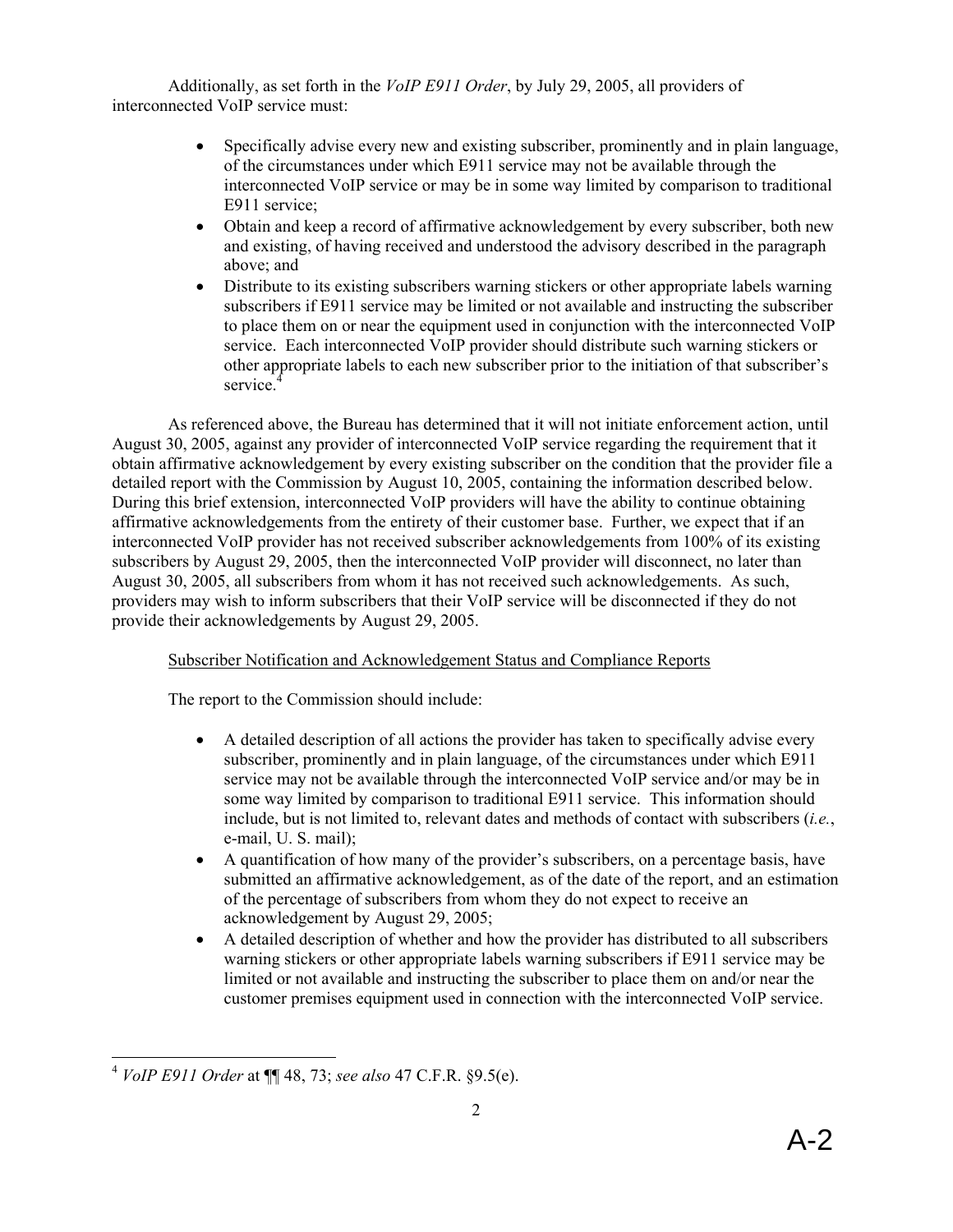This information should include, but is not limited to, relevant dates and methods of contact with subscribers (*i.e.*, e-mail, U. S. mail);

- A quantification of how many subscribers, on a percentage basis, to whom the provider did not send the advisory described in the first bullet above and/or to whom the provider did not send warning stickers or other appropriate label as identified in the bullet immediately above;
- A detailed description of any and all actions the provider plans on taking towards any of its subscribers that do not affirmatively acknowledge having received and understood the advisory, including, but not limited to, disconnecting the subscriber's VoIP service with the Company no later than August 30, 2005;
- A detailed description of how the provider is currently maintaining any acknowledgements received from its subscribers; and
- The name, title, address, phone number, and e-mail address of the person(s) responsible for the Company's compliance efforts with the *VoIP E911 Order.*

### Filing Procedures

Interconnected VoIP providers may file the above-referenced reports in this proceeding on or before August 10, 2005. All reports must reference WC Docket No. 05-196 and should be labeled clearly on the first page as "Subscriber Notification Report." The report may be filed using: (1) the Commission's Electronic Comment Filing System (ECFS), or (2) by filing paper copies. *See* Electronic Filing of Documents in Rulemaking Proceedings, 63 Fed. Reg. 24,121 (May 1, 1998).

- Electronic Filers: Compliance letters may be filed electronically using the Internet by accessing the ECFS: http://www.fcc.gov/cgb/ecfs/. Filers should follow the instructions provided on the website for submitting comments. For ECFS filers, in completing the transmittal screen, filers should include their full name, U.S. Postal Service mailing address, and the applicable docket number (WC Docket No. 05-196).
- Paper Filers: Parties who choose to file by paper must file an original and four copies of each filing. Filings can be sent by hand or messenger delivery, by commercial overnight courier, or by first-class or overnight U.S. Postal Service mail (although we continue to experience delays in receiving U.S. Postal Service mail). All filings must be addressed to the Commission's Secretary, Marlene H. Dortch, Office of the Secretary, Federal Communications Commission, 445 12th Street, SW, Washington, DC 20554.
- The Commission's contractor will receive hand-delivered or messenger-delivered paper filings for the Commission's Secretary at 236 Massachusetts Avenue, NE., Suite 110, Washington, DC 20002. The filing hours at this location are 8:00 a.m. to 7:00 p.m. All hand deliveries must be held together with rubber bands or fasteners. Any envelopes must be disposed of before entering the building.
- Commercial overnight mail (other than U.S. Postal Service Express Mail and Priority Mail) must be sent to 9300 East Hampton Drive, Capitol Heights, MD 20743.
- U.S. Postal Service first-class, Express, and Priority mail should be addressed to 445 12th Street, SW, Washington DC 20554.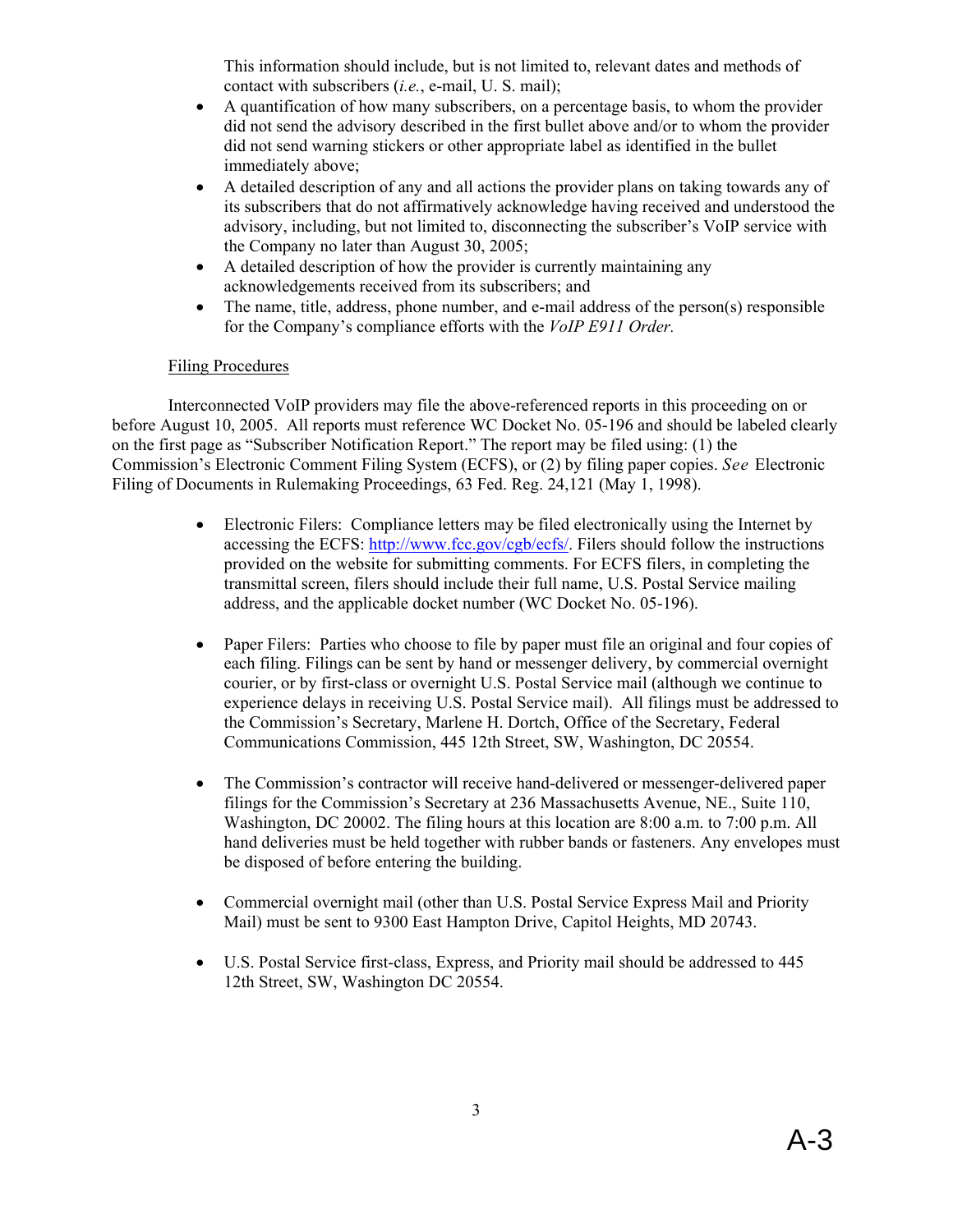**PUBLIC NOTICE** 

**Federal Communications Commission 445 12th St., S.W. Washington, D.C. 20554**

**News Media Information 202 / 418-0500 Internet: http://www.fcc.gov TTY: 1-888-835-5322**

**DA 05-2358 Released: August 26, 2005** 

**Enforcement Bureau Provides Further Guidance to Interconnected Voice Over Internet Protocol Service Providers Concerning Enforcement of Subscriber Acknowledgement Requirement** 

> **WC Docket No. 04-36 WC Docket No. 05-196**

In this Public Notice, the Enforcement Bureau (Bureau) provides further guidance to providers of interconnected voice over Internet protocol (VoIP) service concerning enforcement of the subscriber affirmative acknowledgement requirement set forth in the Commission's *VoIP Enhanced 911 (E911)* rules.<sup>1</sup> Specifically, the Bureau announces that it will continue to refrain, for an additional 30 days -until September 28, 2005 -- from enforcing the requirement that VoIP providers obtain affirmative acknowledgements from 100% of their subscribers that they have read and understood an advisory concerning the limitations of their E911 service against those providers that meet the reporting requirements established below.

In addition to satisfying these reporting requirements, to be eligible for this extension, providers also must have filed a report on or before August 10, 2005 in accordance with the Bureau's *July 26, 2005 Public Notice.* The Bureau will evaluate the sufficiency of the updated reports filed by interconnected VoIP providers and take subsequent action as necessary.

Background. The Federal Communications Commission (FCC) released an Order on June 3,  $2005<sup>2</sup>$  requiring interconnected VoIP service providers<sup>3</sup> to provide E911 capabilities to their subscribers

1

<sup>&</sup>lt;sup>1</sup> IP-Enabled Services and E911 Requirements for IP-Enabled Service Providers, First Report and Order and Notice of Proposed Rulemaking, 2005 WL 1323217, FCC, (rel. Jun 3, 2005) at ¶¶ 48, 73 (*VoIP E911 Order*); *see also* 47 C.F.R. §9.5(e).

<sup>2</sup>  *VoIP E911 Order*.

<sup>&</sup>lt;sup>3</sup> "Interconnected VoIP service" means an interconnected Voice over Internet Protocol (VoIP) service that: (1) enables real-time, two-way voice communications; (2) requires a broadband connection from the user's location; (3) requires Internet protocol-compatible customer premises equipment; and (4) permits users generally to receive calls that originate on the public switched telephone network and to terminate calls to the public switched telephone network.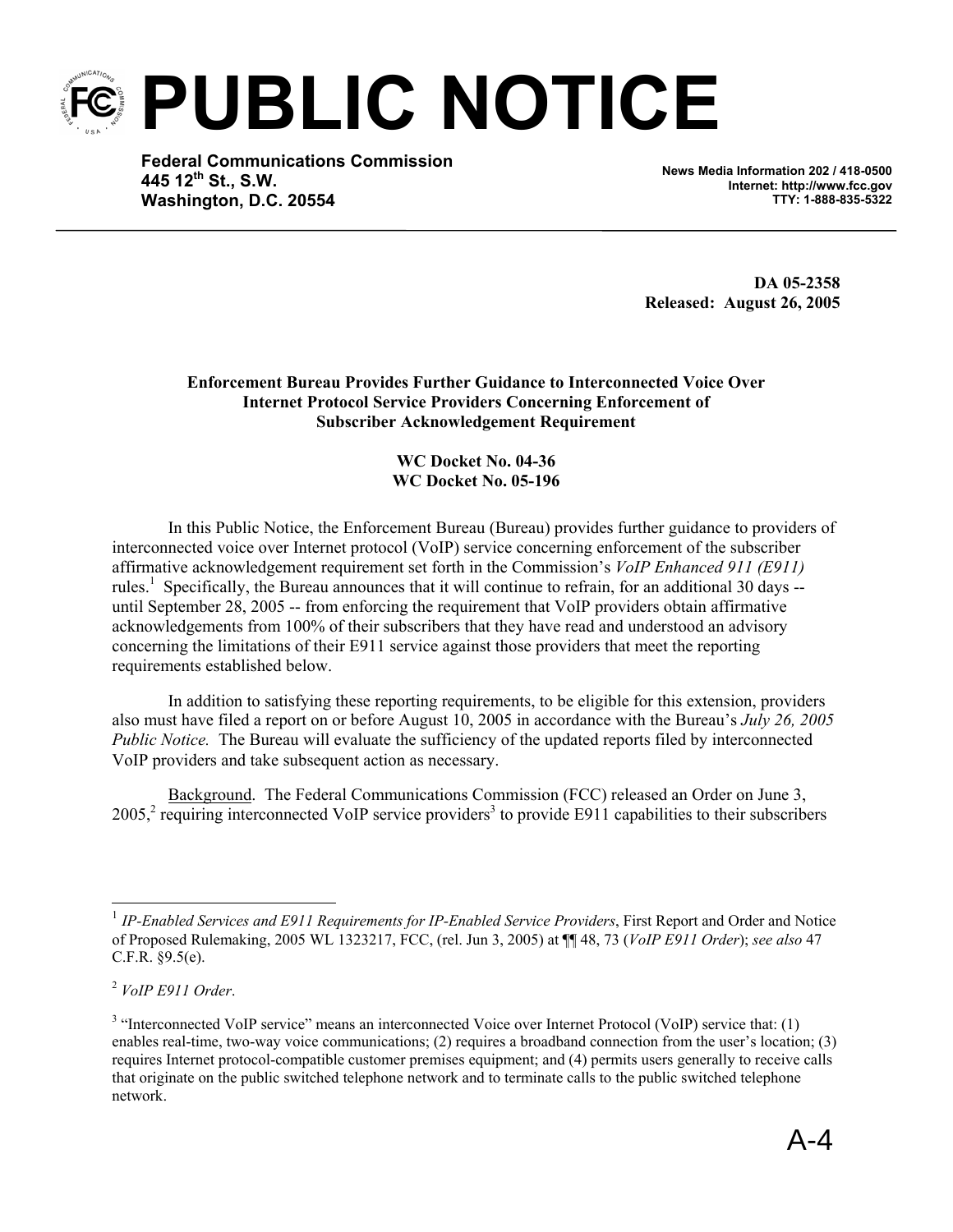no later than 120 days from the effective date of the Order.<sup>4</sup> Additionally, as set forth in the *VoIP E911 Order,* all providers of interconnected VoIP service were required by July 29, 2005 to:

- Specifically advise every new and existing subscriber, prominently and in plain language, of the circumstances under which E911 service may not be available through the interconnected VoIP service or may be in some way limited by comparison to traditional E911 service ("advisory requirement"); and
- Obtain and keep a record of affirmative acknowledgement by every subscriber, both new and existing, of having received and understood the advisory described in the paragraph above ("affirmative acknowledgement requirement"); and
- Distribute to its existing subscribers warning stickers or other appropriate labels warning subscribers if E911 service may be limited or not available and instructing the subscriber to place them on or near the equipment used in conjunction with the interconnected VoIP service. Each interconnected VoIP provider should distribute such warning stickers or other appropriate labels to each new subscriber prior to the initiation of that subscriber's service ("sticker requirement"). $5$

On July 26, 2005, the Bureau released a Public Notice stating that it would delay, until August 30, 2005, any enforcement action against any provider of interconnected VoIP service regarding the affirmative acknowledgement requirement if the provider filed a report by August 10, 2005, detailing its progress toward satisfying the customer advisory, affirmative acknowledgement, and sticker requirements. The Bureau further stated its expectation that interconnected VoIP providers would disconnect, by August 30, 2005, all subscribers from whom it had not received affirmative acknowledgements. The 30-day extension has allowed interconnected VoIP providers to continue to obtain affirmative acknowledgements from subscribers and minimize the number subject to potential disconnection.

The Bureau has reviewed numerous reports filed by VoIP providers on August 10. The reports demonstrate the significant efforts made by providers in complying with the 100% affirmative acknowledgement requirement. As a result of its review of these reports, the Bureau has determined that it will not initiate enforcement action, until September 28, 2005, regarding the affirmative acknowledgement requirement against those providers that: (1) previously filed reports on or before August 10, 2005 in accordance with the *July 26 Public Notice*; and (2) file two separate updated reports with the FCC by **September 1, 2005** and **September 22, 2005**, containing the information described below. During this additional period of time, the Bureau expects that all interconnected VoIP providers that qualify for this extension will continue to use all means available to them to obtain affirmative acknowledgements from all of their subscribers. Qualifying providers will also have additional time to consider "soft" or "warm" disconnect or suspension methods, as described below.

#### Subscriber Notification and Acknowledgement Status and Compliance Reports

In the September 1, 2005 and September 22, 2005 reports, each provider must submit the following information updating its August 10, 2005 report:

<sup>&</sup>lt;sup>4</sup> The effective date of the Order is July 29, 2005 (30 days from the date of publication in the Federal Register). 70 Fed. Reg. 37,273 (June 29, 2005).

<sup>5</sup> *VoIP E911 Order* at ¶¶ 48, 73; *see also* 47 C.F.R. § 9.5.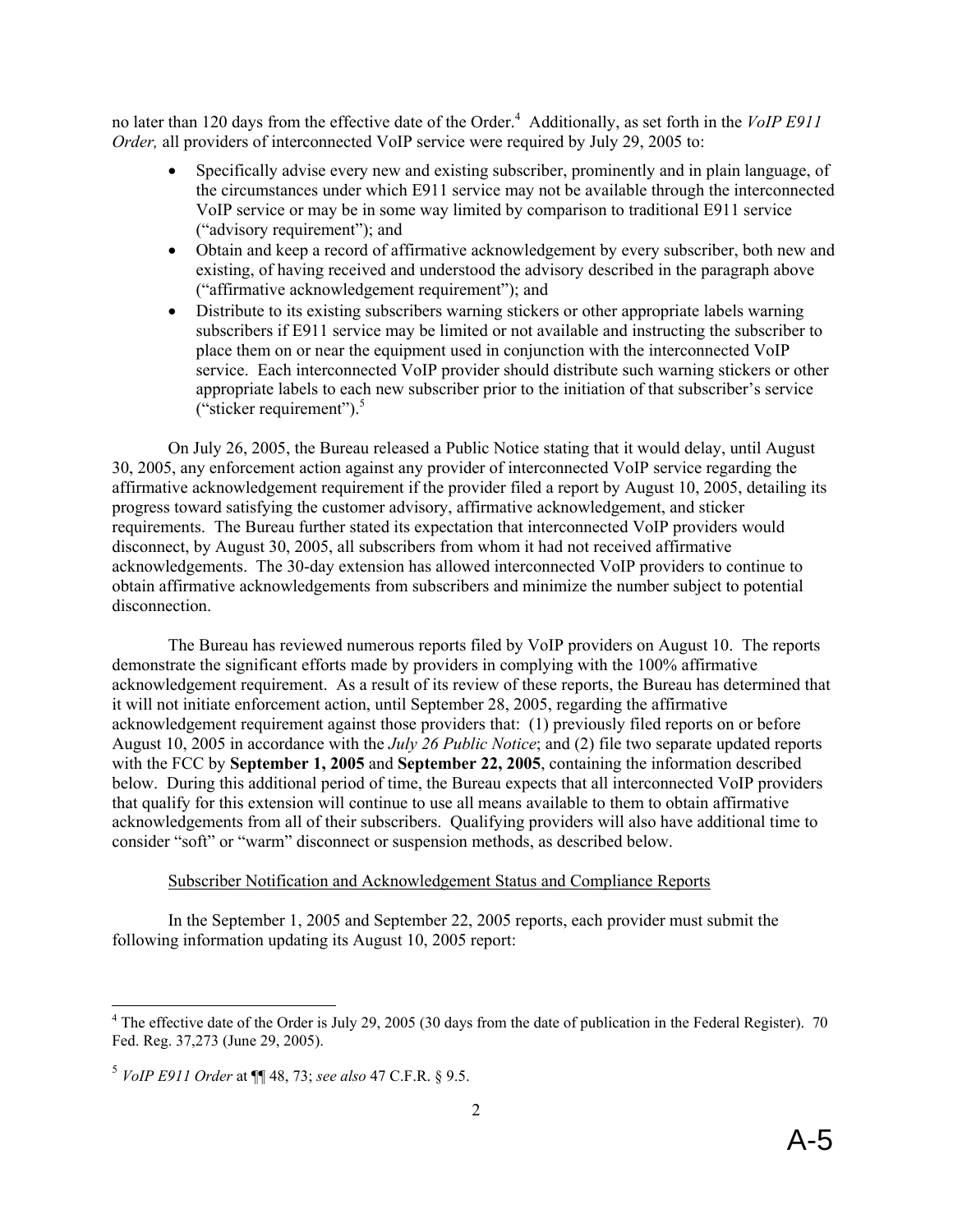- A detailed explanation regarding current compliance with the notice and warning sticker requirements *if* the provider did not notify and issue warning stickers or labels to 100% of its subscribers by the July 29, 2005 deadline. Providers expected to update this information include those that were in the process of providing notice and/or stickers to their subscribers, but had not completed the process by July 29, 2005.
- A quantification of the percentage of the provider's subscribers that have submitted affirmative acknowledgements as of the date of the September 1 and September 22 reports, and an estimation of the percentage of subscribers from whom the provider does not expect to receive an acknowledgement by September 28, 2005;
- A detailed description of any and all actions the provider plans to take towards any of its subscribers that do not affirmatively acknowledge having received and understood the advisory; and,
- A detailed description of any and all plans to use a "soft" or "warm" disconnect (or similar) procedure for subscribers that fail to provide an affirmative acknowledgement by September 28, 2005. The Bureau notes that in their August 10, 2005 reports some providers, such as Teliphone, Inc. and Broadview Networks, Inc., state that they will use a "soft" disconnect procedure to disconnect those subscribers that ultimately do not acknowledge having received and understood the customer advisory. As the Bureau understands it, the soft disconnect procedure will either disallow all non-911 calls or intercept and send those calls to the provider's customer service department. Under this "soft" disconnect procedure, however, calls to 911 will continue to go to the appropriate Public Safety Answering Point (PSAP). A provider's September 1 and September 22 reports must include either a statement that the provider will use a "soft" or "warm" disconnect (or similar) solution as of September 28, 2005, or a detailed explanation of why it is not feasible for the provider to use a "soft" or "warm" disconnect solution, as described above.

### Filing Procedures

Interconnected VoIP providers may file the above-referenced reports in this proceeding on or before September 1, 2005 and September 22, 2005. All reports must reference WC Docket No. 05-196 and should be labeled clearly on the first page as "Subscriber Acknowledgement Report (date)." The report may be filed using: (1) the Commission's Electronic Comment Filing System (ECFS), or (2) by filing paper copies. *See* Electronic Filing of Documents in Rulemaking Proceedings, 63 Fed. Reg. 24,121 (May 1, 1998).

- Electronic Filers: Compliance letters may be filed electronically using the Internet by accessing the ECFS: http://www.fcc.gov/cgb/ecfs/. Filers should follow the instructions provided on the website for submitting comments. For ECFS filers, in completing the transmittal screen, filers should include their full name, U.S. Postal Service mailing address, and the applicable docket number (WC Docket No. 05-196).
- Paper Filers: Parties that choose to file by paper must file an original and four copies of each filing. Filings can be sent by hand or messenger delivery, by commercial overnight courier, or by first-class or overnight U.S. Postal Service mail (although we continue to experience delays in receiving U.S. Postal Service mail). All filings must be addressed to the Commission's Secretary, Marlene H. Dortch, Office of the Secretary, Federal Communications Commission, 445 12th Street, SW, Washington, DC 20554.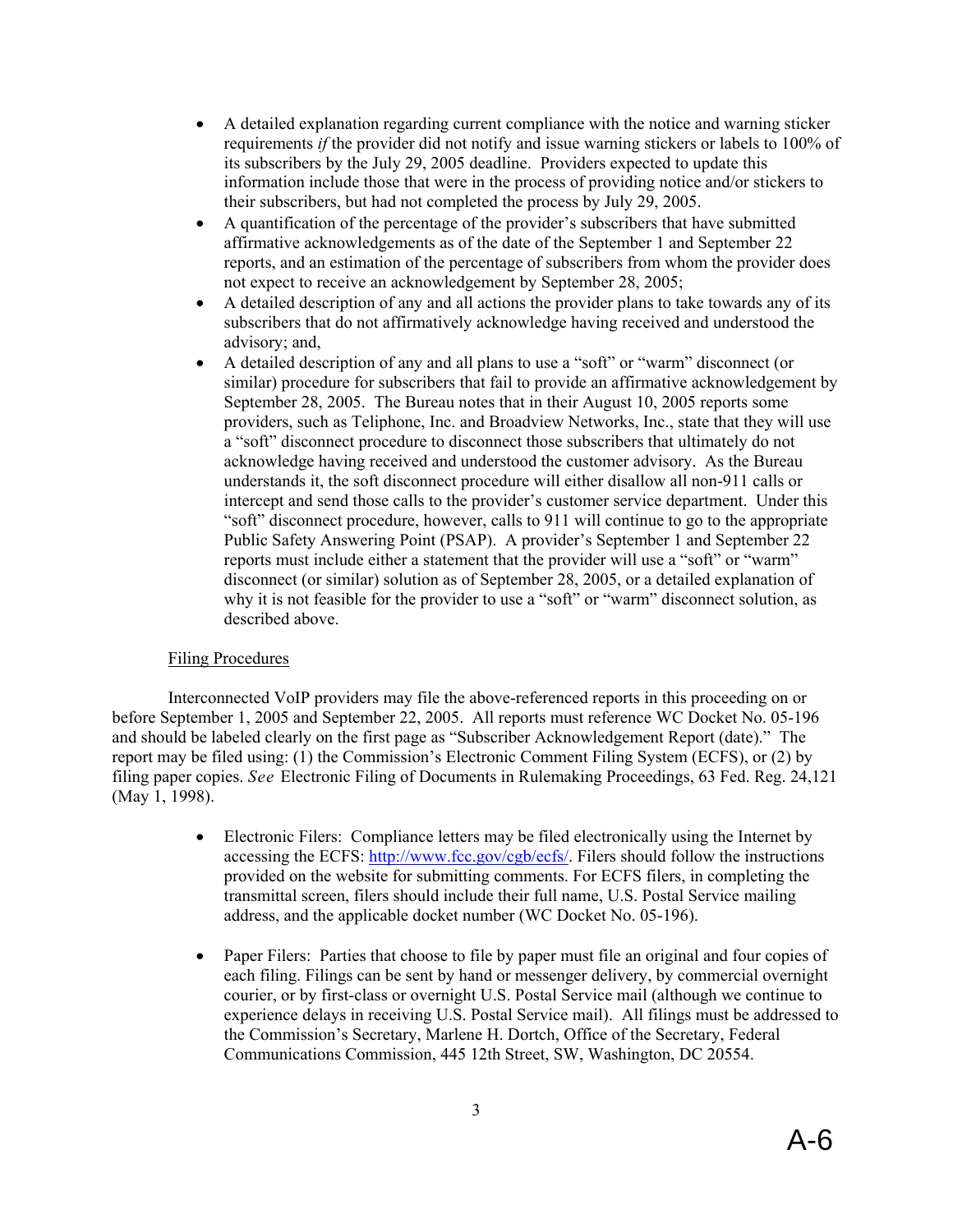

**Federal Communications Commission 445 12th St., S.W. Washington, D.C. 20554**

**News Media Information 202 / 418-0500 Internet: http://www.fcc.gov TTY: 1-888-835-5322**

**DA 05-2530 Released: September 27, 2005** 

**Enforcement Bureau Provides Further Guidance to Interconnected Voice Over Internet Protocol Service Providers Concerning Enforcement of Subscriber Acknowledgement Requirement** 

> **WC Docket No. 04-36 WC Docket No. 05-196**

In this Public Notice, the Enforcement Bureau (Bureau) provides additional guidance concerning its intended enforcement of the subscriber affirmative acknowledgement requirement placed on interconnected Voice over Internet Protocol (VoIP) service providers in the Commission's *VoIP E911*  Order.<sup>1</sup> After considering the reports submitted to us by interconnected VoIP providers detailing their compliance with the Commission's notification requirements, $\frac{2}{3}$  it is evident that many providers have devoted significant resources to notifying each of their subscribers of the limitations of their 911 service and obtaining acknowledgements from each of their subscribers. Specifically, by repeatedly prompting subscribers through a variety of means, the majority of providers submitting September reports have obtained acknowledgments from nearly all, if not all, of their subscribers. For example, the September reports indicate that at least 21 providers have received acknowledgments from 100 percent of their subscribers and at least 32 others have obtained acknowledgements from 90 percent or more of their subscribers. In recognition of these substantial efforts and the very high percentage of received acknowledgments, the Bureau announces that it will not pursue enforcement action against such providers. We do, however, expect these providers will continue seeking the remaining acknowledgements and will notify the Commission once they have achieved 100% compliance.

To the extent that a provider has not received acknowledgements from at least 90% of its subscribers, we intend to continue forbearing from enforcement of our acknowledgment requirement until October 31, 2005, provided that these providers submit a status report to us by October 25, 2005. This status report should detail the efforts that they have undertaken to obtain acknowledgments from the remainder of their subscriber base, explain why they have been unable to achieve an acknowledgment percentage closer to 100%, and provide the current percentage of acknowledgments that they have received as of the date of filing.

1

<sup>2</sup>The Bureau has reviewed numerous reports that interconnected VoIP providers filed on August 10, September 1 and September 22. *See* Public Notice, (DA 05-2085) released July 26, 2005,

<sup>&</sup>lt;sup>1</sup>IP-Enabled Services and E911 Requirements for IP-Enabled Service Providers, First Report and Order and Notice of Proposed Rulemaking, 20 FCC Rcd 10245 (rel. Jun 3, 2005) at ¶¶ 48, 73 (*VoIP E911 Order*); *see also* 47 C.F.R.  $§ 9.5(e).$ 

http://hraunfoss.fcc.gov/edocs\_public/attachmatch/DA-05-2085A1.doc; *see also* Public Notice, (DA 05-2358) released August 26, 2005, http://hraunfoss.fcc.gov/edocs\_public/attachmatch/DA-05-2358A1.doc.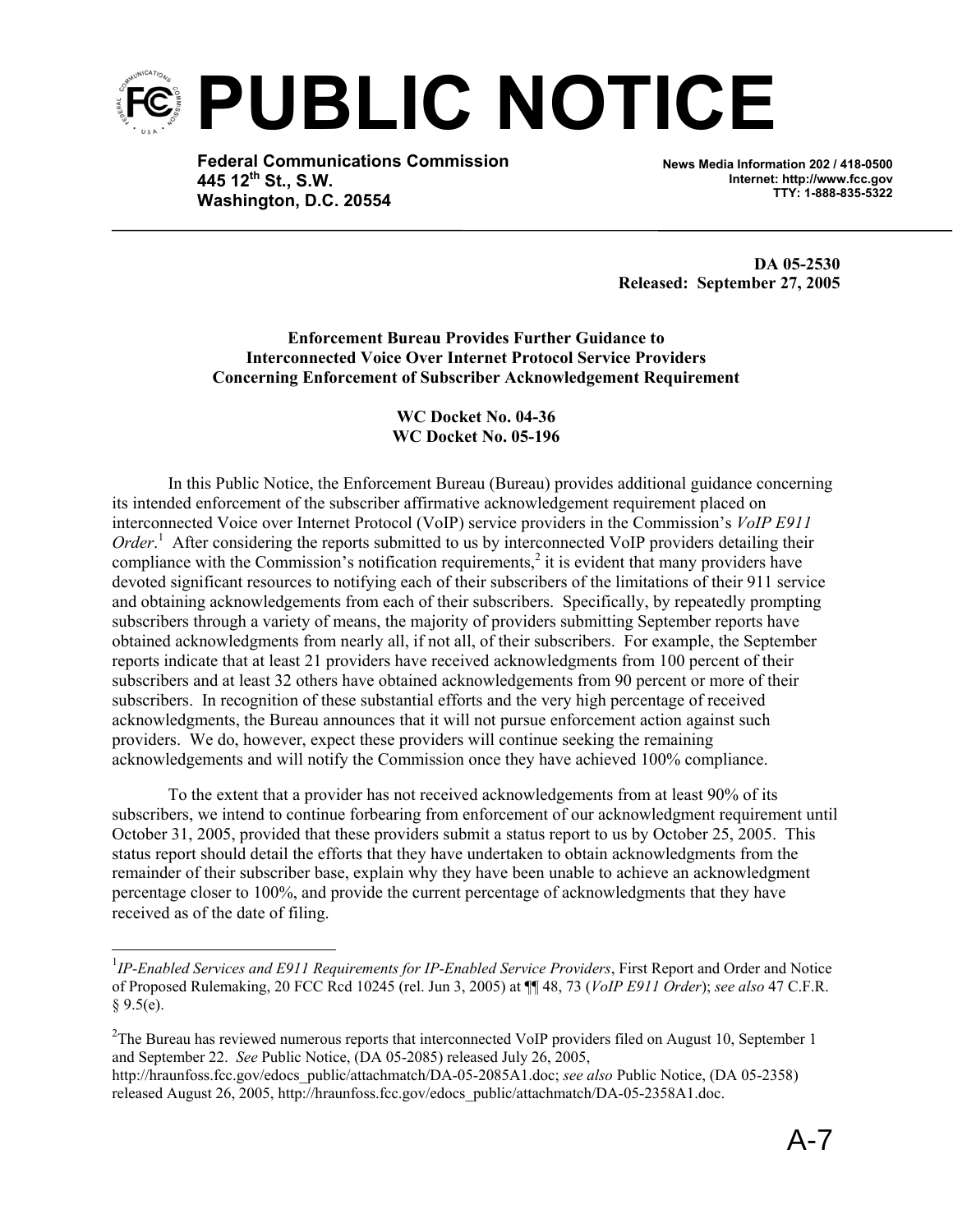

**Federal Communications Commission 445 12th St., S.W. Washington, D.C. 20554**

**News Media Information 202 / 418-0500 Internet: http://www.fcc.gov TTY: 1-888-835-5322**

**DA 05-2874 Released: October 31, 2005** 

**Enforcement Bureau Provides Additional Guidance to Interconnected Voice Over Internet Protocol Service Providers Concerning Enforcement of Subscriber Acknowledgement Requirement** 

#### **WC Docket No. 04-36 WC Docket No. 05-196**

In this Public Notice, the Enforcement Bureau (Bureau) provides further information regarding its intended enforcement of the subscriber affirmative acknowledgement requirement imposed on interconnected Voice over Internet Protocol (VoIP) service providers in the Commission's *VoIP E911 Order*.<sup>1</sup> In its September 27, 2005 public notice,<sup>2</sup> the Bureau announced that, after considering the reports submitted by interconnected VoIP providers detailing their compliance with the Commission's notification requirements,<sup>3</sup> it would not pursue enforcement action against providers who had obtained acknowledgements from 90% or more of their subscribers that they had read and understood an advisory from the provider addressing the limitations of the provider's 911 service. We also indicated that we would continue to forbear from enforcement action, until October 31, 2005, against providers who had obtained less than 90% of their acknowledgements, provided that such providers submitted a status report to us by October 25, 2005.

We have reviewed reports submitted by numerous providers on October 25, 2005, and continue to see evidence of providers' substantial efforts to comply with the Commission's rules, as well as significant progress in obtaining acknowledgements from all of their customers regarding the limitations of their 911 service. Based on these substantial efforts, we will continue to refrain from exercising our enforcement authority against those providers who have yet to obtain acknowledgements from 90% or more of their subscribers, provided that these providers file an additional status report with the Commission on November 28, 2005. This status report should detail the efforts that they have undertaken to obtain acknowledgments from the remainder of their subscriber base, explain why they have been unable to achieve an acknowledgment percentage closer to 100%, and provide the current percentage of acknowledgments that they have received as of the date of filing. Thereafter, we expect these providers

l

 $3$ The Bureau has reviewed numerous reports that interconnected VoIP providers filed on August 10, September 1 and September 22. *See* Public Notice, (DA 05-2085) released July 26, 2005, http://hraunfoss.fcc.gov/edocs\_public/attachmatch/DA-05-2085A1.doc; *see also* Public Notice, (DA 05-2358) released August 26, 2005, http://hraunfoss.fcc.gov/edocs\_public/attachmatch/DA-05-2358A1.doc.

<sup>&</sup>lt;sup>1</sup>IP-Enabled Services and E911 Requirements for IP-Enabled Service Providers, First Report and Order and Notice of Proposed Rulemaking, 20 FCC Rcd 10245 (rel. Jun 3, 2005) at ¶¶ 48, 73 (*VoIP E911 Order*); *see also* 47 C.F.R.  $§ 9.5(e).$ 

<sup>2</sup> *See* Public Notice, (DA 05-2530) released September 27, 2005.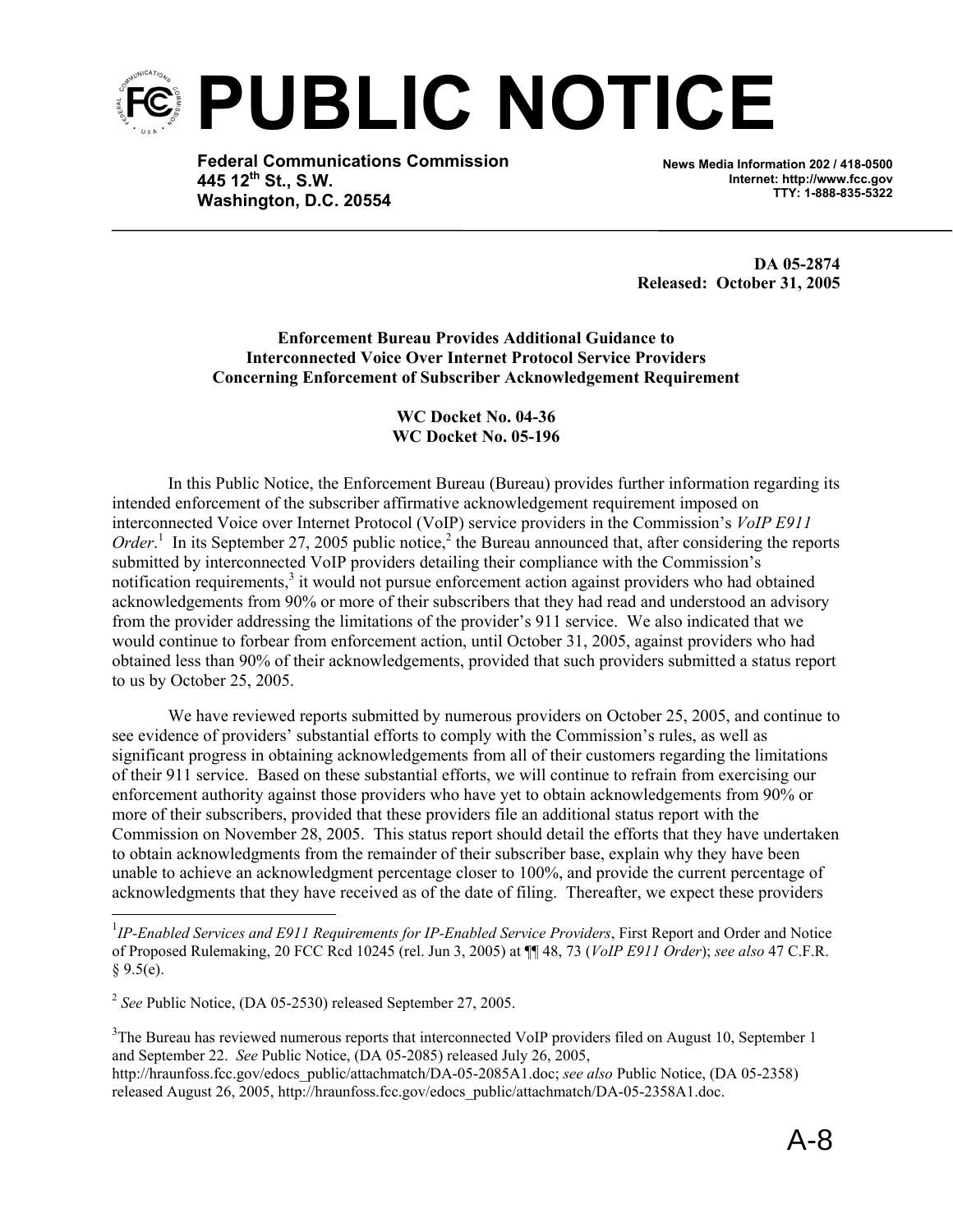to seek the remaining acknowledgements and notify the Commission once they have achieved 100% compliance.

### Filing Procedures

Interconnected VoIP providers may file the above-referenced report in this proceeding on or before November 28, 2005. Reports must reference WC Docket No. 05-196 and should be labeled clearly on the first page as "Subscriber Acknowledgement Report (date of filing)." The report may be filed using: (1) the Commission's Electronic Comment Filing System (ECFS), or (2) by filing paper copies. *See* Electronic Filing of Documents in Rulemaking Proceedings, 63 Fed. Reg. 24,121 (May 1, 1998).

- Electronic Filers: Compliance letters may be filed electronically using the Internet by accessing the ECFS: http://www.fcc.gov/cgb/ecfs/. Filers should follow the instructions provided on the website for submitting comments. For ECFS filers, in completing the transmittal screen, filers should include their full name, U.S. Postal Service mailing address, and the applicable docket number (WC Docket No. 05-196).
- Paper Filers: Parties that choose to file by paper must file an original and four copies of each filing. Filings can be sent by hand or messenger delivery, by commercial overnight courier, or by first-class or overnight U.S. Postal Service mail (although we continue to experience delays in receiving U.S. Postal Service mail). All filings must be addressed to the Commission's Secretary, Marlene H. Dortch, Office of the Secretary, Federal Communications Commission, 445 12th Street, SW, Washington, DC 20554.
- The Commission's contractor will receive hand-delivered or messenger-delivered paper filings for the Commission's Secretary at 236 Massachusetts Avenue, N.E., Suite 110, Washington, DC 20002. The filing hours at this location are 8:00 a.m. to 7:00 p.m. All hand deliveries must be held together with rubber bands or fasteners. Any envelopes must be disposed of before entering the building.
- Commercial overnight mail (other than U.S. Postal Service Express Mail and Priority Mail) must be sent to 9300 East Hampton Drive, Capitol Heights, MD 20743.
- U.S. Postal Service first-class, Express, and Priority mail should be addressed to 445 12th Street, SW, Washington DC 20554.

Parties should also send a copy of their filings to:

- Byron McCoy, Telecommunications Consumers Division, Enforcement Bureau, Federal Communications Commission, Room 4-A234, 445 12th Street, S.W., Washington, D.C. 20554, or by email to byron.mccoy $@$ fcc.gov;
- Kathy Berthot, Deputy Chief, Spectrum Enforcement Division, Enforcement Bureau, Federal Communications Commission, Room 7-C802, 445 12th Street, S.W., Washington, D.C. 20554, or by email to kathy.berthot $@$ fcc.gov; and
- Janice Myles, Competition Policy Division, Wireline Competition Bureau, Federal Communications Commission, Room 5-C140, 445 12th Street, S.W., Washington, D.C.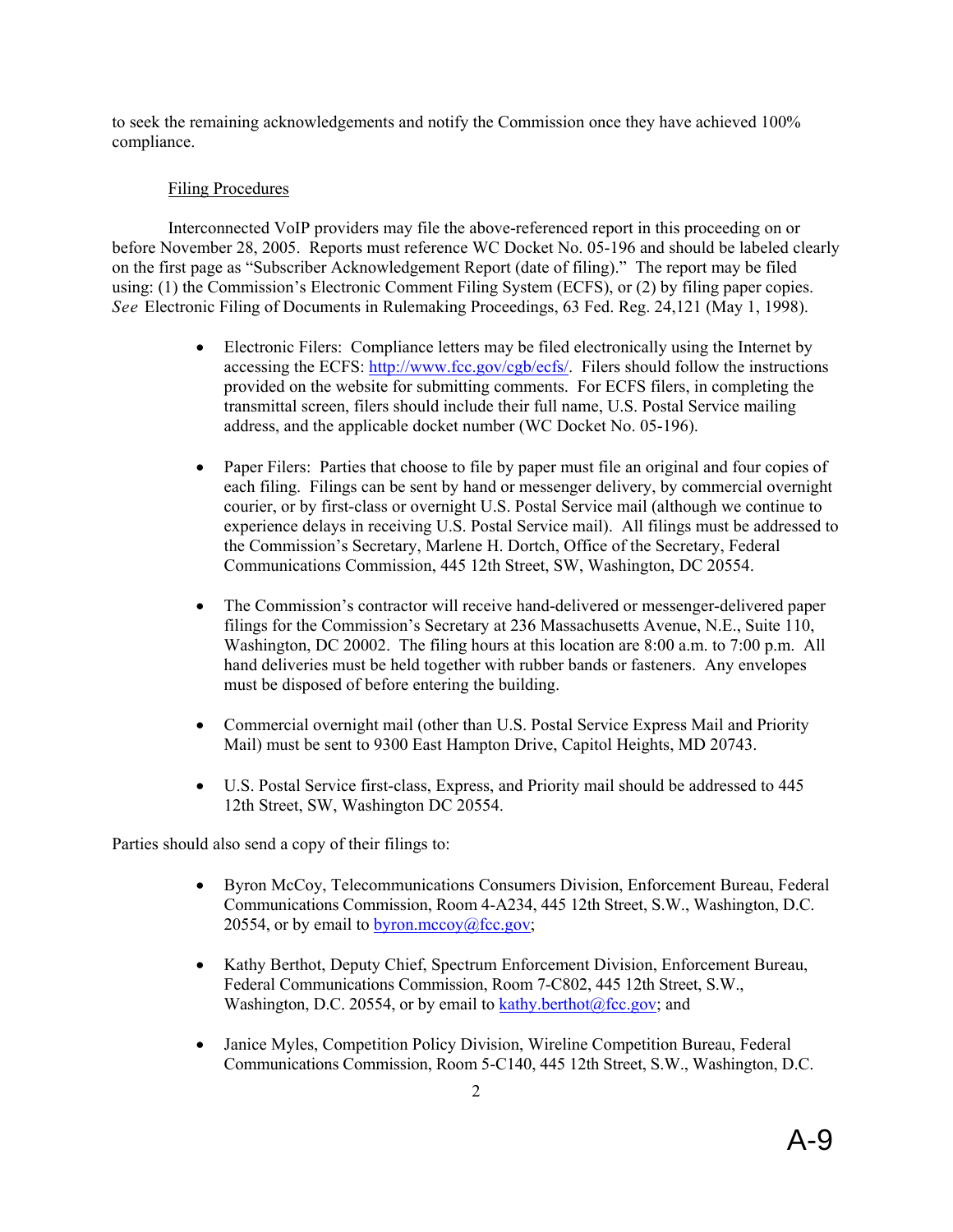**PUBLIC NOTICE** 

**Federal Communications Commission 445 12th St., S.W. Washington, D.C. 20554**

**News Media Information 202 / 418-0500 Internet: http://www.fcc.gov TTY: 1-888-835-5322**

**DA 05-2945 Released: November 7, 2005** 

#### **Enforcement Bureau Outlines Requirements of November 28, 2005 Interconnected Voice Over Internet Protocol 911 Compliance Letters WC Docket No. 04-36 WC Docket No. 05-196**

In this Public Notice, the Enforcement Bureau (Bureau) sets forth the specific information that interconnected voice over Internet Protocol (VoIP) service providers<sup>1</sup> must include in the Compliance Letters required by the Federal Communications Commission (Commission) in its June 3, 2005 order establishing enhanced 911 requirements for IP-enabled service providers.<sup>2</sup> Compliance Letters must be filed with the Commission on or before November 28, 2005.<sup>3</sup> Although the Bureau has released prior public notices addressing the Commission's subscriber notification and acknowledgement requirements.<sup>4</sup> this Notice addresses only the Compliance Letter requirements.

In addition, the Bureau takes this opportunity to commend the steps undertaken by AT&T Corp. (AT&T), MCI, Inc. (MCI) and Verizon Communications, Inc. (Verizon) to comply with the

<sup>2</sup> *IP-Enabled Services and 911 Requirements for IP-Enabled Service Providers*, First Report and Order and Notice of Proposed Rulemaking, 20 FCC Rcd 10245, 10273, ¶ 50 (2005) (*VoIP 911 Order*); 47 C.F.R. § 9.5(f).

 $3$  47 C.F.R. § 9.5(f).

-

<sup>4</sup> *See* Public Notice, *Enforcement Bureau Provides Guidance to Interconnected Voice Over Internet Protocol Service Providers Concerning the July 29, 2005 Subscriber Notification Deadlines*, WC Docket Nos. 04-36, 05-196, DA 05-2085 (rel. July 26, 2005); Public Notice, *Enforcement Bureau Provides Further Guidance to Interconnected Voice Over Internet Protocol Service Providers Concerning Enforcement of Subscriber Acknowledgement Requirement*, WC Docket Nos. 04-36, 05-196, DA 05-2358 (rel. Aug. 26, 2005); Public Notice, *Enforcement Bureau Provides Further Guidance to Interconnected Voice Over Internet Protocol Service Providers Concerning Enforcement of Subscriber Acknowledgement Requirement*, WC Docket Nos. 04-36, 05-196, DA 05-2530 (rel. Sept. 27, 2005); Public Notice, *Enforcement Bureau Provides Additional Guidance to Interconnected Voice Over Internet Protocol Service Providers Concerning Enforcement of Subscriber Acknowledgement Requirement*, WC Docket Nos. 04-36, 05-196, DA 05-2874 (rel. Oct. 31, 2005). The subscriber notification and acknowledgement requirements are codified in section 9.5(e) of the Commission's rules. 47 C.F.R. § 9.5(e); *see also VoIP 911 Order*, 20 FCC Rcd at 10271-73, ¶¶ 47-49.

<sup>&</sup>lt;sup>1</sup> "Interconnected VoIP service" means an interconnected voice over Internet Protocol service that: (1) enables realtime, two-way voice communications; (2) requires a broadband connection from the user's location; (3) requires Internet protocol-compatible customer premises equipment (CPE); and (4) permits users generally to receive calls that originate on the public switched telephone network and to terminate calls to the public switched telephone network. *See* 47 C.F.R. § 9.3.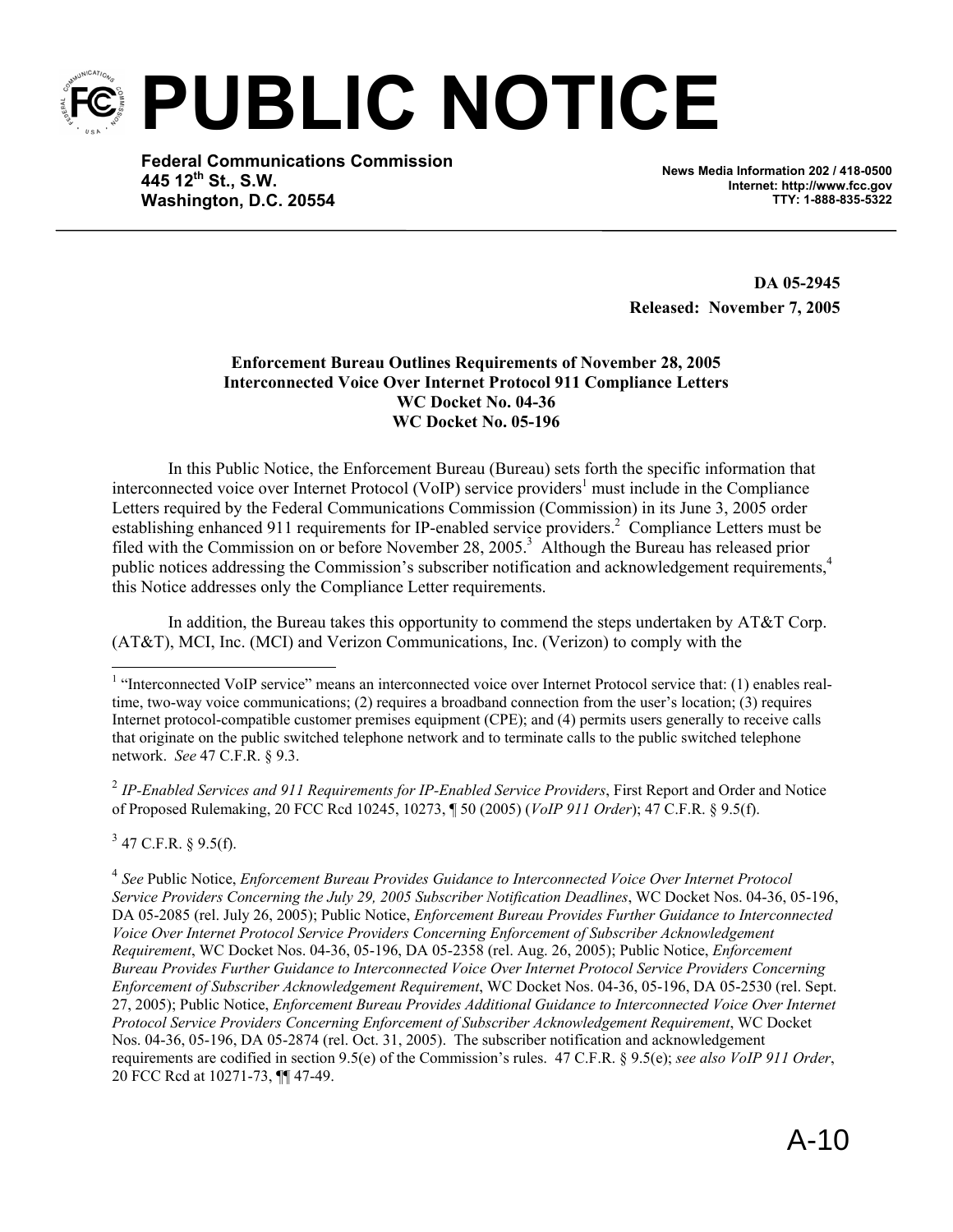Commission's VoIP 911 provisioning requirements, as outlined in recent letters they filed in the abovereferenced dockets.<sup>5</sup> As detailed below, the Bureau strongly encourages other providers to adopt similar measures to comply with the VoIP 911 requirements and will carefully analyze an interconnected VoIP provider's implementation of such measures in determining whether and how to take enforcement action.

#### Background

On June 3, 2005 the Commission released the *VoIP 911 Order* adopting rules that require interconnected VoIP providers to provide their new and existing subscribers with 911 service no later than November 28, 2005.<sup>6</sup> Specifically, as a condition of providing interconnected VoIP service, each interconnected VoIP provider must, in addition to satisfying the subscriber notification, acknowledgment, and labeling requirements set forth in section 9.5(e) of the Commission's rules:<sup>7</sup>

- Transmit all 911 calls to the public safety answering point (PSAP), designated statewide default answering point, or appropriate local emergency authority that serves the caller's "Registered Location.<sup>38</sup> Such transmissions must include the caller's Automatic Numbering Information  $(ANI)^9$  and Registered Location to the extent that the PSAP, designated statewide default answering point, or appropriate local emergency authority is capable of receiving and processing such information;<sup>10</sup>
- Route all 911 calls through the use of ANI and, if necessary, pseudo-ANI, $<sup>11</sup>$  via the Wireline</sup> E911 Network,<sup>12</sup> and make a caller's Registered Location available to the appropriate PSAP,

<sup>7</sup> *See* 47 C.F.R. § 9.5(e).

1

<sup>8</sup> *See* 47 C.F.R. § 9.5(b)(2). An end-user's "Registered Location" is the most recent information obtained by an interconnected VoIP service provider that identifies the physical location of the end-user. *See* 47 C.F.R. § 9.3.

 $9$  ANI is a system that identifies the billing account for a call and, for 911 systems, identifies the calling party and may be used as a call back number. *See* 47 C.F.R. §§ 9.3, 20.3.

<sup>10</sup> *See* 47 C.F.R. §§ 9.5(b)(2), (c).

<sup>5</sup> *See* Letter from Robert W. Quinn, Jr., Vice President, Federal Government Affairs, AT&T, to Marlene H. Dortch, Secretary, FCC, WC Docket Nos. 04-36, 05-196 (filed October 7, 2005) (AT&T *Ex Parte*); Letter from Richard S. Whitt, Vice President, Federal Regulatory, MCI, to Marlene H. Dortch, Secretary, FCC, WC Docket Nos. 04-36, 05- 196 (filed October 21, 2005) (MCI *Ex Parte*); Letter from Susanne A. Guyer, Senior Vice President, Federal Regulatory Affairs, Verizon, to Marlene H. Dortch, Secretary, FCC, WC Docket Nos. 04-36, 05-196 (filed October 21, 2005) (Verizon *Ex Parte*).

<sup>6</sup> The effective date of these requirements is set at 120 days after the effective date of the *VoIP 911 Order*. The *VoIP 911 Order* became effective 30 days after publication in the Federal Register. Because the order was published in the Federal Register on June 29, 2005, and became effective on July 29, 2005, the effective date of these requirements is November 28, 2005. *See* 70 Fed. Reg. 37,273 (June 29, 2005); 70 Fed. Reg. 43,323 (July 27, 2005).

 $11$  Pseudo-ANI is "a number, consisting of the same number of digits as ANI, that is not a North American Numbering Plan telephone directory number and may be used in place of an ANI to convey special meaning. The special meaning assigned to the pseudo-ANI is determined by agreements, as necessary, between the system originating the call, intermediate systems handling and routing the call, and the destination system." *See* 47 C.F.R. §§ 9.3, 20.3.

<sup>&</sup>lt;sup>12</sup> The "Wireline E911 Network" is a "dedicated wireline network that: (1) is interconnected with but largely separate from the public switched telephone network; (2) includes a selective router; and (3) is utilized to route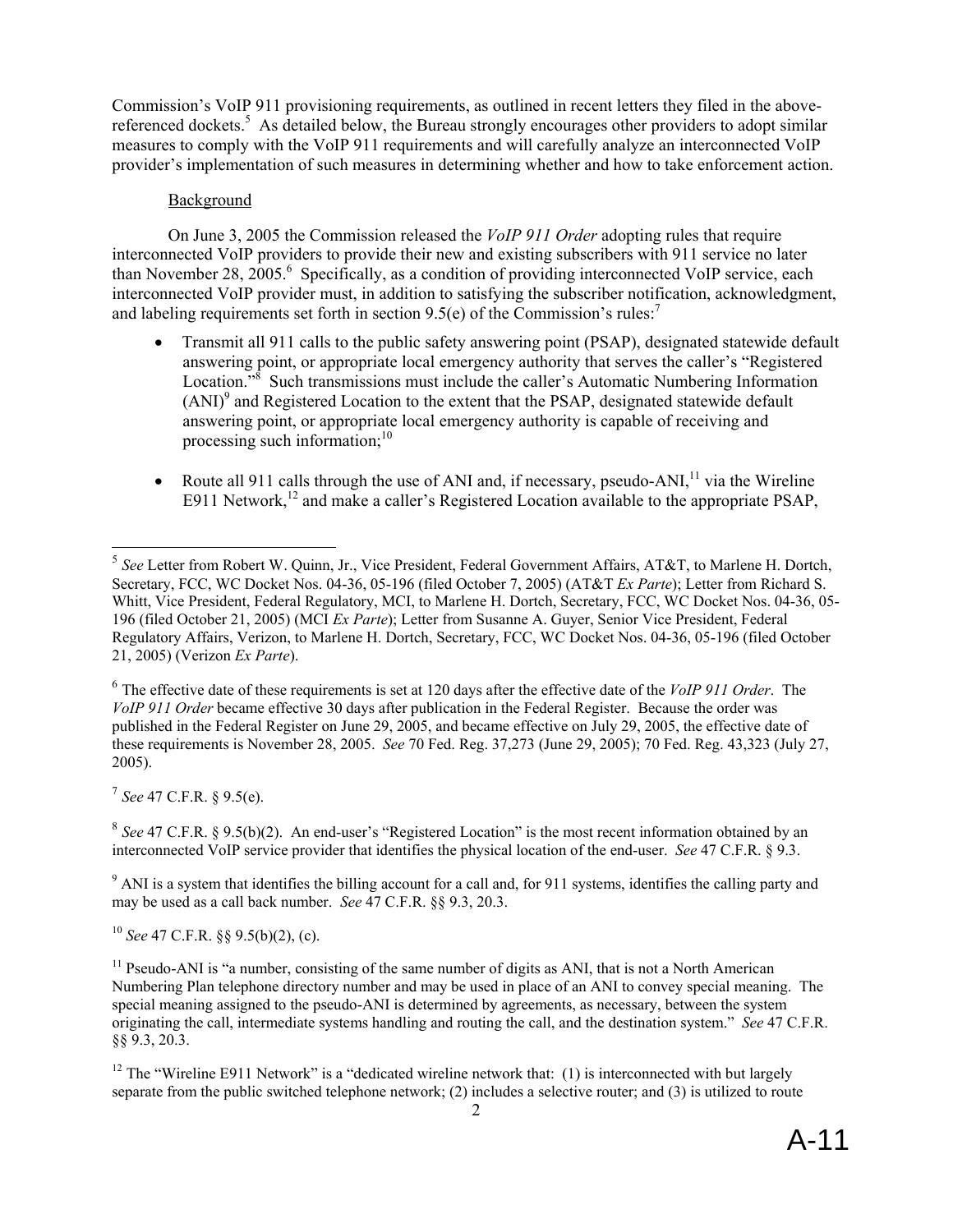designated statewide default answering point or appropriate local emergency authority from or through the appropriate Automatic Location Identification (ALI) database;<sup>13</sup>

- Obtain from each of its existing and new customers, prior to the initiation of service, a Registered Location: $14$  and
- Provide all of their end users one or more methods of updating their Registered Location at will and in a timely manner.<sup>15</sup> At least one method must allow end users to use only the same equipment (such as the Internet telephone) that they use to access their interconnected VoIP  $s$ ervice.<sup>16</sup>

#### Compliance Letters

Additionally, given the vital public safety interests at stake, the *VoIP 911 Order* requires each interconnected VoIP provider to file with the Commission a Compliance Letter on or before November 28, 2005 detailing its compliance with the above 911 requirements.<sup>17</sup> To ensure that interconnected VoIP providers have satisfied the requirements set forth above, we require interconnected VoIP providers to include the following information in their Compliance Letters:

- 911 Solution: This description should include a quantification, on a percentage basis, of the number of subscribers to whom the provider is able to provide 911 service in compliance with the rules established in the *VoIP 911 Order*. Further, the detailed description of the technical solution should include the following components:
	- o 911 Routing Information/Connectivity to Wireline E911 Network: A detailed statement as to whether the provider is transmitting, as specified in Paragraph 42 of the *VoIP 911 Order*, "all 911 calls to the appropriate PSAP, designated statewide default answering point, or appropriate local emergency authority utilizing the Selective Router, the trunk line(s) between the Selective Router and the PSAP, and such other elements of the Wireline E911 Network as are necessary in those areas where Selective Routers are utilized."<sup>18</sup> If the provider is not transmitting all 911 calls to the correct answering point in areas where Selective Routers are utilized, this statement should include a detailed explanation why not. In addition, the provider should quantify the number of Selective Routers to which it has interconnected, directly or indirectly, as of November 28, 2005.

emergency calls and related information to PSAPs, designated statewide default answering points, appropriate local emergency authorities or other emergency answering points." *See* 47 C.F.R. § 9.3.

<sup>13</sup> *See* 47 C.F.R. §§ 9.5(b)(3), (4).

<sup>14</sup> *See* 47 C.F.R. § 9.5(d)(1).

<sup>15</sup> *See* 47 C.F.R. § 9.5(d)(2).

<sup>16</sup> *Id.*

-

<sup>17</sup> *See VoIP 911 Order*, 20 FCC Rcd at 10273, ¶ 50; 47 C.F.R. § 9.5(f).

<sup>18</sup> *VoIP 911 Order*, 20 FCC Rcd at 10269-70, ¶ 42 (footnote omitted).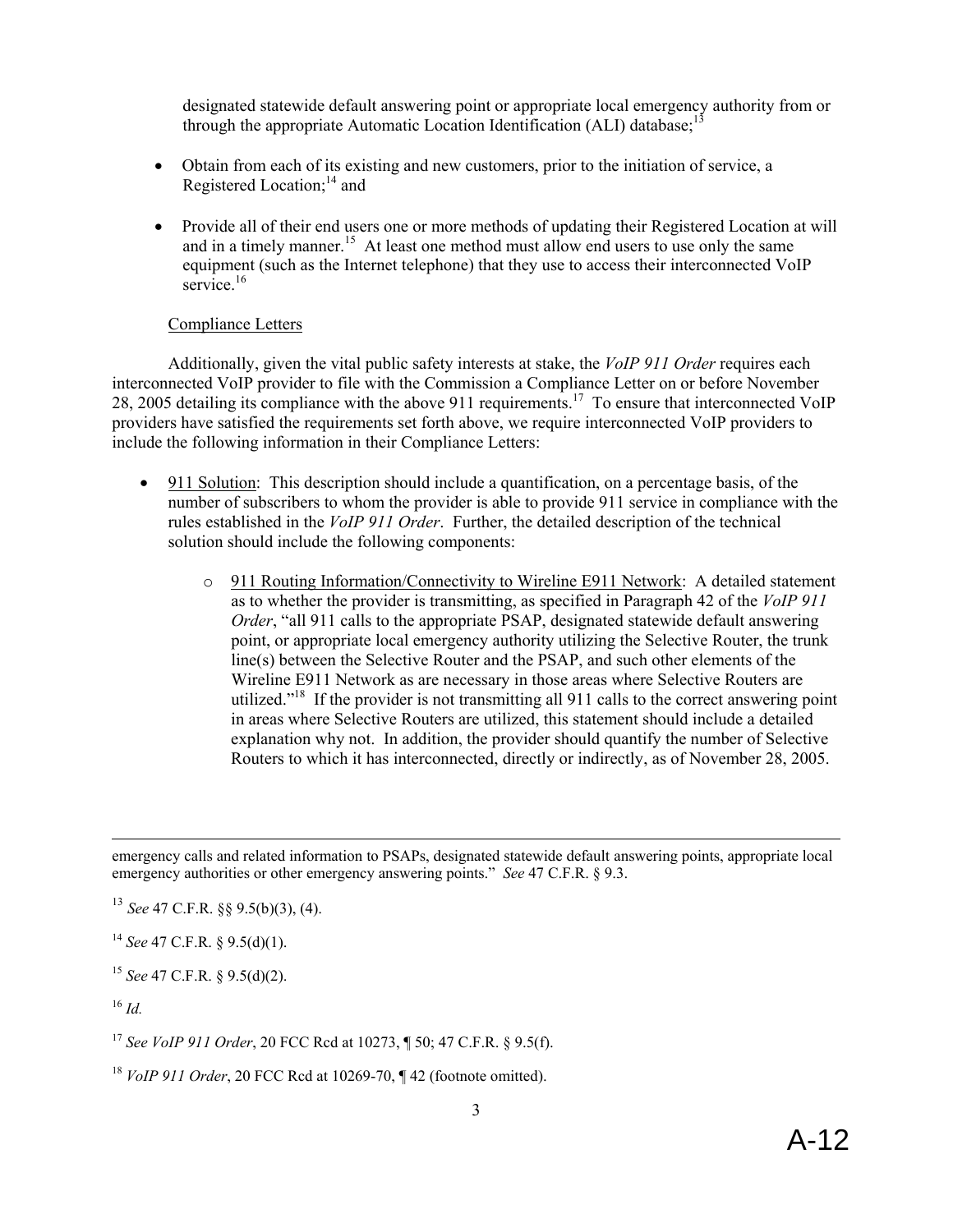- o Transmission of ANI and Registered Location Information: A detailed statement as to whether the provider is transmitting via the Wireline E911 Network the 911 caller's ANI and Registered Location to all answering points that are capable of receiving and processing this information. This information should include: (i) a quantification, on a percentage basis, of how many answering points within the provider's service area are capable of receiving and processing ANI and Registered Location information that the provider transmits; (ii) a quantification of the number of subscribers, on a percentage basis, whose ANI and Registered Location are being transmitted to answering points that are capable of receiving and processing this information; and (iii) if the provider is not transmitting the 911 caller's ANI and Registered Location to all answering points that are capable of receiving and processing this information, a detailed explanation why not.
- o 911 Coverage: To the extent a provider has not achieved full 911 compliance with the requirements of the *VoIP 911 Order* in all areas of the country by November 28, 2005, the provider should: 1) describe in detail, either in narrative form or by map, the areas of the country, on a MSA basis, where it is in full compliance and those in which it is not; and 2) describe in detail its plans for coming into full compliance with the requirements of the order, including its anticipated timeframe for such compliance.
- Obtaining Initial Registered Location Information: A detailed description of all actions the provider has taken to obtain each existing subscriber's current Registered Location and each new subscriber's initial Registered Location. This information should include, but is not limited to, relevant dates and methods of contact with subscribers and a quantification, on a percentage basis, of the number of subscribers from whom the provider has obtained the Registered Location.
- Obtaining Updated Registered Location Information: A detailed description of the method(s) the provider has offered its subscribers to update their Registered Locations. This information should include a statement as to whether the provider is offering its subscribers at least one option for updating their Registered Location that permits them to use the same equipment that they use to access their interconnected VoIP service.
- Technical Solution for Nomadic Subscribers: A detailed description of any technical solutions the provider is implementing or has implemented to ensure that subscribers have access to 911 service whenever they use their service nomadically.

The Bureau notes that in an October 7, 2005 letter submitted in WC Docket Nos. 04-36 and 05-196, <sup>19</sup> AT&T outlined an innovative compliance plan that it is implementing to address the Commission's 911 provisioning requirements that take effect on November 28, 2005. In letters filed on October 21, 2005 in these dockets, MCI and Verizon each outlined similar compliance plans.<sup>20</sup> Each of these plans includes an automatic detection mechanism that enables the provider to identify when a customer may have moved his or her interconnected VoIP service to a new location and ensure that the customer continues to receive 911 service even when using the interconnected VoIP service nomadically. These plans also include a commitment to not accept new interconnected VoIP customers in areas where the provider cannot provide 911 service and to adopt a "grandfather" process for existing customers for whom the provider has not yet implemented either full 911 service or the automatic detection capability.

1

<sup>19</sup> *See* AT&T *Ex Parte*.

<sup>20</sup> *See* MCI *Ex Parte* and Verizon *Ex Parte*.